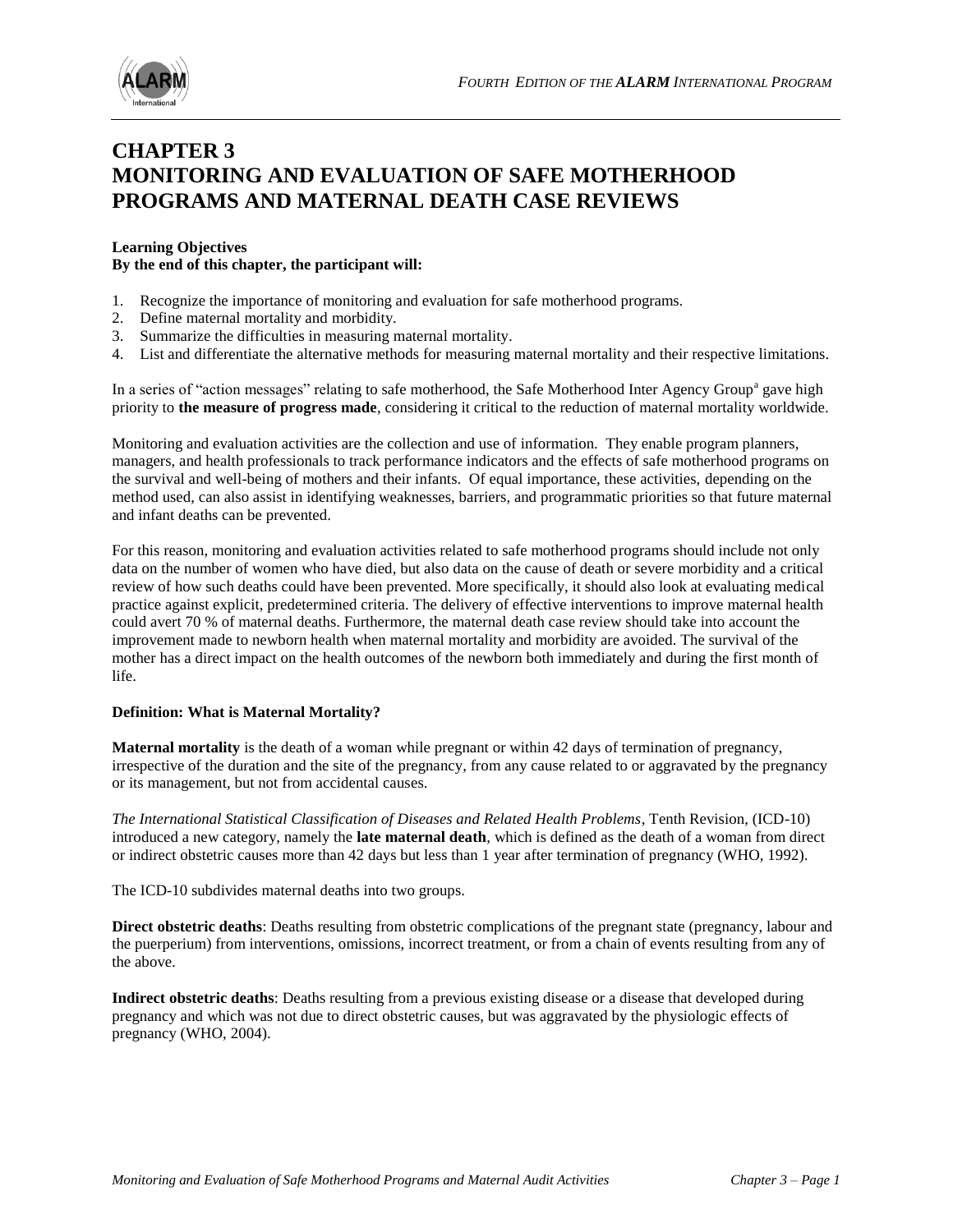

#### **Measures of Maternal Mortality**

Three distinct measures of maternal mortality (MM) are widely used.

- **Maternal mortality ratio:** Number of maternal deaths during a given time period per 100,000 live births during the same time period. This measures the risk of death once a woman becomes pregnant.
- **Maternal mortality rate:** Number of maternal deaths in a given period per 100,000 women aged 15–49 per year during the same time period. This measurement reflects the frequency with which women are exposed to risk through fertility.
- **Lifetime risk of MM:** Probability of maternal death faced by an average woman over her entire reproductive lifespan. This measurement takes into account the probability of becoming pregnant and the probability of dying as a result of that pregnancy cumulated across a woman's reproductive period.

Although extremely valuable for advocacy purposes, these measures are considered complex, difficult, and costly to collect. Furthermore, they are often considered unreliable because of the many opportunities for misidentification and underreporting.

#### **Why is measuring maternal mortality difficult?**

#### **Maternal deaths are frequently underreported and misidentified.**

This is especially true in many low-resource countries, where people often die outside the formal health care system, and subsequently the family must assume the responsibility of registering the death with the local authorities. In this type of environment, such a death is often left unrecorded or information related to the cause of death—and the temporal relationship to pregnancy —is not recorded. Studies conducted in developed and low-resource countries indicate that underreporting of maternal deaths is significant. Some studies have shown that the actual number of maternal deaths for the period under study was double or triple what was initially reported.

#### **Maternal deaths are often misclassified.**

In many situations, the medical "cause of death" of the woman might not be known and/or noted properly by health care providers or other officials at the time of registry. The information as to whether the woman was pregnant or had recently delivered might also be omitted, thus further obscuring the possible causes of death. In some countries, the cause of death can also be intentionally misclassified, especially when it is related to complications of clandestine or illegal abortions.

#### **Methods of Measuring Maternal Mortality**

#### **•** Ouantitative methods

#### *Vital registration*

This is the most precise method for measuring MM. All births and deaths are recorded in vital registration records. For death statistics, vital registration records provide medical certification of the cause of death. To be efficient, the vital registration approach must ensure **the complete or near-complete reporting** of all births and deaths within a specific region or country.

Although considered the most theoretically efficient method to track MM trends, the vital registration approach relies on the proper registration and classification of all deaths, including maternal deaths.

Unfortunately, the vital registration approach is not possible in many low-resource countries where vital registration systems are lacking or incomplete, and causes of death may not be correctly attributed or are unreported.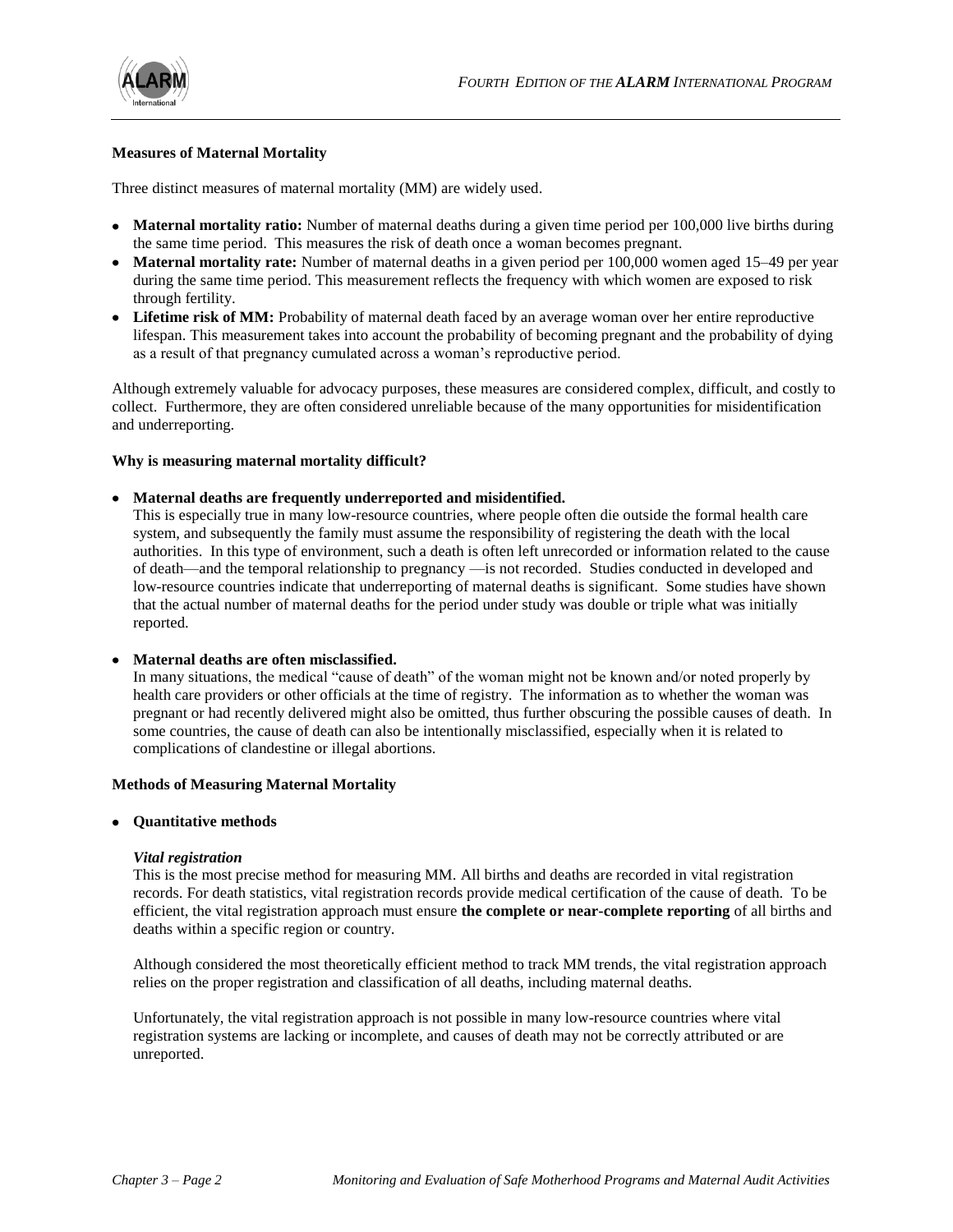

In response to this reality, alternative methods have been used to estimate MM. The best known include:

#### *Reproductive age mortality surveys*

This approach consists of in-depth reviews of deaths among all women of reproductive age. Although Reproductive age mortality surveys (RAMOS) can provide useful data for program planning, monitoring, and evaluation (e.g. not only direct estimation of maternal mortality ratio, but also causes of deaths, high-risk groups and avoidable factors), they are considered complex, time-consuming, and costly to conduct.

#### *Household survey using direct estimations*

The household survey method consists of visiting a large number of households for the purpose of seeking data related to maternal deaths. Overall, this method is also considered expensive for most countries because of the large sample of households that need to be surveyed to ensure reliable and representative results.

#### *Direct sisterhood method*

This method is based on the collection of information provided by siblings (usually sisters). It requires much smaller sample sizes and it is considered a more cost-effective method, especially when conducted in conjunction with existing household surveys. Its major disadvantage lies in the fact that the data collected is usually for a reference period of 10 years before the survey. Thus, this method provides little insight into the changes that may have occurred over the recent past.

The Demographic and Health Surveys (DHS) program has published an in-depth review of the results of the DHS sisterhood studies, and has advised against the duplication of surveys at short time-intervals. The World Health Organization (WHO) and the United Nations Children's Fund (UNICEF) have issued guidance notes to potential users of sisterhood methodologies that must be taken in consideration. These guidelines define the circumstances when sisterhood methodologies are appropriate and how to interpret the results.

Data generated from reliable vital registration systems and RAMOS studies is generally recognized as reliable in establishing MM rates. Household surveys and sisterhood study measurements provide general estimates of the magnitude of the problem; they should not be used to track the progress of safe motherhood programs. Their values are in their uses to:

- Gain a general sense of the size of the problem
- Sensitize policy makers, program planners, and others to the magnitude of the problem
- Stimulate discussion and action, and finally
- Mobilize national and international resources for maternal health.

If the purpose is to monitor progress in a specific hospital or health facility at the local level, gathering data on the deaths that have occurred in the health system is of importance. This can be done by reviewing, at regular intervals, all available hospital data collection documents (e.g. emergency logs, delivery room logbooks, operating room records, billing records, etc.). These documents also help in determining the main obstetric complications diagnosed and monitoring obstetrical activities, such as cesarean sections. An annual activity report from the obstetrics department should be available in each hospital or health facility. These reports constitute an important source of information for alternative evaluation methods.

#### **Alternative methods: collection and use of maternal mortality information**

Although each investigative tool provides valuable information on some aspect of the issue, none of them individually provide a comprehensive picture of the whole situation. The different investigative tools are mutually complementary; therefore, the use of several of them at any given time is considered appropriate and even recommended.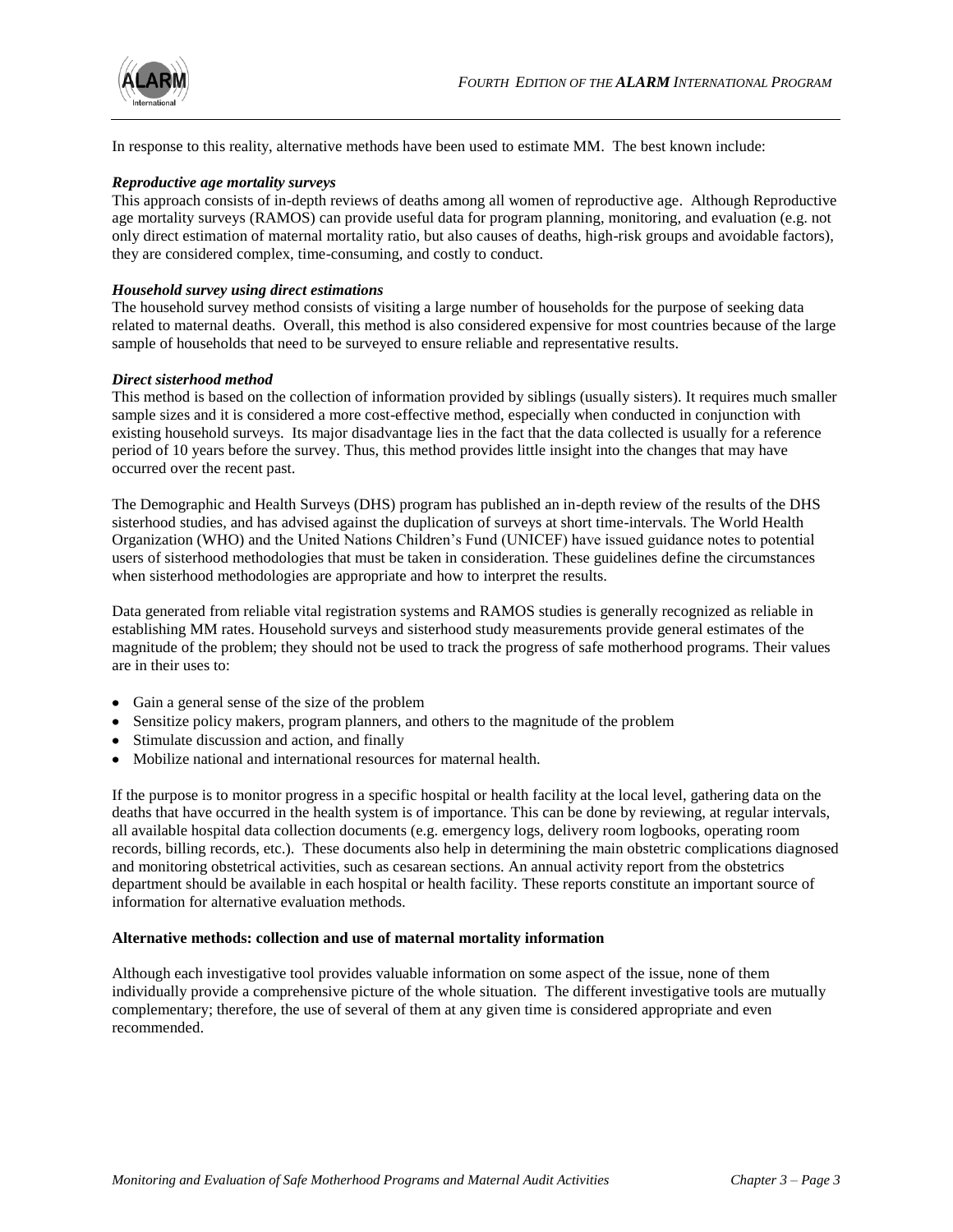

In light of the difficulties and limits of the above approaches, new investigative methods have recently been developed for safe motherhood programs. These new methods focus mostly on understanding the reasons women die from pregnancy and childbirth (i.e. answering the question "why"), instead of determining the level of MM of any given region or country (i.e. determining "the actual number of women who have died").

Information about why women are dying is essential for the development, implementation, monitoring, and evaluation of policies and programs that aim to reduce MM. It can also be used by key stakeholders in the field policy makers, program planners and health care providers—to gain better understanding of the challenges and barriers which must be addressed to deal with this tragedy. The following are a number of different investigative tools that may be used for the collection of data and information related to MM. These tools may provide valuable information for the formulation of national strategies, the development of programs to reduce MM, and the conduct of activities to improve quality of emergency obstetrical care (EOC) in health facilities.

They are summarized as follows to initiate discussion, and to encourage and stimulate actions related to the monitoring and evaluation of safe motherhood initiatives.

#### *Process indicators*

In the last decade, the use of process indicators in the monitoring and evaluation of safe motherhood initiatives has proven to be an effective, relatively quick, and low-cost method compared with other conventional approaches.

Process indicators measure levels and changes in processes that are believed to influence the issue or anticipated intended (Wardlaw et al, 1999). They have the added benefit of providing information about the actions that need to be taken to improve the situation, and further allow the evaluation of change or progress almost immediately. Therefore, they provide important information for policy and program design, implementation, monitoring, and evaluation activities.

With regard to safe motherhood programs, several indicators series have already been developed to monitor the use of EOC services and other safe motherhood issues, such as the availability and quality of antenatal, childbirth, and post-natal care.

#### *Process indicators for emergency obstetrical care*

In 1997, UNICEF, WHO, and the United Nations Population Fund developed a series of emergency obstetrical care process indicators, which intend to monitor the extent to which women who develop serious obstetric complications receive the services they need. The following table presents the process indicators with their corresponding "minimal acceptable levels." By comparing the collected data on what actually existed in a specific region before any interventions to the data collected a short time after the implementation of any actions, it is thus possible to gain insight on the "met need" for EOC services.

| <b>Process Indicators</b>                                                                 | <b>Minimal Acceptable Level</b>                                                                                     | <b>Questions to be Answered</b>                                                                                                                                                                                                                                               |
|-------------------------------------------------------------------------------------------|---------------------------------------------------------------------------------------------------------------------|-------------------------------------------------------------------------------------------------------------------------------------------------------------------------------------------------------------------------------------------------------------------------------|
| <b>Number of facilities offering</b><br><b>EOC:</b> comprehensive and basic<br><b>EOC</b> | For every 500,000 people,<br>there should be four basic<br>EOC facilities and one<br>comprehensive EOC<br>facility. | • Are there enough basic and comprehensive<br>EOC facilities in the region to meet the need?<br>• Are EOC facilities available 24 hours a day,<br>seven days a week?<br>• Are EOC facilities equipped with the<br>necessary resources to provide the services<br>when needed? |
| Geographic distribution of<br><b>EOC</b> facilities                                       |                                                                                                                     | • Are EOC facilities equally accessible to all<br>women?                                                                                                                                                                                                                      |

**Table 1 – Met need for emergency obstetrical care**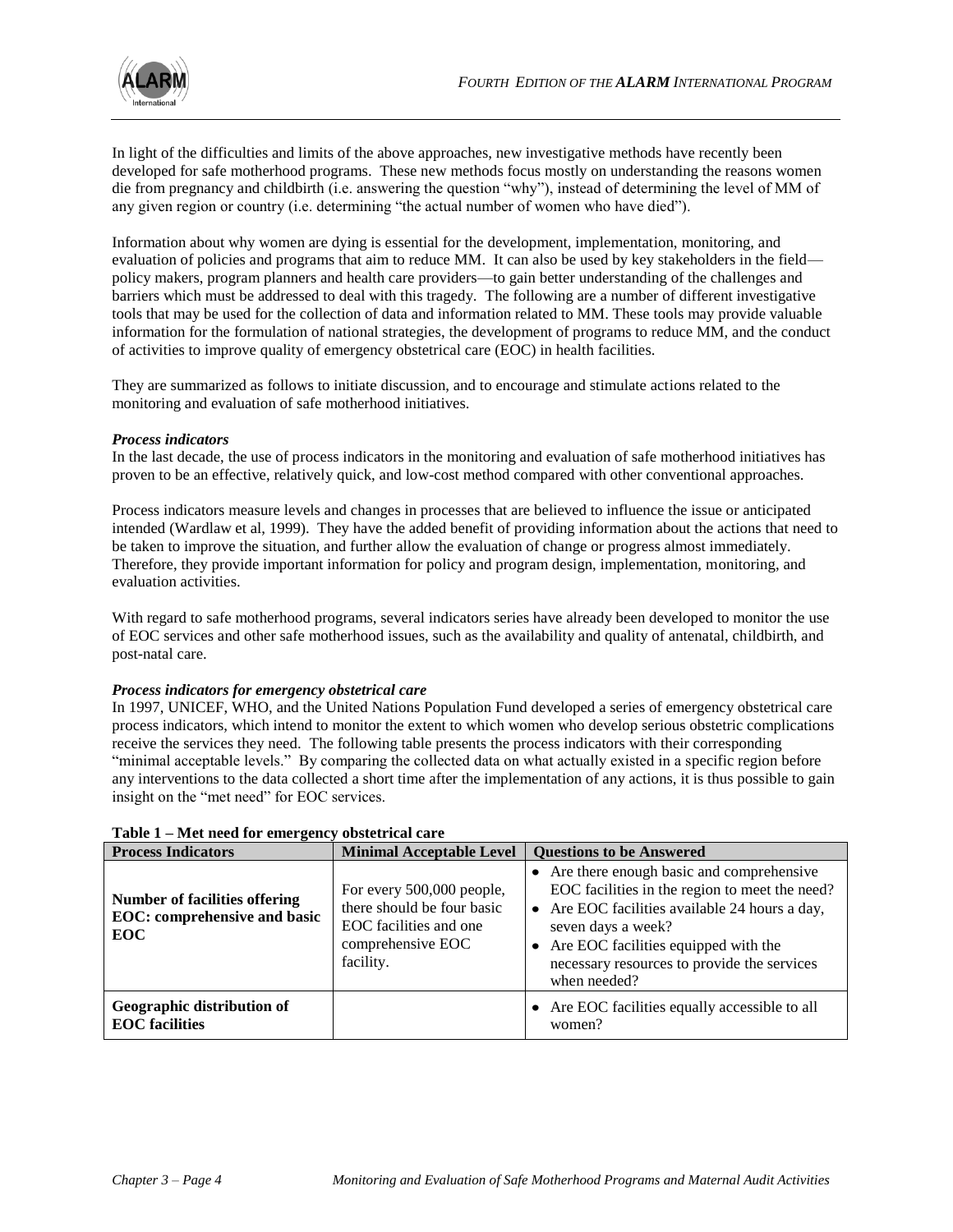

| <b>Process Indicators</b>                                                                                                                   | <b>Minimal Acceptable Level</b>                                                                 | <b>Questions to be Answered</b>                                                                                                                                                              |  |  |
|---------------------------------------------------------------------------------------------------------------------------------------------|-------------------------------------------------------------------------------------------------|----------------------------------------------------------------------------------------------------------------------------------------------------------------------------------------------|--|--|
| Proportion of births in EOC<br>facilities                                                                                                   | At least 15% of all births in<br>the population should be<br>taking place in EOC<br>facilities. | How many births have taken place in the<br>٠<br>EOC facilities?<br>How many of these births were normal<br>births? How many were complications?<br>Are we reaching women with complications? |  |  |
| Met need for EOC                                                                                                                            | 100% of women who<br>develop complications<br>should be treated in EOC<br>facilities.           | Have all the women in need of EOC reached<br>the facility?<br>Have all the women in need of EOC received<br>$\bullet$<br>quality care?                                                       |  |  |
| <b>Cesarean section rate</b>                                                                                                                | Between 5% and 15% of<br>births in the population                                               | Are the numbers of cesarean section equal to<br>٠<br>or less than 15%? If lower, why? If higher,<br>why?                                                                                     |  |  |
| Case fatality rate: The number<br>of deaths from obstetric<br>complications as a proportion<br>of all women with obstetric<br>complications | 1%                                                                                              | What is the case fatality rate?<br>What does it tell us about the quality of EOC<br>$\bullet$<br>services in the region or the country?                                                      |  |  |

**Adapted from: UNICEF. Programming for Safe Motherhood: Guidelines for Maternal and Neonatal Survival. UNICEF. New York, 1999, p. 40.**

#### *Indicators for Safe Motherhood Programs*

Indicators are useful for objectifying the scope or the importance of a phenomenon such as identifying health priorities, identifying progression, observing accident situations, comparing different situations within the health facilities or among institutions or departments. The evaluation of obstetrical care is necessary to all aspects of medical activity. Beyond classical epidemiological investigations, the evidence-based practice in obstetrical care presumes that the indicators are routinely collected, that maternity unit activity is assessed, and that a maternal mortality surveillance cycle is in place.

Indicators that can be used to monitor and evaluate safe motherhood programs include:

- Percentage of births with skilled attendance
- Percentage of pregnant women attending antenatal care at least once
- Percentage of women immunized with tetanus toxoid
- Percentage of women receiving postnatal care
- Time interval from onset of complication (or arrival at facility) to treatment at referral site
- Proportion of complicated obstetric admissions
- Reviews of maternal deaths

#### **Maternal death reviews: beyond the numbers**

This section is adapted from *Beyond the Numbers—Reviewing Maternal Deaths and Complications To Make Pregnancy Safer* (WHO, 2004)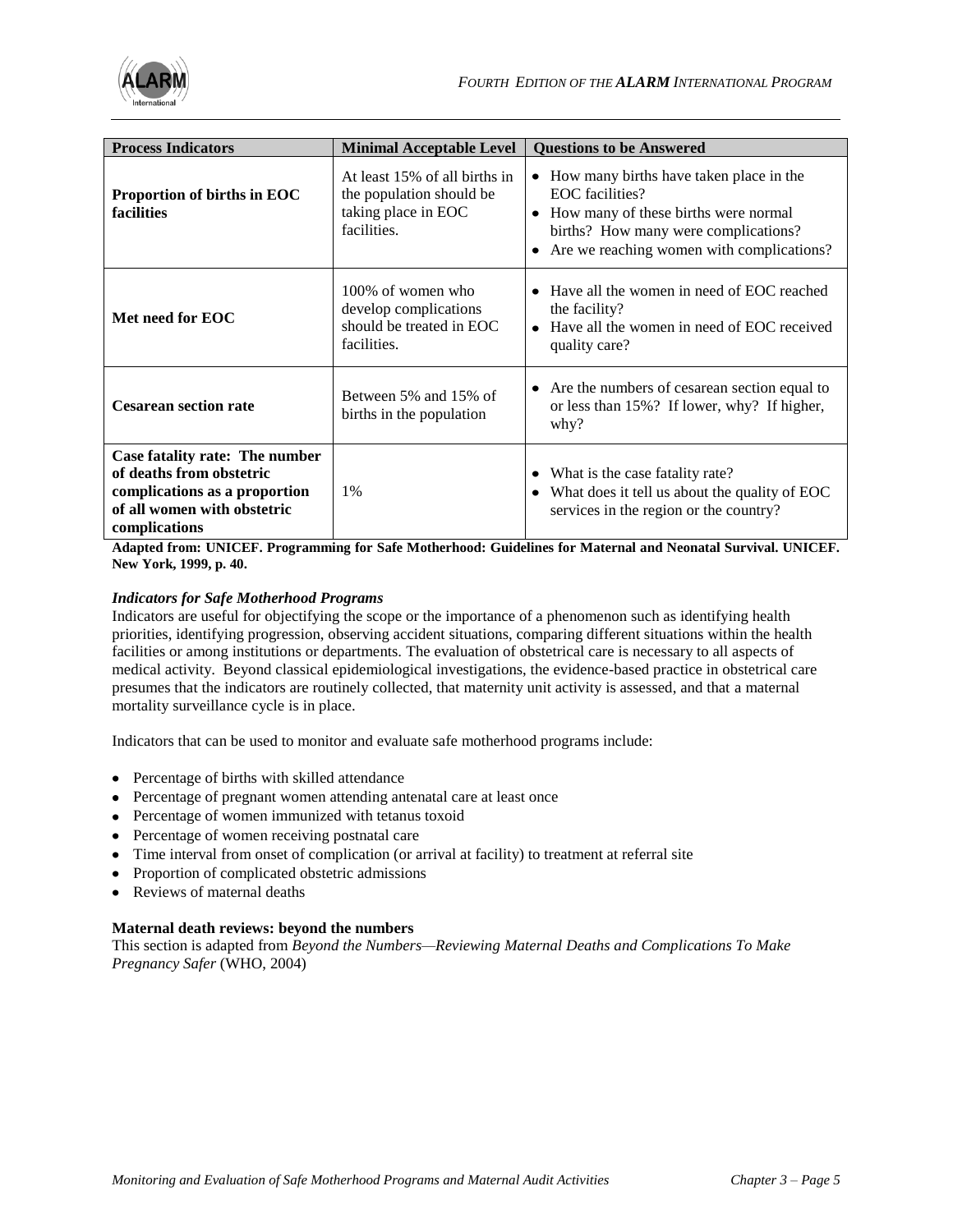

#### *Facility-based maternal death review*

A maternal death review is defined as "a qualitative, in-depth investigation of the causes of and circumstances surrounding maternal deaths occurring at health facilities" (WHO, 2004: 15). Maternal deaths review focuses on identifying the factors at the health facility and in the community that contributed to the death, and which ones were avoidable. This is usually carried out by facility staff, maternal case reviews provide valuable information on the circumstances—in the facility and in the community—surrounding a death. They are considered affordable, and they can offer good opportunities for sensitizing and educating people to the issue of MM because of their participative approach, involving health professionals at all levels and people from the community.

See Appendix 1, Step-by-Step Process to Implement a Facility-Based Maternal Death Review Process.

#### *Community-based maternal death review*

Verbal autopsies consists of "a method of finding out the medical and non-medical causes of death and ascertaining the personal, family or community factors that may have contributed to the deaths in women who died outside of a medical facility" (WHO, 2004: 14). They consist of inquiries collected from lay reporters and relatives to establish the cause of death that occurred outside the health facility. The data is usually collected outside the health facility.

Verbal autopsies are a useful tool for identifying maternal deaths and collecting important information regarding the deaths that occurred outside the health facility. Further, they provide a great opportunity to obtain family and community members' opinions on issues related to access to and the quality of health services.

See Appendix 2, Step-by-Step Process in Carrying Out Verbal Autopsies for Maternal Deaths.

#### *Confidential enquiries*

A confidential enquiry into maternal deaths can be defined as "a systematic multidisciplinary anonymous investigation of all or a representative sample of maternal deaths occurring at an area, regional (state) or national level which identifies the numbers, causes and avoidable or remediable factors associated with them. Through the lessons learnt from each woman's death, and through aggregating the data, confidential enquiries provide evidence of where the main problems in overcoming maternal mortality lie and an analysis of what can be done in practical terms, and highlight the key areas requiring recommendations for health sector and community action as well as guidelines for improving clinical outcomes" (WHO, 2004: 16).

Confidential enquiries are not interested in determining who is at fault, but more specifically in determining the deficiencies in the health care systems that may have contributed to the death. The purpose is to institute change to ensure that future similar deaths are prevented.

Usually more resource intensive (e.g. time, structure, and support system needed) than the other investigative tools, confidential enquiry methods can be instituted by public health authorities or by government, and are usually undertaken and supported at the national level by a ministry of health.

#### *Near-miss audits*

In near-miss audits, cases of severe, life-threatening complications rather than death are reviewed in hospitals by a team of midwives, doctors, social workers, and administrators.

This approach is designed to result in the development of standard treatment criteria for complications. This approach is less sensitive because of the women's survival after complications, and therefore it is more acceptable in the medical community. Professionals and other individuals involved can then also learn from the surviving mothers.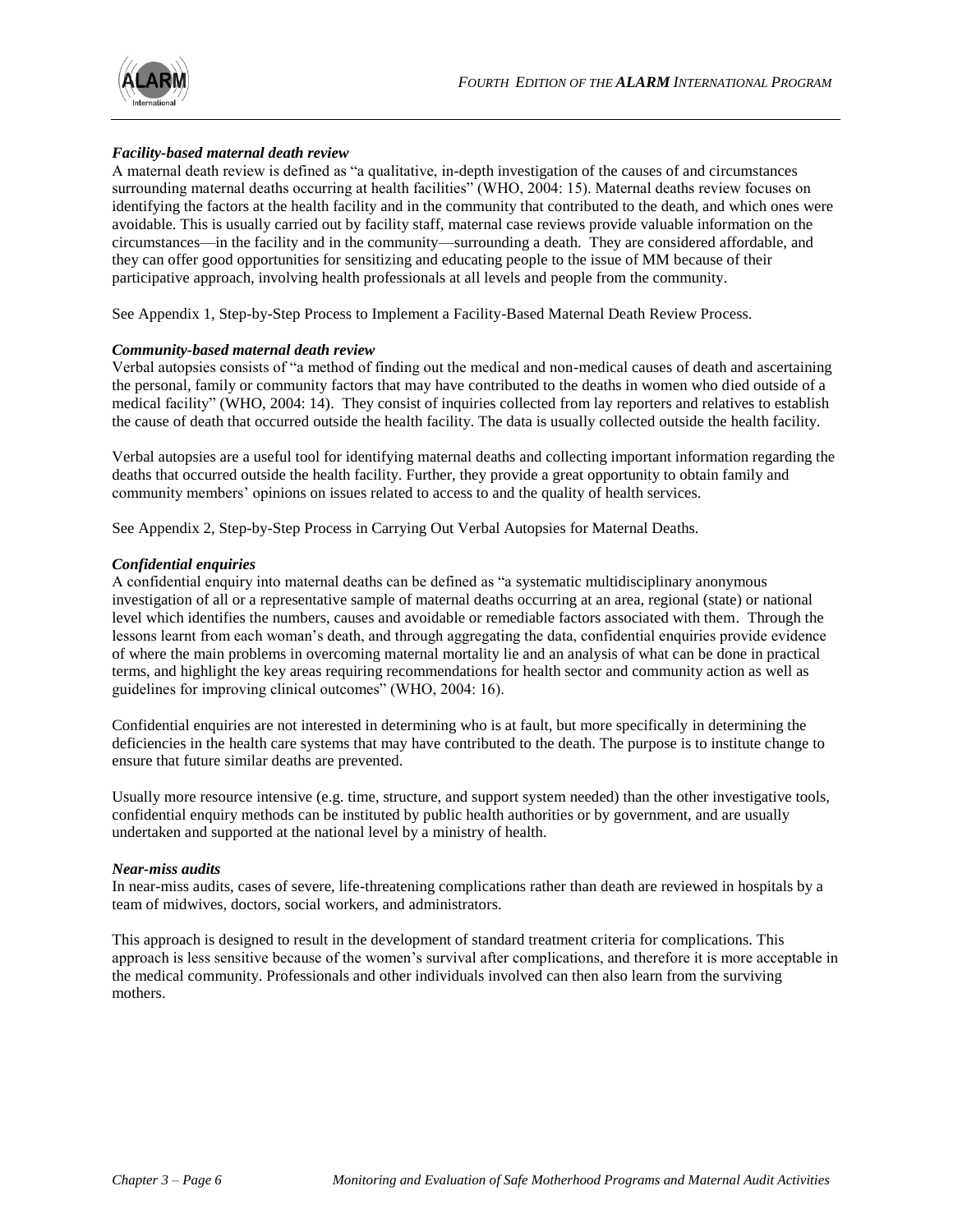

#### *Clinical audits*

Clinical audits are a quality improvement process that seeks to improve patient care and outcomes by the systematic review of care against explicit criteria and the implementation of change. Aspects of the process and outcomes of care are selected and systematically evaluated against explicit criteria. When indicated, changes are implemented at individual, team or service level and further monitoring is used to confirm improvements in health care delivery monitoring.

See Appendix 3, Beyond the Numbers, for more information about the five preceding audit activities.

#### *Other audit activities*

Other audits, such as provider care or barriers to care, are relatively new approaches. Two examples follow:

- Professional associations may be mandated to conduct audits at one or another level. This audit involves five steps: establishing criteria for best practices in managing obstetric complications, measuring current practice, providing feedback and setting local standards, implementing changes in practice, re-evaluating practice and providing feedback.
- Audits of barriers and problems encountered by women in need of care have been proven effective in identifying interventions to fill gaps or address the three delays that adversely impact care. The results have to be communicated to individuals, communities or organizations that can use the data to advocate for positive change at the health policy, provider, or community levels.

#### **The Three Delays Model**

When looking at the issue of access to essential obstetrical care, or medical care at the time of complications, the Three Delays Model is often used (Maine, 1994). This concept may be useful in helping to identify which delays, or barriers, prevented the birthing mother from accessing appropriate health care when complications arose. They include:

- The delay to seek care
- The delay to reach proper medical services
- The delay in accessing quality care at a health care facility.

#### **Delay 1: Seeking care**

When complications arise, the decision to seek care is the first step that must be taken by the birthing mother, her family, and/or her attendant(s) to ensure access to the appropriate medical care needed. This decision may be influenced by many factors, such as:

- Ability of the birthing mother and her family or attendants to recognize obstetrical complications
- Who decides when to seek care: the birthing mother, her family (e.g. husband, mother-in-law), or the assistants
- Knowledge as to where to go to seek appropriate medical assistance
- Cultural factors, such as the way society views delivery and childbirth (e.g. women are expected to labour in silence)

#### **Delay 2: Reaching the proper medical services**

Once the decision has been made to seek medical care, the issue of transportation and/or communication often comes becomes a factor. A woman who lives in a rural area, far from health facilities, can face difficulties accessing transportation to get to a health care facility, especially if she or her family has no means of transportation and/or little financial resources. Furthermore, once at the health care facility, the birthing mother may need to be transferred to a higher-level health care facility for specific medical procedures, such as blood transfusion or cesarean section. The delay in accessing transportation to ensure timely access to health services is thus extremely important to consider when trying to improve the accessibility of health care services for obstetrical complications.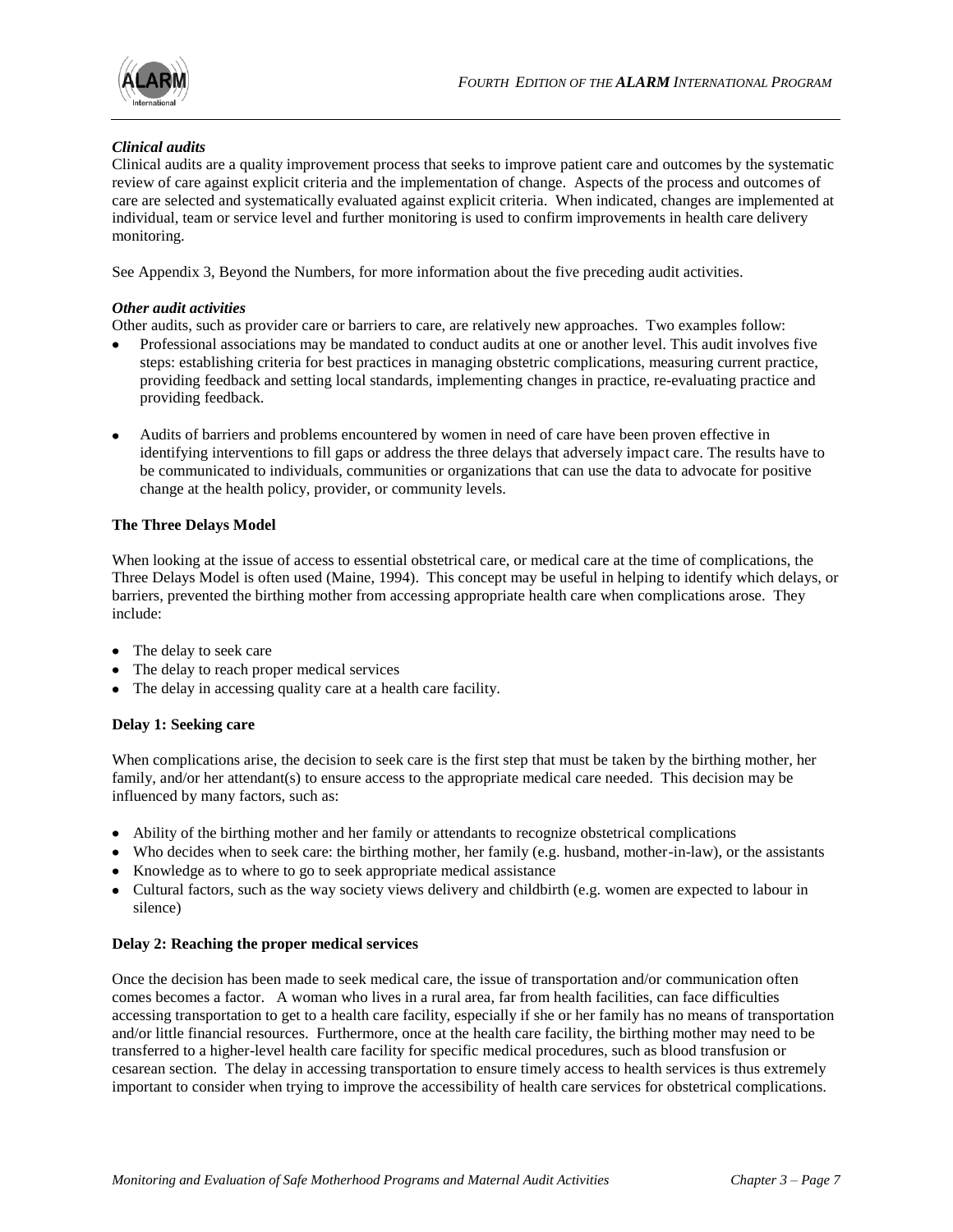

One question to ask when evaluating this barrier is, "Is there a village or sub-county plan for emergency transportation in case of obstetrical emergencies?"

#### **Delay 3: Accessing quality care at a health care facility**

Once the birthing woman arrives at the health care facility, it is just as important that she accesses the required emergency care services. Access to care delay is usually dependent on a number of factors, such as the number and skill level of staff; availability of drugs, supplies, and blood; and the general condition of the facility. They may also include:

- Delay in the timely arrival of the nurse, midwife, or physician attending the patient
- Delay in accessing the needed medical procedure in a timely fashion (e.g. cesarean section, blood transfusion).

It is usually recognized that the quicker each delay is dealt with, the greater the chances that a birthing mother and her newborn will survive and be able to live free of any long-term injuries.

#### **Summary**

Monitoring and evaluating safe motherhood programs and maternal audit activities aim to improve the quality of EOC services. These activities involve the efforts of all health care providers and health care facility staff to provide competent EOC to every woman, using resources effectively.

The quality of care in EOC involves readiness—in competency skills and working in an enabling environment. This requires that all members of the health care team are able to respond appropriately to all obstetric situations within a sexual and reproductive health and rights approach. In this way, the rights and needs of every woman that seeks care will be satisfied**.** 

The quality of EOC is improved by a continuous monitoring system that provides:

- Access to information and the possibility to make an analysis based on the information gathered
- Possibility to develop concrete action plans designed based on information gathered
- Encouragement to implement solutions and actions to promote better practices in EOC
- Functional process to review and measure progress on issues such as obstacles, achievements, results, indicators improvement, functional environment, team-work efficiency, involvement and mobilization of administration and professionals, training offered, formulation of new recommendations and applying a new cycle of maternal death case reviews.

Monitoring progress and evaluating the impact of interventions and actions are essential to improving performance in EOC services at individual, team, and health facility levels, and for achieving expected results of providing better quality of care to save the lives of women and their newborns. The maternal mortality surveillance cycle should permit generation of evidence-based decision making in effective ways.

The strengthening of maternal and newborn health and services processes in an era of decentralization supports health care managers in the improvement of coverage, equity, acceptability and continuity of care, and of quality of care.

*―For midwives and obstetricians practicing in developing countries, maternal mortality is not about statistics. It is about women; women who have names, women who have faces. Faces which we have seen in the throes of agony, distress and despair… Not simply because these are women in the prime of their lives who die at a time of expectation and joy; not simply because a maternal death is one of the most terrible ways to die . . . above all because almost every maternal*  death is an event that could have been avoided, and should never have allowed to happen."

Prof. M. Fathalla Past President, International Federation of Gynecologists and Obstetricians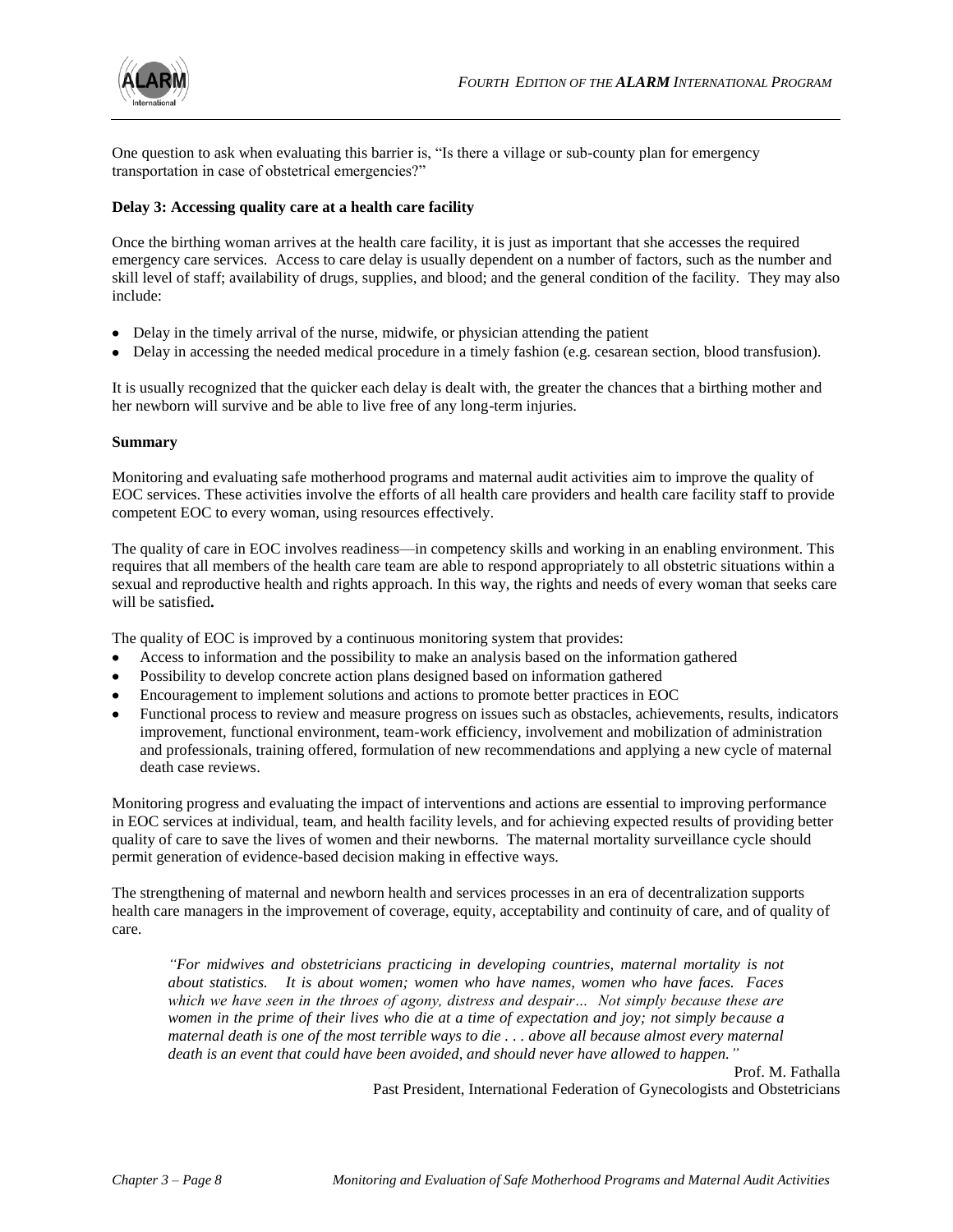

In the last few years, a growing number of resources have also been developed for the purpose of educating and sensitizing stakeholders to the importance and value of monitoring and evaluation safe motherhood programs and maternal mortality case reviews. Several of these resources have been listed at the end of this chapter to allow for further reading on the issue.

# **Key Messages**

- 1. Monitoring and evaluation processes are necessary to guide the activities of safe motherhood programs and to influence policy to create positive change at local, national, and global levels.
- 2. Health care providers and administrators are responsible for implementing a review system of maternal and neonatal deaths, and "near-miss" cases, to learn both from mistakes and to prevent errors from happening again.
- 3. Monitoring and evaluation process is a multi-stage process that requires a collaborative approach with clear objectives and predefined responsibilities of all involved, and it takes time.

#### *Suggestion for Applying a Sexual and Reproductive Rights Approach to this Chapter*

It is not just clinical management of care that needs to be monitored and evaluated. Ensure that a sexual and reproductive rights approach is being implemented in your health care facility. One way to do this is to install a suggestion box in a highly visible area in your health care facility. In this way community members can provide input about what kind of health facility they want.

#### **Resources:**

- Maine D: Too far to walk: maternal mortality in context. *Soc Sci Med* 1994, **38:**1091-1110.
- Maine D et al. *The Design and Evaluation of Maternal Mortality Programs*. New York: Columbia University, 1997.
- UNICEF. *Programming for Safe Motherhood – Guidelines for Maternal and Neonatal Survival*. New York: UNICEF, 1999.
- Wardlaw T, Maine D. "Process Indicators for Maternal Mortality Programmes" In Berer M and Sundari Ravindran TK (eds) *Safe Motherhood Initiatives: Critical Issues* London, Blackwell Science, 1999. p. 24-30.
- World Health Organization. *Beyond the Numbers: Reviewing maternal deaths and complications to make pregnancy safer*. Geneva: World Health Organization, 2004.
- World Health Organization. *International Statistical Classification of Diseases and Related Health Problems*, Tenth Revision. WHO Geneva, 1992.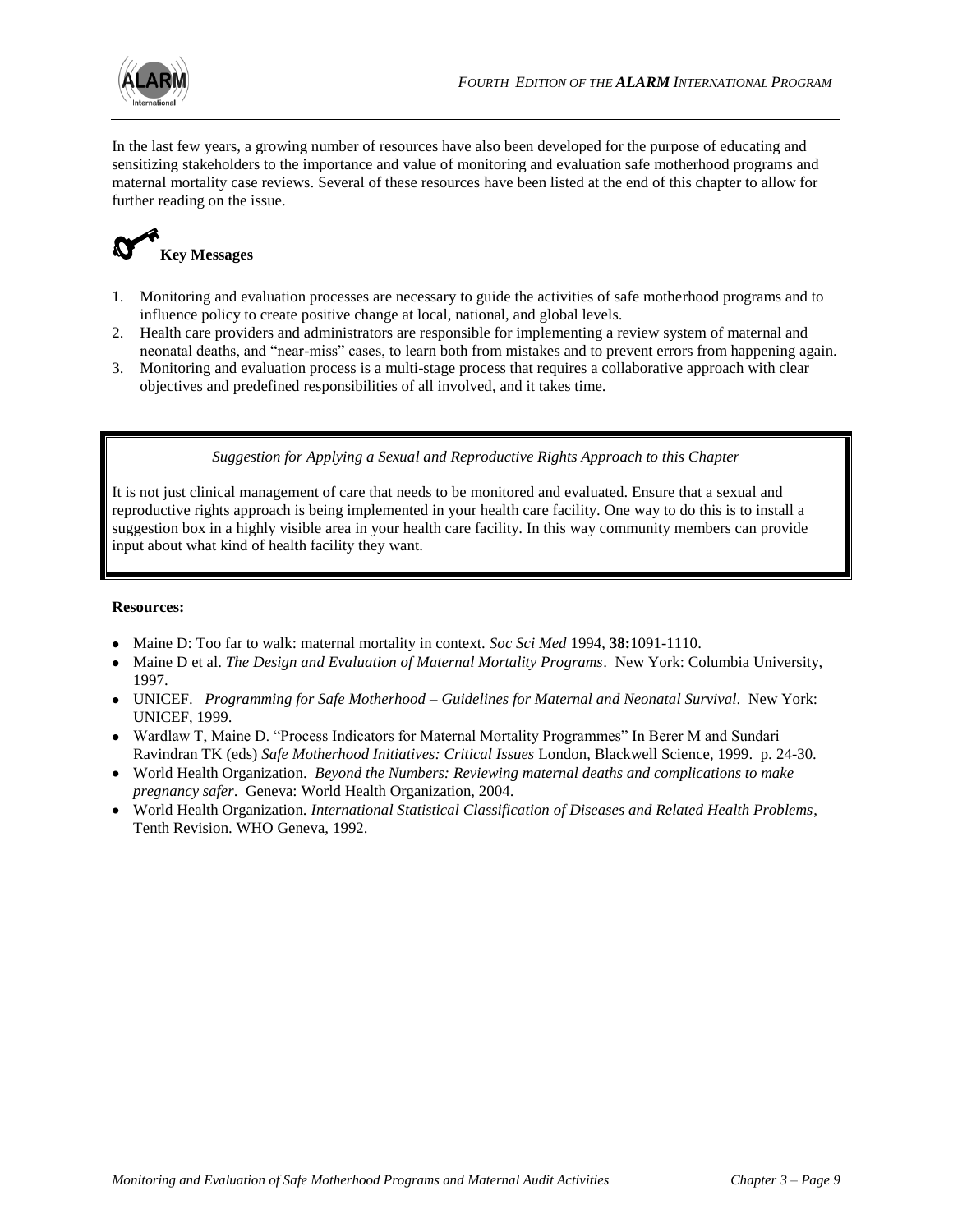

# **APPENDIX 1**

#### **STEP-BY-STEP PROCESS TO IMPLEMENT A FACILITY-BASED MATERNAL DEATH REVIEW PROCESS<sup>a</sup>**

#### **1. Essential Prerequisites**

- Someone with experience and authority is needed for the overall coordination.
- The facility must have a reasonable level of record keeping—registering deaths, retrieving case notes, and the quality of recording in the notes.
- The health care providers who are being initiated in this process need the required authority and support from different levels—regional administration, health facility, and the community.
- A protocol that states when a maternal death case review should be initiated and the process of the maternal death case review should be available.
- Appropriate permission to conduct maternal death case reviews is obtained.
- Agreement is reached about the costs and the use of personnel to conduct the maternal death review.
- A multidisciplinary committee is formed consisting of two to four individuals that reflect a mix of professions and skills; this committee has the responsibility of conducting the maternal death reviews. Collaboration of a number of other people (e.g. representing the blood bank, pharmacy, laboratory, etc.) may be required from time to time, depending on the problems identified.
- Responsibilities are assigned for each member of multidisciplinary committee: investigator, data collector, selected collaborators, etc. The most important criteria are that the members should have an interest in and commitment to investigating maternal deaths, and be able to devote sufficient time to the work to be done.

#### **2. Decide on the Scope of the Facility-Based Maternal Deaths Review**

A single health facility can initiate maternal death case reviews. A **facility-based maternal deaths review** is indicated where there are more than six cases of deaths annually, although it is also suitable when there is only one death that occurred. In situations where there are insufficient numbers of deaths, the near-miss approach is preferred. The same methodology is used for near-misses, but the criteria for near-misses need to be defined. Refer to Chapter 7 of the WHO guide, *Beyond the Numbers*, for more information about nearmisses*.*

#### **3. Develop Data Collection Forms and Carry Out a Small Pilot Study**

- Some tools are already developed and available. WHO guide, *Beyond the Numbers*, provides some models; these are available on line. The ALARM International Program manual contains a data collection form that has been developed for a new research project, QUARITE (See Appendix 4).
- The collected information enables the maternal death review team to identify and classify avoidable factors. Once patterns of avoidable factors are identified, actions plans or interventions are established to prevent these avoidable factors of maternal death from occurring in the future.
- A pilot study should be carried out of sufficient size to allow the multidisciplinary committee to determine the feasibility of their plans and to test the data collection form. The pilot study usually consists of about four to six maternal death cases. When conducting the pilot study, the committee should follow steps 4 to 8 as presented here. It is recommended that the members of the committee conduct the pilot study. This will enable them to give better guidance to additional data collectors at a later date.

#### **4. Select Collaborators and Train Data Collectors**

• The members of the multidisciplinary maternal death review committee can conduct the whole maternal mortality surveillance cycle when within in one health facility. The roles of investigator, collector of data, and president or leader of the committee should be clearly defined and understood by all. There should also be one person who is responsible to call upon other collaborators in a timely manner, when needed. When an investigation in the community is required, it is preferable to recruit some data collectors specifically for this function. This ensures that those collecting data in the community do not know details about the management of cases in the facility, and thus cannot be drawn into potentially difficult discussions on this subject. They will need training from the multidisciplinary committee.

1

<sup>&</sup>lt;sup>a</sup> This summary is adapted from: Bullogh C, Graham, W. Facility-based maternal deaths review: learning from deaths occurring in health facilities. In: Beyond the Numbers. WHO. Geneva, 2004.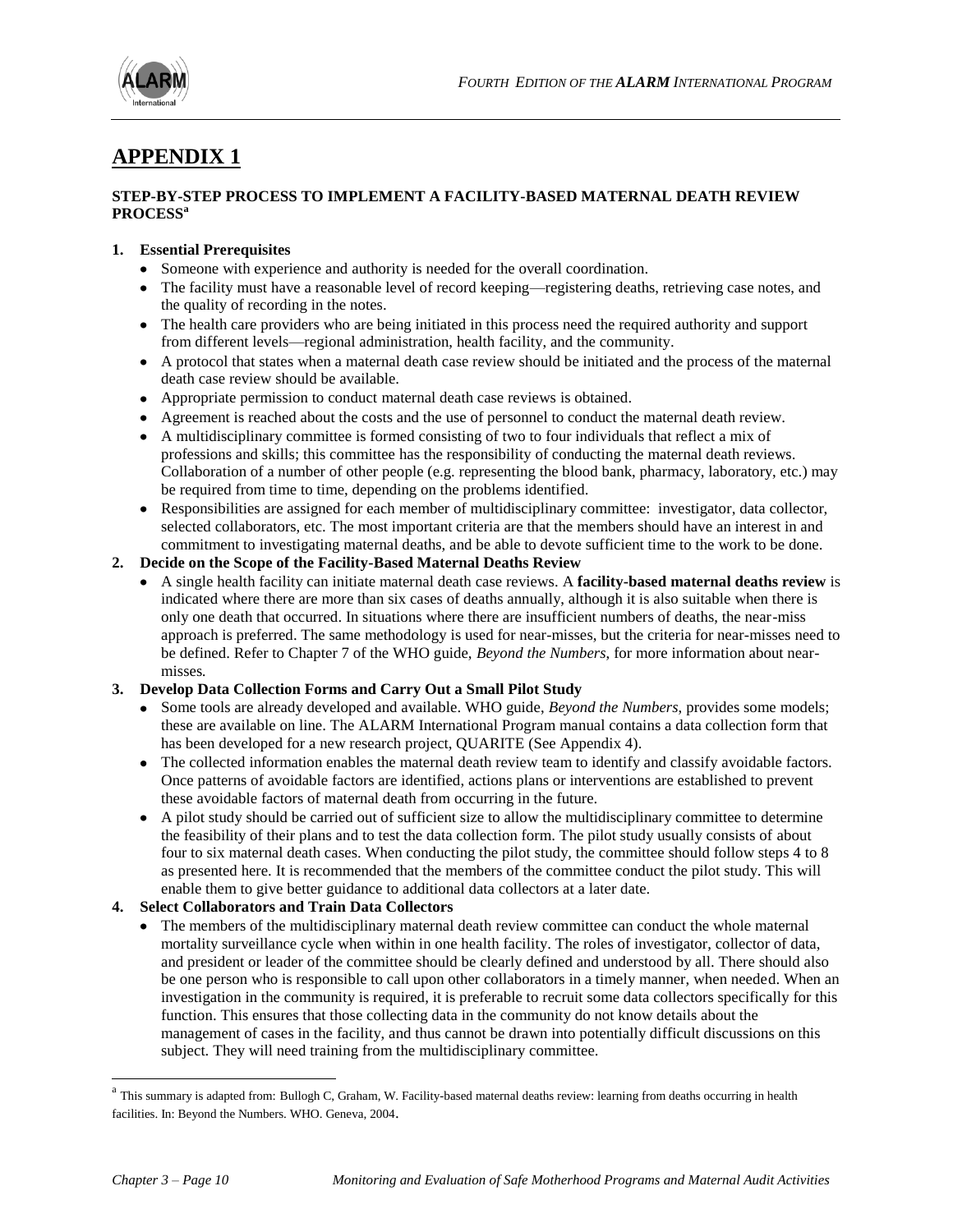

#### **5. Identify Cases of Maternal Death**

- Sources to identify maternal deaths at a health facility include admission and discharge registers, emergency room, delivery room, operating theater, and mortuary records.
- Data should be collected for all maternal deaths. This includes collecting data regarding direct OR indirect obstetric causes of maternal deaths that occur outside of the obstetric or gynecology ward.
- If there are more cases to review than there are resources available, then a selection must be made. One suggested approach in this case is to include at least on of the four major maternal complications (hemorrhage, preeclampsia, infection, obstructed labour), and to make further selections incorporating a range of maternal characteristics, such as residence, referred case or not, primigravida, multigravida, etc.
- For example, the QUARITE study uses an information system that collects information on all deaths. These registers are used at each facility.

### **6. Identify sources of data**

- Different sources of data contribute to obtain a complete and accurate picture of the circumstances surrounding the death Different sources will yield different insights. Sources of information include:
	- Written: ward and operating theater registers, facility antenatal notes, women's hand held medical records, inpatient case notes and discharge notes
	- Interviews: with doctors midwives, other hospital staff, community birth attendants spouse, relatives, neighbors and community leaders
- The interviewer should be nonjudgmental about what happened in both the community and the health facility.

#### **7. Collect Data at the Health Facility and in the Community if Appropriate Facility data collection**

- To ensure greater accuracy of information, collect data as soon as possible after the death.
- Facility staff needs to be certain that the review process does not involve apportioning blame for anything that happened. They need to know that all findings will be recorded and reported data completely anonymously. Tell them that confidential codes will be assigned to each staff member for the purpose of data collection, and only the review team will have access to the codes.
- Data collectors need to demonstrate tact, sensitivity, and attention to detail.
- The usual order for carrying out the data collection is:
	- Review of medical and nursing records
	- Interview all clinical staff involved in the woman's care. Depending on the number of staff involved and the sensitivity shown, it may be decided to interview staff separately or in groups. In the group interview, the data collector begins by encouraging staff to **freely express** an account of the events. After, the data collector then asks directed questions to fill gaps in the account or to expand on parts that are not understood or not consistent with other evidence.
- For some deaths, it may be found that almost no information can be obtained. These deaths should not be omitted. Special effort should be made to find out why there may be a lack of information and to build a picture of relevant events from data collection in community.
- Communication must be established between the **facility** who received the transfer and the referring facility or the community. In such a case, it is the responsibility of the referring facility to investigate the causes and circumstances of the maternal death, and to seek out the factors related to the onset of complications (in the community and/or health facilities). The "no-blame" approach should guide the process of investigation; the aim is to avoid a similar situation.

#### **Community data collection if appropriate**

- Collecting data from community sources may uncover valuable information about the circumstances that influenced the pregnancy or the labour before the woman sought help.
- A health care provider without midwifery experience, but with specific training on data collection, can adequately assist the process. Interviews should be conducted with two or three people after preliminary conversation with a number of people. In some circumstances a group discussion may be appropriate.
- The data collector focuses only on community factors and does not comment on the case management at the health facility level.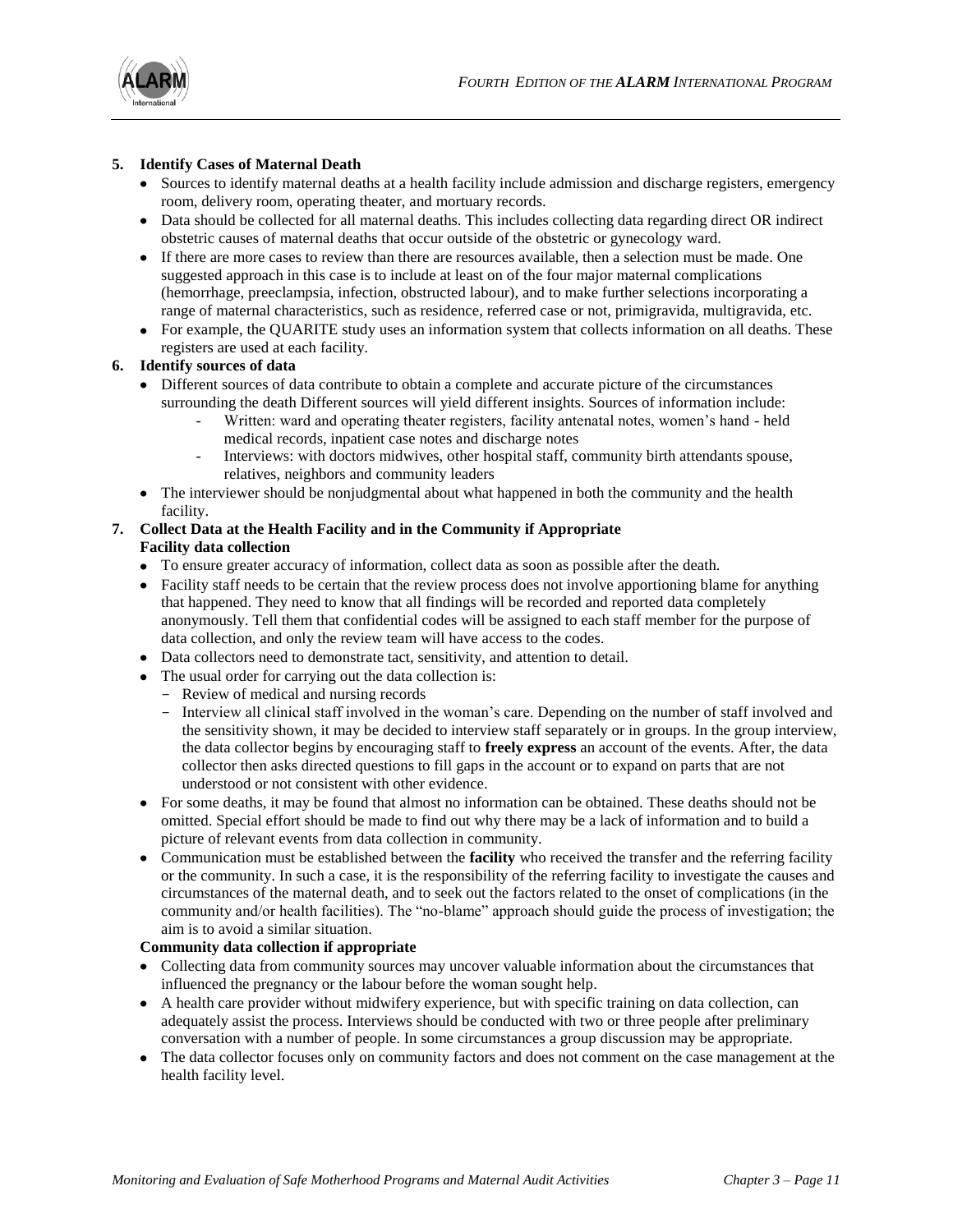

### **8. Synthesize the Data, Interpret the Results, and Draw Conclusions (Maternal Death Case Review)**

- Each maternal death is reviewed individually.
- At each review highlight avoidable factors related to (refer to Appendix 5):
	- Events before admission
	- Availability of health facility
	- Care provided by health professionals.
- Hold a peer review comprising of all staff involved with the management of the case. The details of the case are presented in a factual, comprehensive and precise manner without any judgments made. Discussion should follow in an attempt to fully understand the chain of events. It is important that a non-recriminatory (non-blaming) atmosphere be maintained. Search to improve the participants' accountability and willingness to cooperate in the subsequent corrective measures. Although it is neither an anonymous nor a confidential process, confidentiality is expected for all those involved. The ultimate goal is to identify the factors that, if they could have been avoided, might have prevented the death. In addition, take into account failures in the systems and the management of the health facility (e.g. shortage of human resources, lack of material and equipment, limitations related to organizational and functioning infrastructure, etc.). A tool has been developed by QUARITE to help summarize and report the information (see Appendix 6-Maternal Death Case Review Form)
- When there is a review of more than one case, the same procedure is followed as in the preceding steps, and common patterns highlighted from the cases should be identified. Aggregated data and results should be presented anonymously. Present the synthesis of these findings to a small group of staff and obtain agreement regarding the causes, avoidable factors, and recommendations. If agreement cannot be reached, it may be necessary to search for further interpretation or explanations. Checks may be necessary to attest the accuracy of data, such as checking on the way data have been synthesized, obtaining a second opinion on the interpretation of findings, etc.

#### **9. Utilize the Findings**

- The ultimate goal of maternal death case reviews is to prevent similar cases of maternal death in the future by improving the quality of care. It is expected that individual staff members will learn through these activities.
- The role of the multidisciplinary deaths review committee is to ensure that lessons learned are acted upon. The committee is morally and ethically required to provide of feedback to the appropriate people. An action plan should be prepared at the conclusion of every review, whether it involved an individual maternal death or a series of maternal deaths.
- The action plan should indicate:
	- What needs to be done
	- Who is responsible for completing each action
	- Date for implementing each action
	- Who is responsible to confirm that all actions have been taken and implemented, and that all expected results have been achieved.

#### **10. Synthesize the Results to Create an Annual Action Plan**

- A yearly meeting, consisting of an analysis of all maternal death reviews held, permits the maternal deaths review committee to evaluate the results of the process. This annual meeting reviews the recommendations made in relation to all the cases discussed, identifies implemented actions and the obstacles to the implementation of specific actions, and enables the committee to determine lessons learnt.
- An annual action plan is created with clear recommendations on all areas of improvements, identified with an expected date of completion. The annual action plan is a tool that contributes to ensuring continuity of expected changes or improvements to achieve.
- An annual action plan meeting requires the involvement of all individuals and involved departments at all levels of the health facility.
- At the same time, the maternal mortality surveillance cycle and of the conduct of the maternal deaths review committee is evaluated to ensure efficiency and adaptability of the whole maternal death review process to the health facility.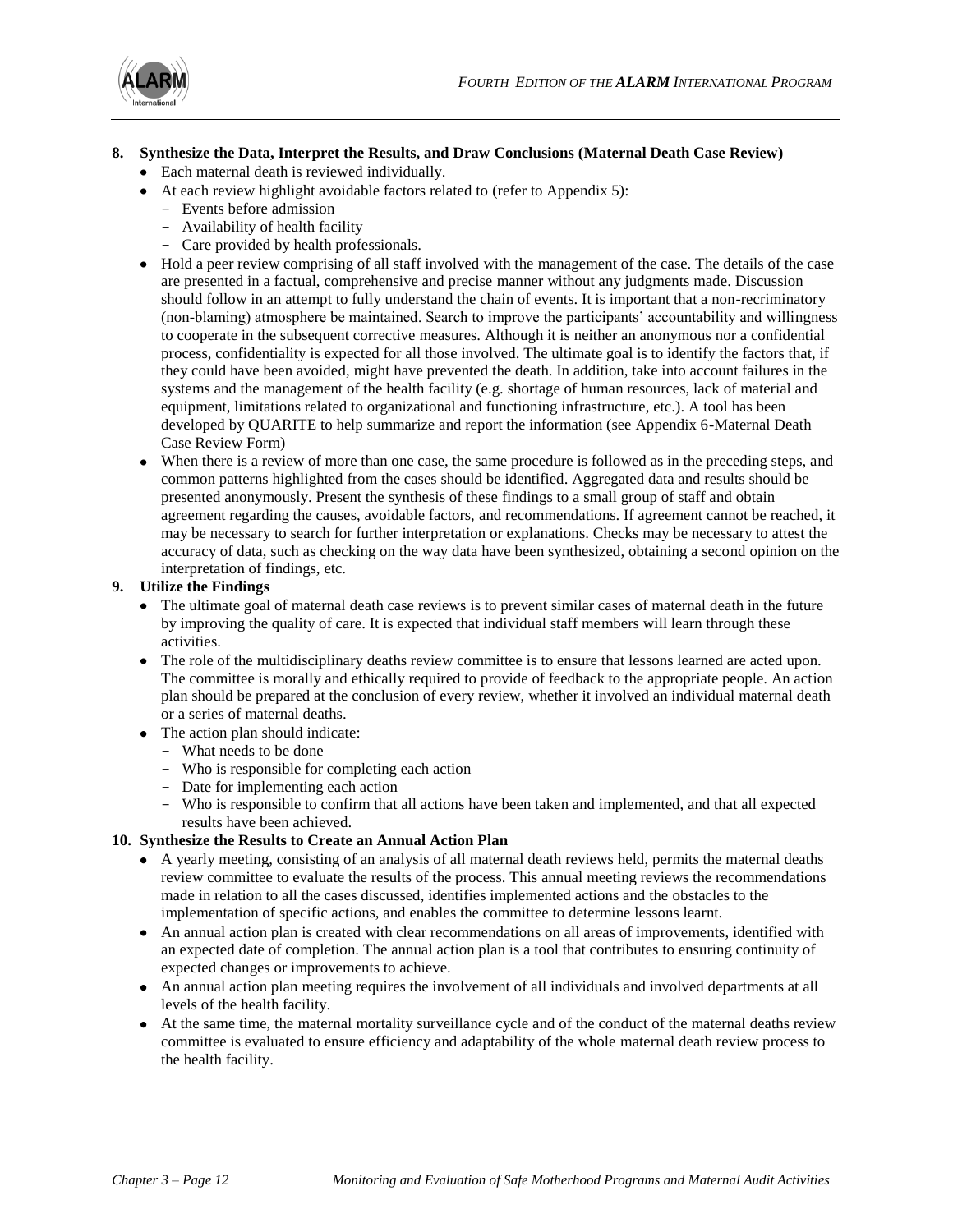

# **APPENDIX 2**

#### **STEP-BY-STEP PROCESS IN CARRYING OUT VERBAL AUTOPSIES FOR A MATERNAL DEATH**

| <b>STEPS</b> | <b>DESCRIPTION</b>                                    |
|--------------|-------------------------------------------------------|
| 1            | Set up the verbal autopsy process.                    |
| 2            | Identify cases of maternal death.                     |
| 3            | Determine the sources of information.                 |
| 4            | Develop the verbal autopsy questionnaire.             |
| 5            | Select and train interviewers.                        |
| 6            | Select respondents.                                   |
| 7            | Develop a mechanism to classify the medical causes.   |
| 8            | Develop a mechanism to classify contributing factors. |
| 9            | Use the findings for action.                          |

#### **Resource:**

World Health Organization. *Beyond the Numbers: Reviewing maternal deaths and complications to make pregnancy safer*. Geneva: World Health Organization, 2004.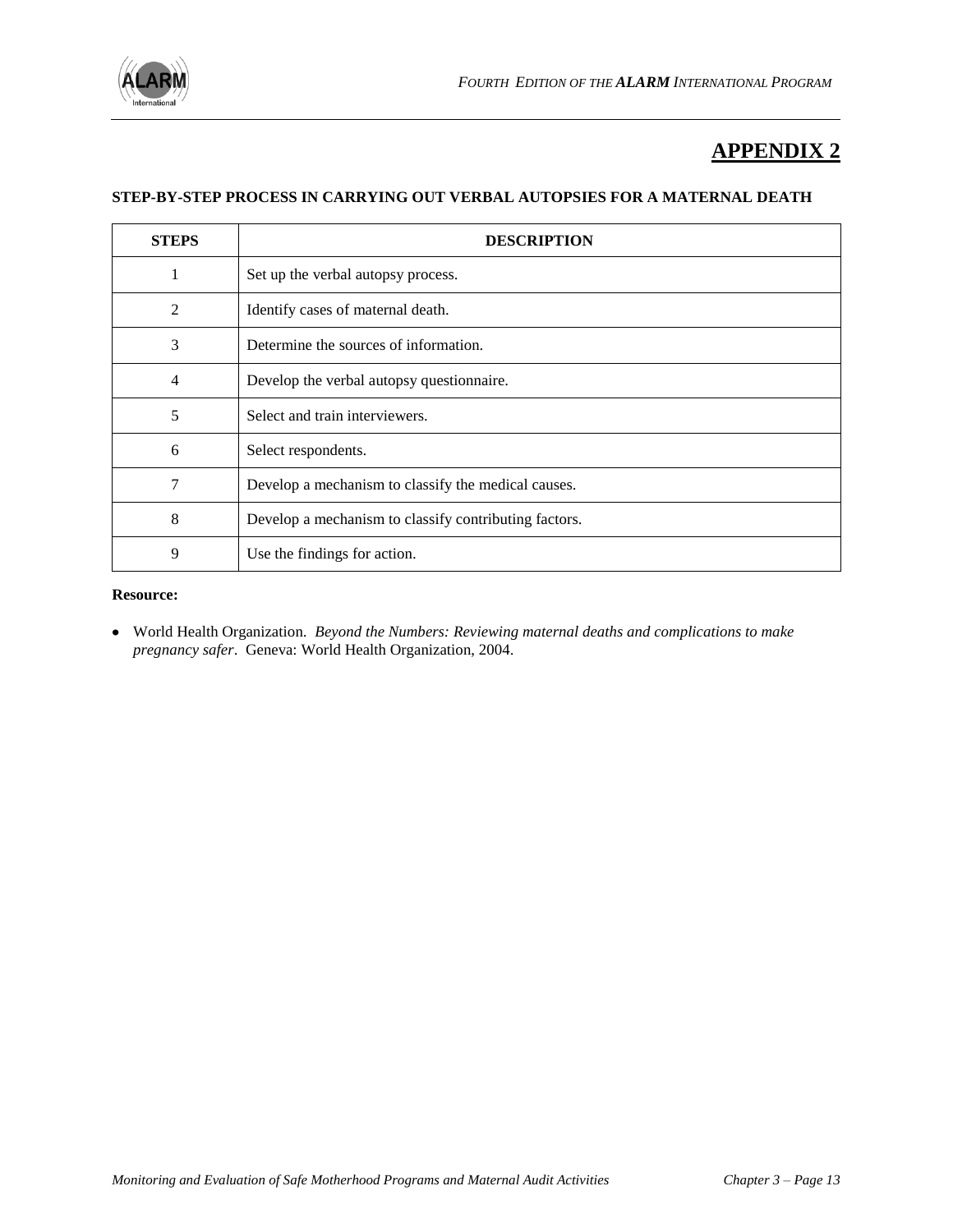

### **APPENDIX 3 BEYOND THE NUMBERS**

*Beyond the Numbers*, a new guide from WHO, shifts the emphasis from simply measuring maternal mortality to understanding what happened and why. This enables us to learn lessons and make changes. Professor Mahmoud Fathalla in the 1980s, in the powerful video produced by WHO, *Why Did Mrs. X Die?*, demonstrated the value of reviewing each case of maternal death. Through Mrs. X's story, he shows the many points where, if someone had intervened appropriately, her life could have been saved.

―Whose faces are behind the numbers? What were their stories? What were their dreams? They left behind children and families. They also left behind clues as to why their lives ended so early. " (Berg, 2001, 53).

#### **The Five Methods**

Beyond the numbers outlines different ways to learn why a woman died.

#### 1. **The community**

Verbal autopsy, talking with her family and local people:

- MAY reveal personal, cultural, community, and medical factors
- WILL increase community awareness (e.g. the need for education about warning signs), advocacy, and change (such as transport)
- MAY NOT reveal the precise cause of a woman's death

#### **2. Facility-based death review**

A systematic, confidential, in-depth investigation of the causes and circumstances of each maternal death:

- WILL improve local management or professional practice, training, and standards
- CAN be used to advocate for extra local resources
- WILL NOT provide information about women dying in the community

#### 3. **Confidential enquiries into maternal deaths**

Systematic investigation of all or a sample of deaths in the area or country:

- WILL produce more robust evidence to help national, regional, or district policy making and resource allocation
- CAN lead to clinical guidelines and other improvements in service delivery
- BUT requires the commitment of senior managers or government to act on the findings

#### 4. **Near-miss incidents**

Surveys of severe morbidity:

- CAN be done at any size of facility or level of health care
- CAN show what worked, providing lessons from positive experiences
- BUT involves reviewing many cases and obtaining agreement from women survivors
- 5. **Clinical audit**

Reviewing cases against criteria:

- CAN be used to improve clinical practice or enhance the rational use of limited resources
- BUT requires local consensus on the standards
- BUT cannot be done where records are poor or not kept

#### **Key Points**

- The vast majority of deaths are avoidable.
- Don't just count the numbers; understand why. Each death tells a story; each story shows what could have been done better.
- Base reviews on the maternal mortality surveillance cycle (see figure).
- Taking action on the results is essential.
- Many changes cost nothing.
- The sole purpose of these reviews is to save lives: No Blame. No Name. No Shame.
- Even a simple study, or study of one case, can help save another woman's life.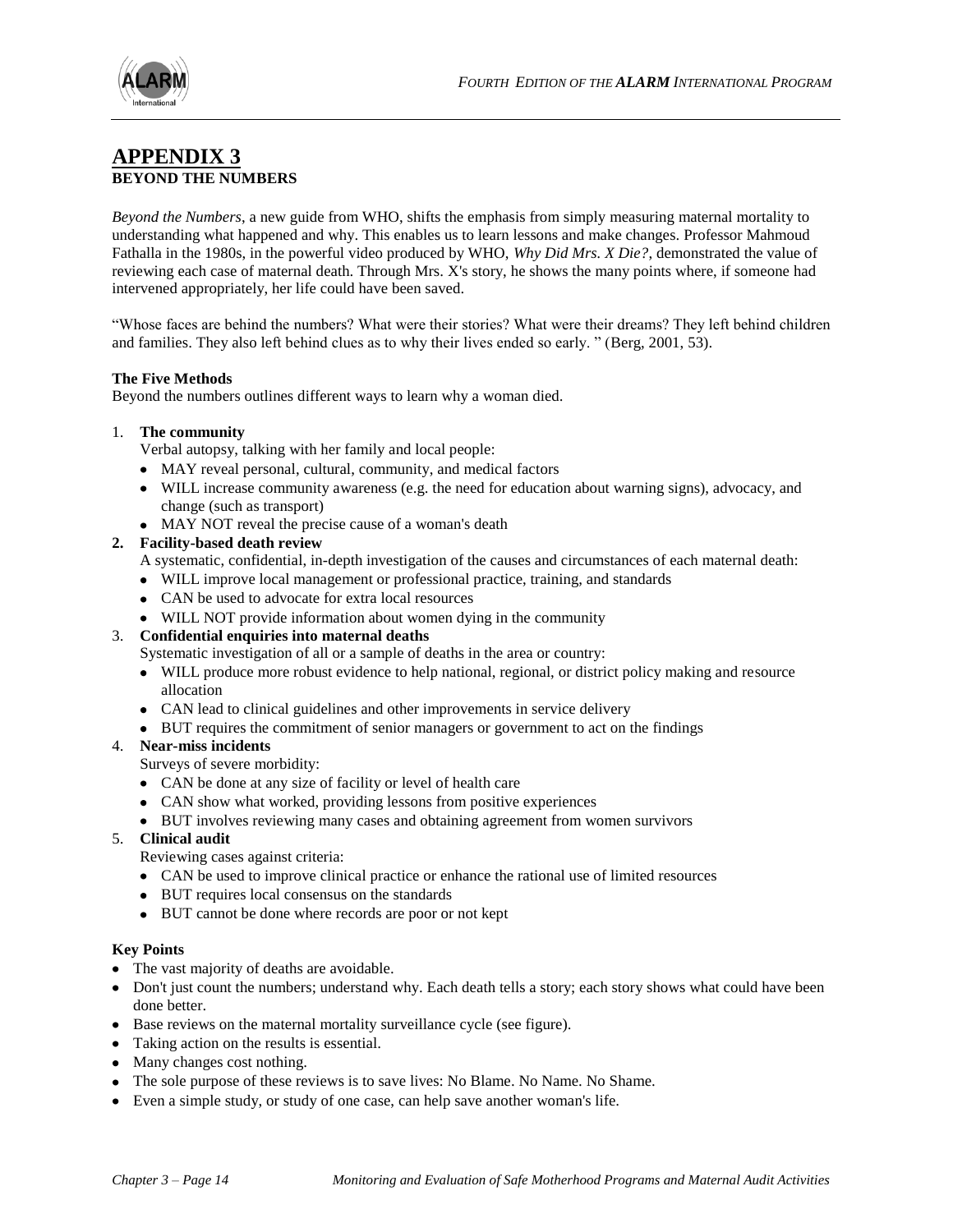

#### **The Facts**

- Eight million women suffer pregnancy-related complications every year; over half a million die.
- In developing countries 1 in 16 women may die of pregnancy-related complications compared with 1 in 2,800 in developed countries.

#### **Figure 1 - Maternal mortality surveillance cycle**

This figure can also be used as a model for investigating perinatal mortality or morbidity.



#### **Action in Mexico**

Verbal autopsies found:

- Women did not know what symptoms were abnormal,
- Transportation was lacking.

This knowledge led to change, bringing about better antenatal education about complications, improved access to transport, and fewer maternal deaths.

#### **Action in West Java**

Facility-based death reviews found:

- Half the mothers died from hemorrhage,
- Midwives at the facility were transferring these women to another distant hospital; women died on the way or soon after admission.

This knowledge led to change, bringing about midwifery retraining and empowerment, and fewer maternal deaths.

#### **Resources:**

- Berg C, Danel I, Atrash H, Zane S, Bartlett L (Editors). Strategies to reduce pregnancy-related deaths: from identification and review to action. Atlanta: Centers for Disease Control and Prevention; 2001.
- WHO [http://www.who.int/reproductive-health/publications/maternal\\_mortality\\_2000/index.html](http://www.who.int/reproductive-health/publications/maternal_mortality_2000/index.html)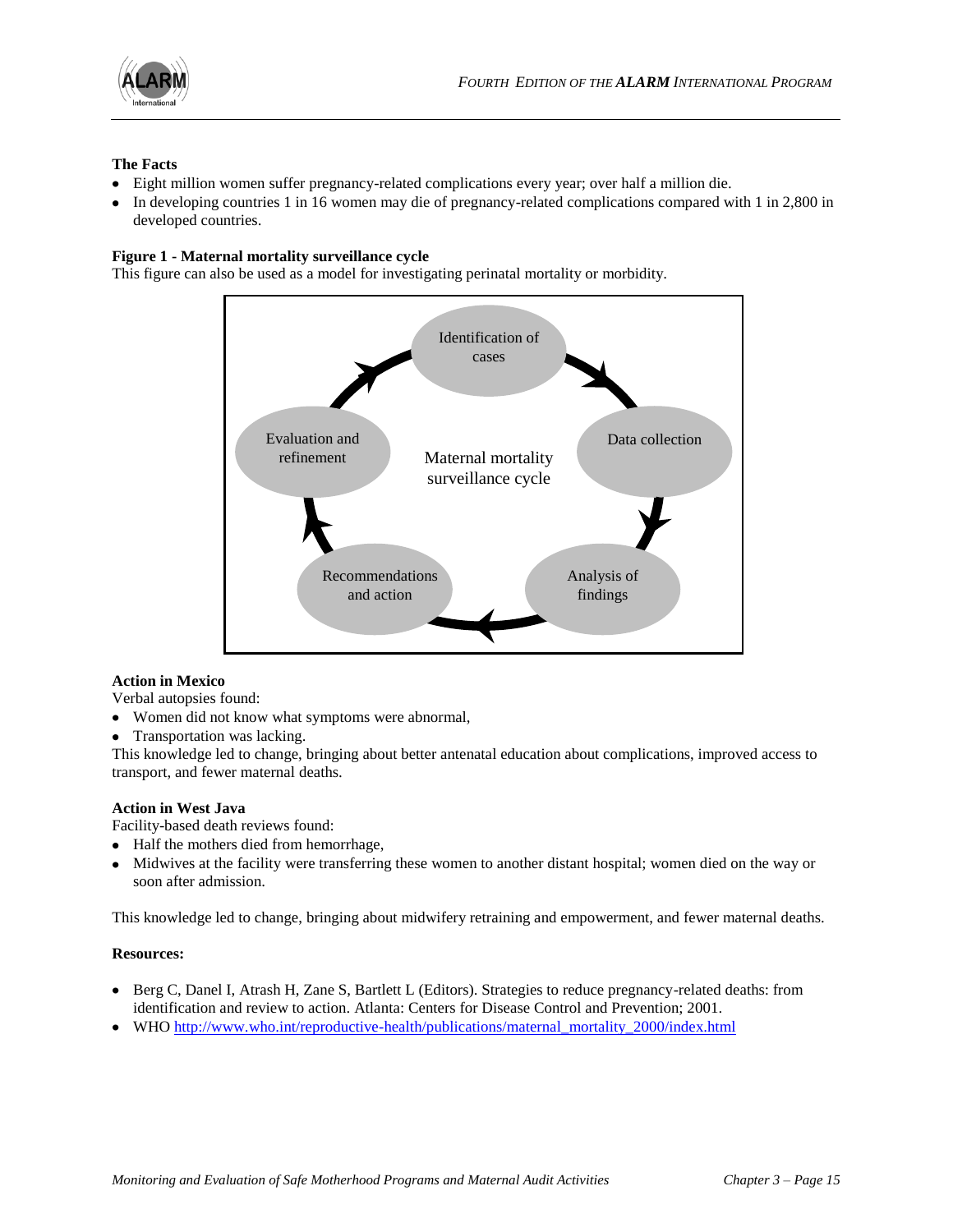

# **APPENDIX 4**

### **DATA COLLECTION FORM FOR A MATERNAL DEATH**

Form courtesy of Dr. Alexandre Dumont, Université de Montréal

« Qualité des soins, management du risque et techniques obstétricales (QUARITÉ) »

| Data collection interview regarding a maternal death                                                |
|-----------------------------------------------------------------------------------------------------|
| 1- Date of interview with the mother's family or close friends:                                     |
| 3- Interviewer's code:                                                                              |
| NB - All sections are completed by the collector that interviewed both family and health personnel. |
| Mother's identification                                                                             |
| 4- Mother's name:                                                                                   |
|                                                                                                     |
|                                                                                                     |
|                                                                                                     |
|                                                                                                     |
|                                                                                                     |
| 8- If the mother started her labor at an address other than that indicated above, please specify:   |
|                                                                                                     |
| 9- Name of the individual(s) present at delivery before transfer to a health facility:              |
| 10- Name and address of health facility where the woman was initially transferred:                  |
|                                                                                                     |
| 11- Mother's date of birth:<br>12- Date of death:                                                   |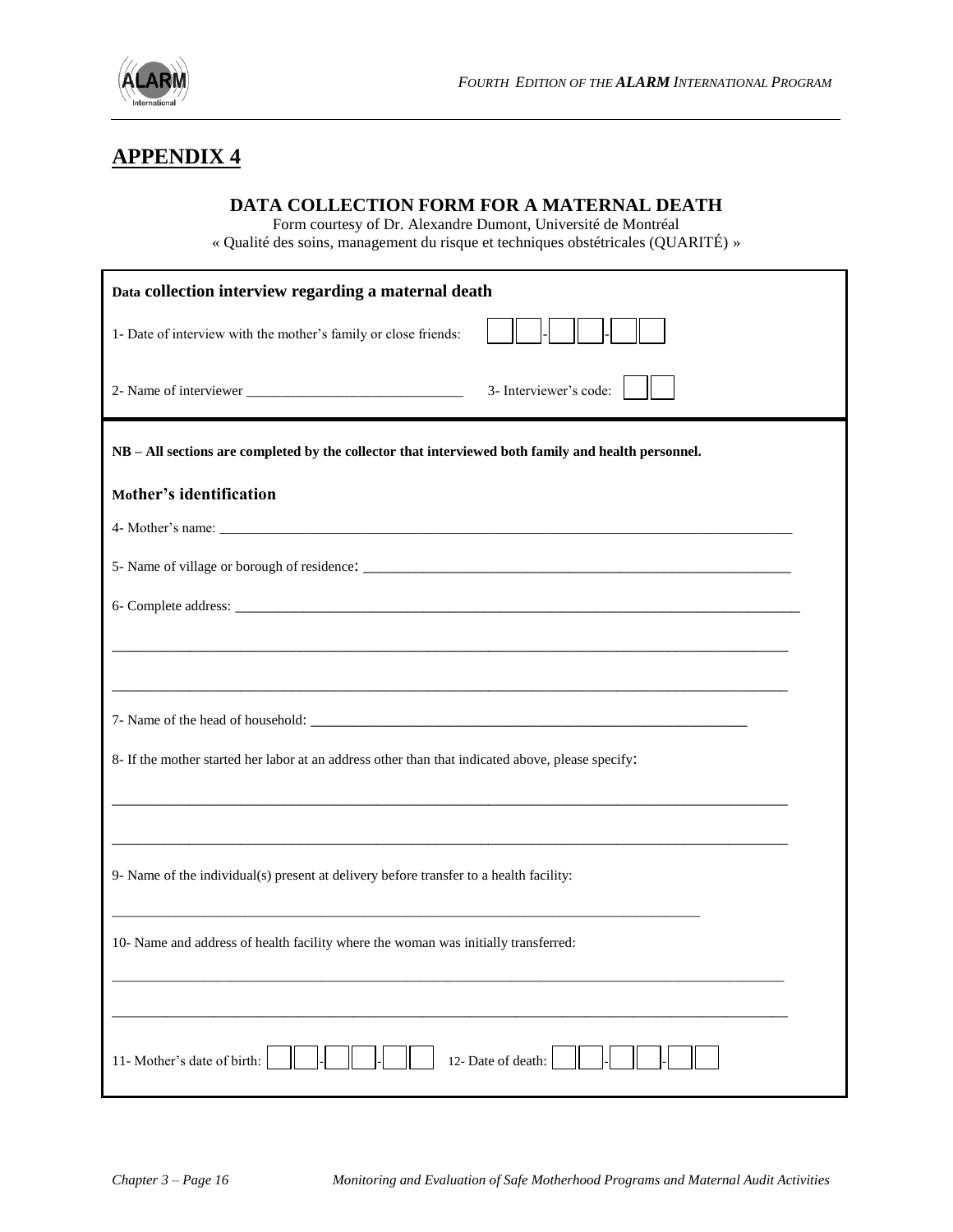

#### **Part A: Interview details**

| No.  | Questions                                                      | Code $\vert$ Go to                                                               |
|------|----------------------------------------------------------------|----------------------------------------------------------------------------------|
|      |                                                                | question:                                                                        |
| QA01 | Codes of interviewers who participated in the interview        |                                                                                  |
| QA02 | Dates of each interview                                        | dd / mm / yyyy<br>$\sim$ $\sim$ $\sim$<br>$dd / mm / yyy -$<br>$dd / mm / yyy -$ |
| QA03 | Language(s) used in interview<br>(specify all languages used): | English 1<br>other 4                                                             |

#### **Part B: Identification of respondents for the verbal autopsy**

| No.              | <b>Ouestions</b>                                                                                                                         | Code                                                            | Go to     |
|------------------|------------------------------------------------------------------------------------------------------------------------------------------|-----------------------------------------------------------------|-----------|
|                  |                                                                                                                                          |                                                                 | question: |
| QB <sub>01</sub> | Who was looking after / caring for the woman before her<br>death?                                                                        |                                                                 |           |
| QB <sub>02</sub> | Who was around at the time of the woman's death?                                                                                         |                                                                 |           |
| QB <sub>03</sub> | If woman was married and husband hasn't been<br>mentioned:<br>Ask: Was her husband around (i.e. in the village) just before<br>she died? | Yes 1<br>No <sub>2</sub><br>Not married 3<br>Deceased husband 4 |           |

#### **Part C: Provide the names of the mother's family member or close friends who participated in the interview**

| <b>Name</b> | <b>Relation to mother</b> | <b>Present at time of</b> |              | When they joined / left<br>the interview (ex. Q112) |
|-------------|---------------------------|---------------------------|--------------|-----------------------------------------------------|
|             |                           | <b>Illness</b>            | <b>Death</b> |                                                     |
| 1.          |                           |                           |              |                                                     |
|             |                           |                           |              |                                                     |
| 2.          |                           |                           |              |                                                     |
|             |                           |                           |              |                                                     |
| 3.          |                           |                           |              |                                                     |
|             |                           |                           |              |                                                     |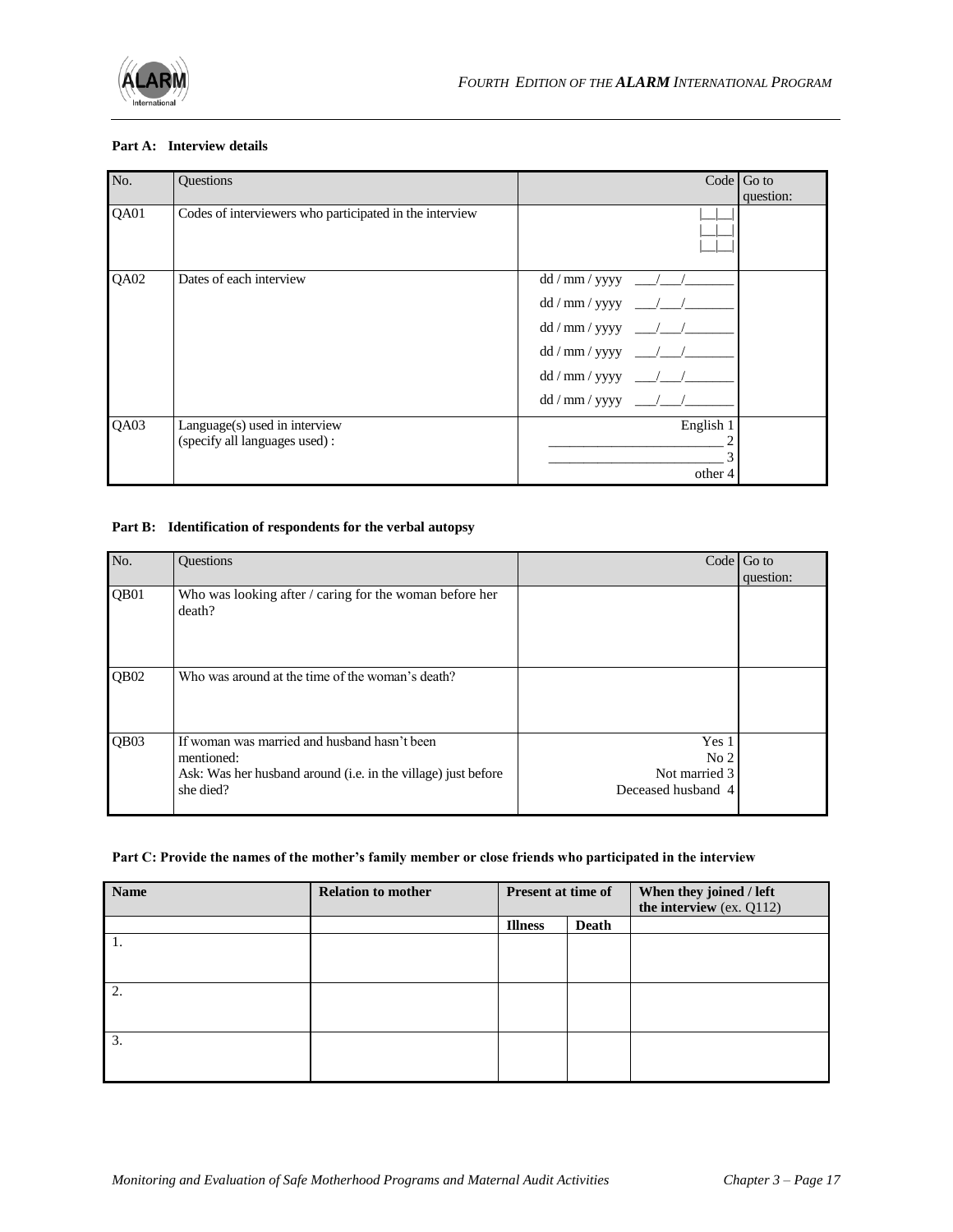| <b>Name</b> | Position | Present at time of |              | When they joined / left<br>the interview (ex. Q112) |
|-------------|----------|--------------------|--------------|-----------------------------------------------------|
|             |          | <b>Illness</b>     | <b>Death</b> |                                                     |
| 1.          |          |                    |              |                                                     |
| 2.          |          |                    |              |                                                     |
| 3.          |          |                    |              |                                                     |
| 4.          |          |                    |              |                                                     |
| 5.          |          |                    |              |                                                     |
| 6.          |          |                    |              |                                                     |

#### **Part D: Provide the names of the health care providers who participated in the interview**

#### **Part E: Section 1: Background information**

| No.  | Questions                                                                                                         | Code                | Go to              |  |
|------|-------------------------------------------------------------------------------------------------------------------|---------------------|--------------------|--|
|      |                                                                                                                   |                     | question:          |  |
|      | I would like to start the interview with questions regarding the events that surround the death of the mother.    |                     |                    |  |
| Q101 | How long ago did she die?                                                                                         |                     |                    |  |
|      | (write down what is said and code in months)                                                                      | Months              |                    |  |
| Q102 | How old was the mother when she died?                                                                             |                     |                    |  |
|      |                                                                                                                   | $(99=$ do not know) |                    |  |
| Q103 | Where did the death take place?                                                                                   | Household 1         |                    |  |
|      | If in health facility, specify the name:                                                                          | Health centre 2     |                    |  |
|      |                                                                                                                   | During transfer 3   |                    |  |
|      |                                                                                                                   | Do not know 9       |                    |  |
| Q104 | Was the death due to an accident?                                                                                 | Yes <sub>1</sub>    |                    |  |
|      |                                                                                                                   | No <sub>2</sub>     |                    |  |
|      |                                                                                                                   | Do not know 9       |                    |  |
| Q105 | Do you know the cause of death?                                                                                   | Yes 1               |                    |  |
|      | If yes, specify:                                                                                                  | No $2$              |                    |  |
|      |                                                                                                                   |                     |                    |  |
| Q106 | Do you have the mother's pregnancy health record?                                                                 | Yes <sub>1</sub>    |                    |  |
|      | If yes, seek permission to photocopy the pages that indicate<br>received vaccinations and prescribed prophylactic | No <sub>2</sub>     |                    |  |
|      | treatments.                                                                                                       |                     |                    |  |
| Q107 | Do you know if before she died she had any long                                                                   | Yes 1               |                    |  |
|      | term medical problems?                                                                                            | No <sub>2</sub>     | $\rightarrow Q109$ |  |
|      | (For example: Hypertension, diabetes, epilepsy)                                                                   | Do not know 9       | $\rightarrow Q109$ |  |
|      | If yes, indicate:                                                                                                 |                     |                    |  |
|      |                                                                                                                   |                     |                    |  |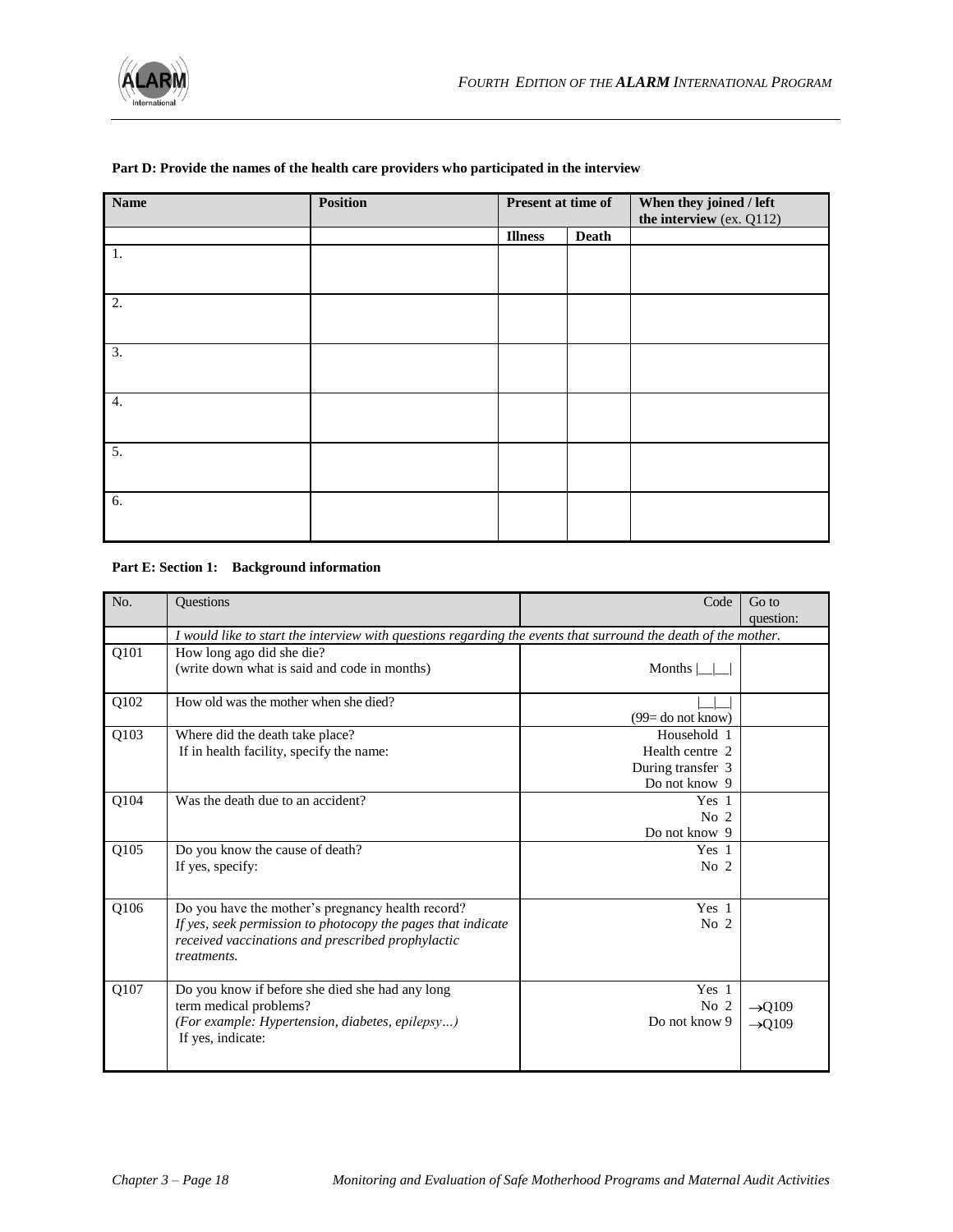

| Q108              | Did the mother receive any treatment for this illness?<br>If yes, indicate what the treatment was:                                                                                                                                                                                                     | Yes 1<br>No 2<br>Do not know 9                                                                           |                                                                |
|-------------------|--------------------------------------------------------------------------------------------------------------------------------------------------------------------------------------------------------------------------------------------------------------------------------------------------------|----------------------------------------------------------------------------------------------------------|----------------------------------------------------------------|
| Q109              | What was the mother's marital status?<br>Is she was married or common-law, indicate the name of<br>her husband:                                                                                                                                                                                        | Married 1<br>Living together 2<br>Not married 3<br>Widow 4<br>Divorced 5                                 | $\rightarrow$ Q112<br>$\rightarrow$ Q112<br>$\rightarrow$ Q112 |
| Q110              | Excluding the deceased mother, how many wives did her<br>husband have?                                                                                                                                                                                                                                 |                                                                                                          |                                                                |
| Q111              | What was her rank in the household?<br>(Example: First wife = 1, Second wife = $2$ )                                                                                                                                                                                                                   |                                                                                                          |                                                                |
| $\overline{Q112}$ | Had she ever been to school (koranic or other)?<br>If yes: What was the highest level she attended?<br>For Madrassa: How many years:  <br>(Do not know = 99)                                                                                                                                           | No education 1<br>Madrassa 2<br>Primary 3<br>Secondary 4<br>Technical 5<br>University 6<br>Do not know 9 |                                                                |
| Q113              | What was her occupation?<br>Specify:                                                                                                                                                                                                                                                                   |                                                                                                          |                                                                |
| Q114              | How old was the husband when she died?                                                                                                                                                                                                                                                                 | years                                                                                                    |                                                                |
| Q115              | Preamble: If the mother was married, ask the following<br>questions to her husband. If she was not married ask the head<br>of the household:<br>What is the highest level of education did her husband or<br>the head of the household obtain?<br>For Madrassa: How many years?: $\boxed{\phantom{1}}$ | No education 1<br>Madrassa 2<br>Primary 3<br>Secondary 4<br>Technical 5<br>University 6                  |                                                                |
| O <sub>116</sub>  | ( <i>Do not know</i> = 99)<br>What is the husband's or the head of the household's<br>occupation?<br>Specify:                                                                                                                                                                                          | Do not know 9                                                                                            |                                                                |
| Q117              | Did the mother have any previous pregnancies, including<br>miscarriages, stillbirths or pregnancies where the baby did<br>not survive?                                                                                                                                                                 | Yes 1<br>No 2<br>Do not know 9                                                                           |                                                                |
| Q118              | How many pregnancies did she have, including this one?                                                                                                                                                                                                                                                 | Number                                                                                                   |                                                                |
| Q119              | How many months pregnant was the mother when she<br>died?                                                                                                                                                                                                                                              | Months                                                                                                   |                                                                |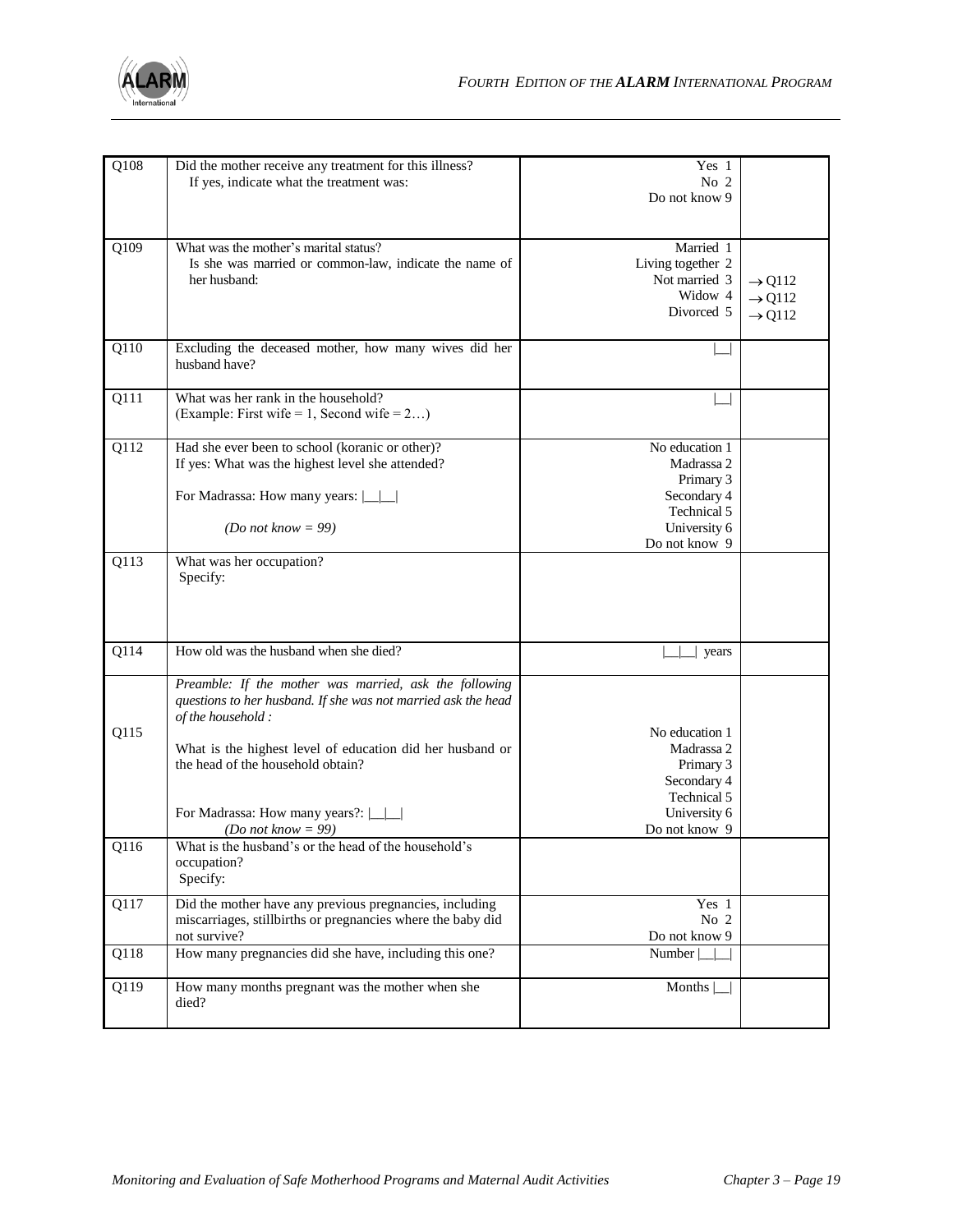

| Q120 | What was the outcome of this last pregnancy for the baby<br>and the mother?                                              | Live birth 1<br>Still birth 2<br>Abortion / Miscarriage 3<br>Death of mother and baby before or<br>during birth 4<br>Death of mother before labor began<br>5 |  |
|------|--------------------------------------------------------------------------------------------------------------------------|--------------------------------------------------------------------------------------------------------------------------------------------------------------|--|
| Q121 | Did the mother have any previous obstetrical<br>complications?<br>If yes, indicate which ones:                           | Yes 1<br>No 2<br>Do not know 9                                                                                                                               |  |
| Q122 | Did the mother have any previous medical conditions?<br>If yes, indicate which ones:                                     | Yes 1<br>No 2<br>Do not know 9                                                                                                                               |  |
| Q123 | Did the mother have any previous surgery?<br>If yes, indicate which ones:                                                | Yes 1<br>No $2$<br>Do not know 9                                                                                                                             |  |
| Q124 | How long after the birth did the mother live?<br>(write down responses provided, then calculate the<br>number of months) | Months                                                                                                                                                       |  |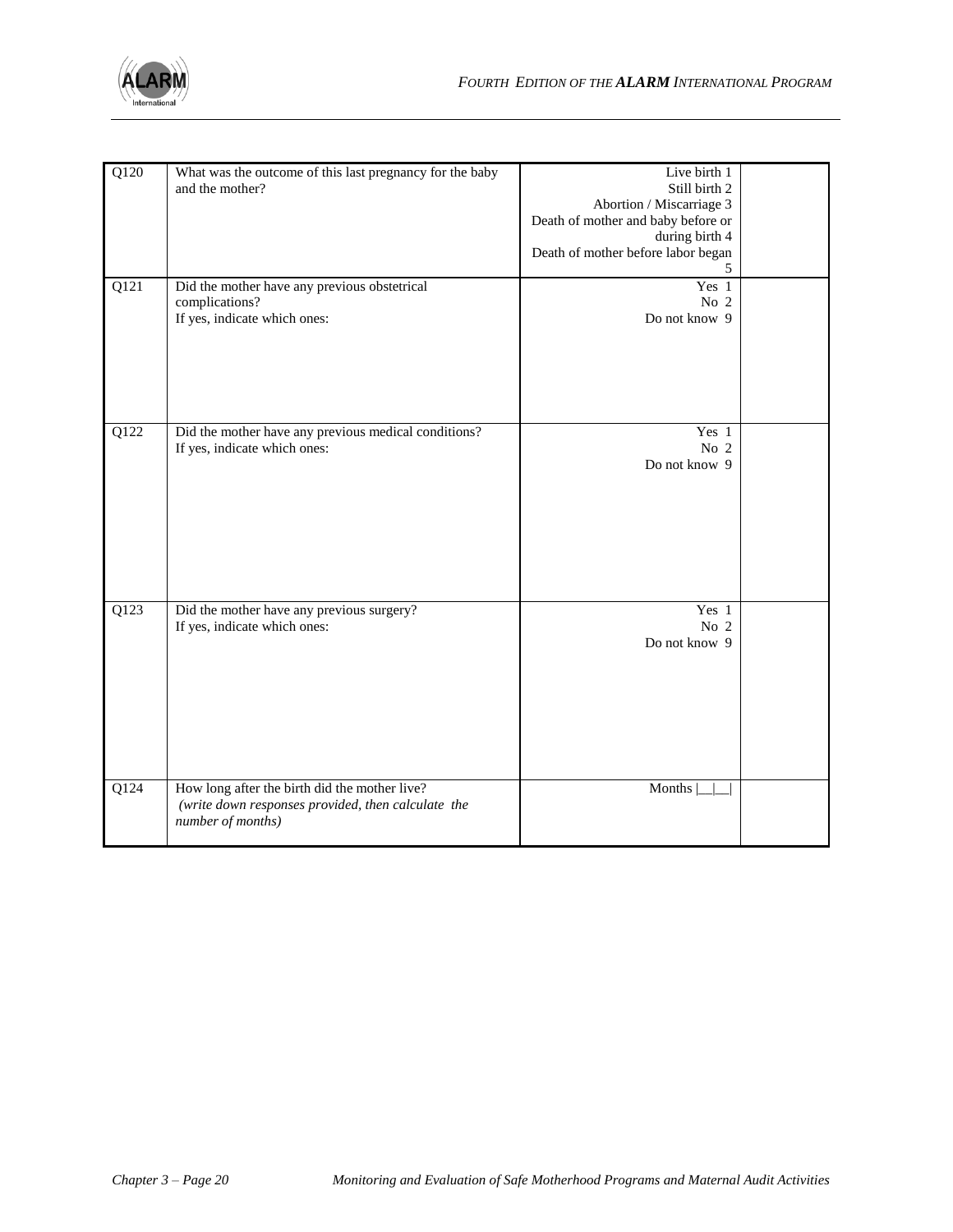

#### **Section 2 Details of the events surrounding the maternal death provided by those close to the mother**

*Explain to respondents that you would like them to describe the events prior to the mother's death:*

*1. From the time when the health problem arose until the time of death (told by close friends and relatives of the mother) 2. During the last hours of the mother's life (told by medical personnel and close friends and relative of the mother who were present)* 

*Clearly identify what is being said and by whom. Write down the respondent's initials beside their given answer.* 

*Important: Reconstruct the order of events on the time line found at the end of the questionnaire.*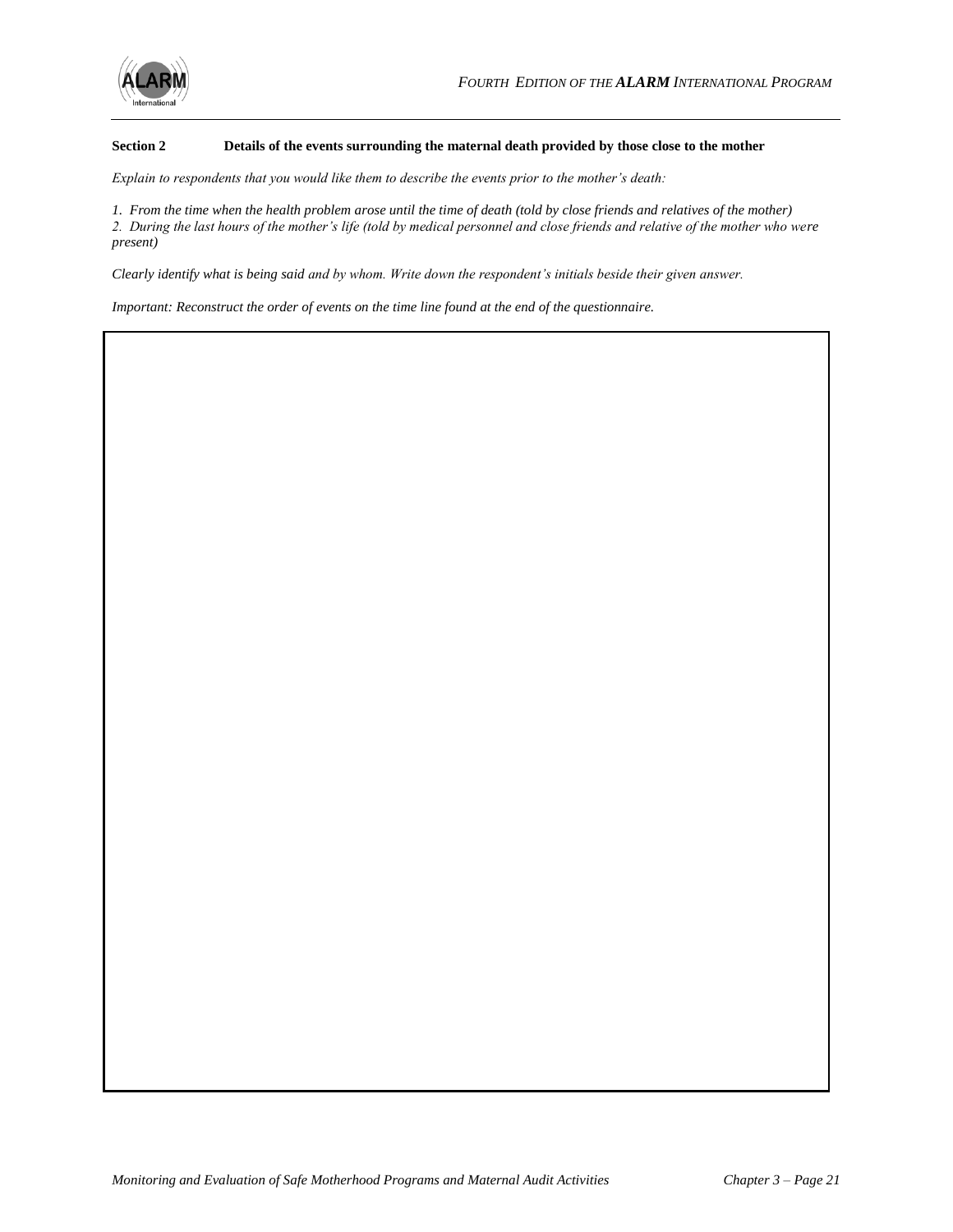

#### **Section 3: Symptoms experienced by the mother before she died**

*Based on the summary provided, complete what was not revealed.*

(If the response was already stated in Section 2, put an asterix (\*) in the third column below. This symbol will indicate that the answer has already been provided.)

| Q301              | How long had she been ill before she died?<br>(The response is based on what is said by the<br>respondents)                                                    |  |
|-------------------|----------------------------------------------------------------------------------------------------------------------------------------------------------------|--|
|                   |                                                                                                                                                                |  |
| Q302              | What symptoms did the woman have when she died or just<br>before she died?<br>(What did she tell you?):                                                        |  |
|                   | (What did you observe when you were with her?):                                                                                                                |  |
| $\overline{Q303}$ | What symptoms did the mother have at the very beginning of<br>her health problem?<br>(What did she tell you? What did you observe<br>when you were with her?): |  |
| $Q$ 304           | What other symptoms did she have during her health<br>problem?<br>(What did she tell you? What did you observe<br>when you were with her?):                    |  |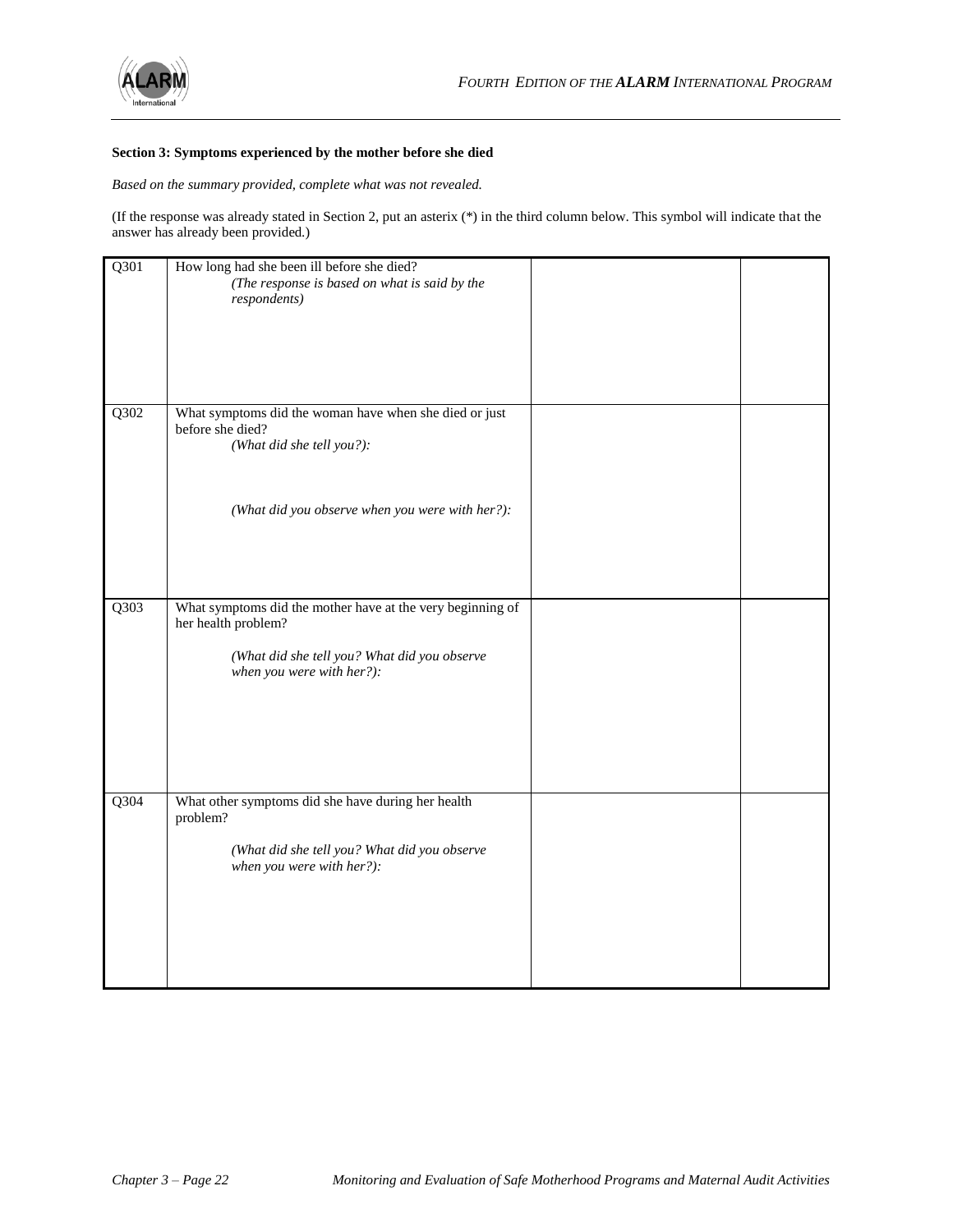

#### **For a maternal death that occurred before the beginning of labor, please fill out Section 4.**

**For a maternal death that occurred during labor or immediately after the birth, please fill out Section 5.**

| No.                                                                                            | Questions                                                                             | Code                                         | Go to<br>question :                                            |
|------------------------------------------------------------------------------------------------|---------------------------------------------------------------------------------------|----------------------------------------------|----------------------------------------------------------------|
| I would like to ask you several questions regarding the mother's health during her pregnancy : |                                                                                       |                                              |                                                                |
|                                                                                                | During her pregnancy, did the mother :                                                | Code                                         |                                                                |
| Q401                                                                                           | Have any swelling of her legs?                                                        | Yes 1<br>No 2<br>Do not know 9               |                                                                |
| Q402                                                                                           | Have a swollen face?                                                                  | Yes 1<br>No <sub>2</sub><br>Do not know 9    |                                                                |
| $\overline{Q403}$                                                                              | Complain of blurred vision?                                                           | Yes 1<br>No 2<br>Do not know 9               |                                                                |
| Q404                                                                                           | Have fainting episodes or dizziness?                                                  | Yes 1<br>No 2<br>Do not know 9               |                                                                |
| Q405                                                                                           | Appear pale?                                                                          | Yes 1<br>No <sub>2</sub><br>Do not know 9    |                                                                |
| Q406                                                                                           | Become breathless during her routine household activities?                            | Yes 1<br>No 2<br>Do not know 9               |                                                                |
| Q407                                                                                           | Lose weight?                                                                          | Yes 1<br>No 2<br>Do not know 9               |                                                                |
| Q408                                                                                           | Have her blood pressure taken?                                                        | Yes 1<br>No <sub>2</sub><br>Do not know 9    | $\rightarrow$ Q410<br>$\rightarrow$ Q410                       |
| Q409                                                                                           | Did she tell you what her blood pressure was?<br>If yes, what was her blood pressure? | High 1<br>Normal 2<br>Low 3<br>Do not know 9 |                                                                |
|                                                                                                | Questions pertaining to health problems that may have caused the maternal death       |                                              |                                                                |
| Q410                                                                                           | Before her death, did the mother have any vaginal<br>bleeding?                        | Yes 1<br>No 2<br>Do not know 9               | $\rightarrow$ Q414<br>$\rightarrow$ Q414                       |
| $Q41\overline{1}$                                                                              | Did the bleeding soil her clothes, the bed or the floor?<br>Specify:                  | Yes 1<br>No 2<br>Do not know 9               | $\rightarrow$ Q412<br>$\rightarrow$ Q413<br>$\rightarrow$ Q413 |
| Q412                                                                                           | Did anyone try to do something to stop the bleeding?<br>If yes, please specify:       | Yes 1<br>No 2<br>Do not know 9               |                                                                |

#### **Section 4 Maternal death occurring before the beginning of labor: Symptoms**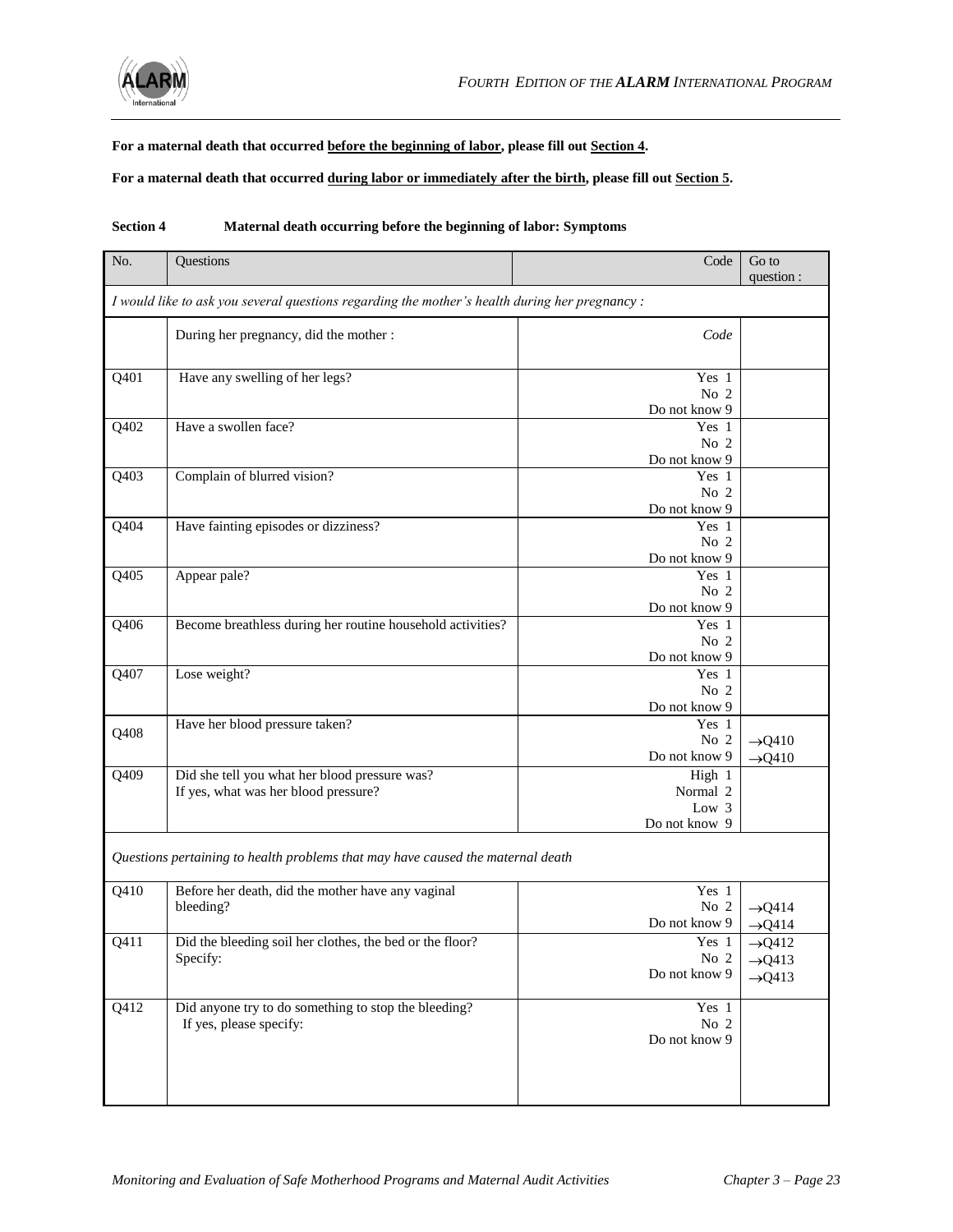

| Q413 | Did she experience any pain with this bleeding?          | Yes 1           |                    |
|------|----------------------------------------------------------|-----------------|--------------------|
|      |                                                          | No <sub>2</sub> |                    |
|      |                                                          | Do not know 9   |                    |
| Q414 | Was there any other kind of bleeding that she had during | Yes 1           |                    |
|      | the pregnancy?                                           | No <sub>2</sub> | $\rightarrow$ Q416 |
|      |                                                          | Do not know 9   | $\rightarrow$ Q416 |
| Q415 | Was this bleeding painful?                               | Yes 1           |                    |
|      |                                                          | No <sub>2</sub> |                    |
|      |                                                          | Do not know 9   |                    |
| Q416 | Did she have a fever during her final illness?           | Yes 1           |                    |
|      |                                                          | No <sub>2</sub> |                    |
|      |                                                          | Do not know 9   |                    |
| Q417 | Did she have yellow skin (jaundice) before her death?    | Yes 1           |                    |
|      |                                                          | No <sub>2</sub> |                    |
|      |                                                          | Do not know 9   |                    |
| Q418 | Was she breathless before she died?                      | Yes 1           |                    |
|      |                                                          | No <sub>2</sub> |                    |
|      |                                                          | Do not know 9   |                    |
| Q419 | Did she have any other health problems during her        | Yes 1           |                    |
|      | pregnancy?                                               | No <sub>2</sub> |                    |
|      | If yes, please specify:                                  | Do not know 9   |                    |
|      |                                                          |                 |                    |
|      |                                                          |                 |                    |
|      |                                                          |                 |                    |
|      |                                                          |                 |                    |
|      |                                                          |                 |                    |

#### **\*\*\*\*\*\*\*\*\*\*\*\*\*\*\* PROCEED TO SECTION 6 \*\*\*\*\*\*\*\*\*\*\*\*\*\***

#### **Section 5 Maternal mortality occurring during labor or after the birth: Mother's Symptoms**

| No.  | Questions                                                                                              | Code                          | Go to      |
|------|--------------------------------------------------------------------------------------------------------|-------------------------------|------------|
|      |                                                                                                        |                               | question : |
|      | I would like to ask you several question pertaining to the mother's health during her labor and birth: |                               |            |
|      | (Nb. Emphasize that these questions pertain to maternal death associated to labor and delivery)        |                               |            |
| Q501 | Where did the delivery take place?                                                                     | Home 1                        |            |
|      |                                                                                                        | On the way to health centre 2 |            |
|      |                                                                                                        | Health facility 3             |            |
|      |                                                                                                        | During the transfer 4         |            |
|      |                                                                                                        | Death occurred before birth 5 |            |
|      |                                                                                                        | Do not know 9                 |            |
| Q502 | Who assisted the mother at the time of delivery?                                                       | No one 1                      |            |
|      |                                                                                                        | Close friends 2               |            |
|      |                                                                                                        | Traditional birth attendant 3 |            |
|      |                                                                                                        | Nurse/midwife 5               |            |
|      |                                                                                                        | Doctor 6                      |            |
|      |                                                                                                        | Do not know 9                 |            |
| Q503 | What type of delivery was it?                                                                          | Normal 1                      |            |
|      |                                                                                                        | Instrumental 2                |            |
|      |                                                                                                        | Caesarian 3                   |            |
|      |                                                                                                        | Do not know 9                 |            |
| Q504 | How many months pregnant was the mother when she                                                       | Months                        |            |
|      | went into labor?                                                                                       | $(99)$ = not known)           |            |
|      |                                                                                                        |                               |            |
| Q505 | Was the mother in good health at the time labor began?                                                 | Yes 1                         |            |
|      |                                                                                                        | No $2$                        |            |
|      |                                                                                                        | Do not know 9                 |            |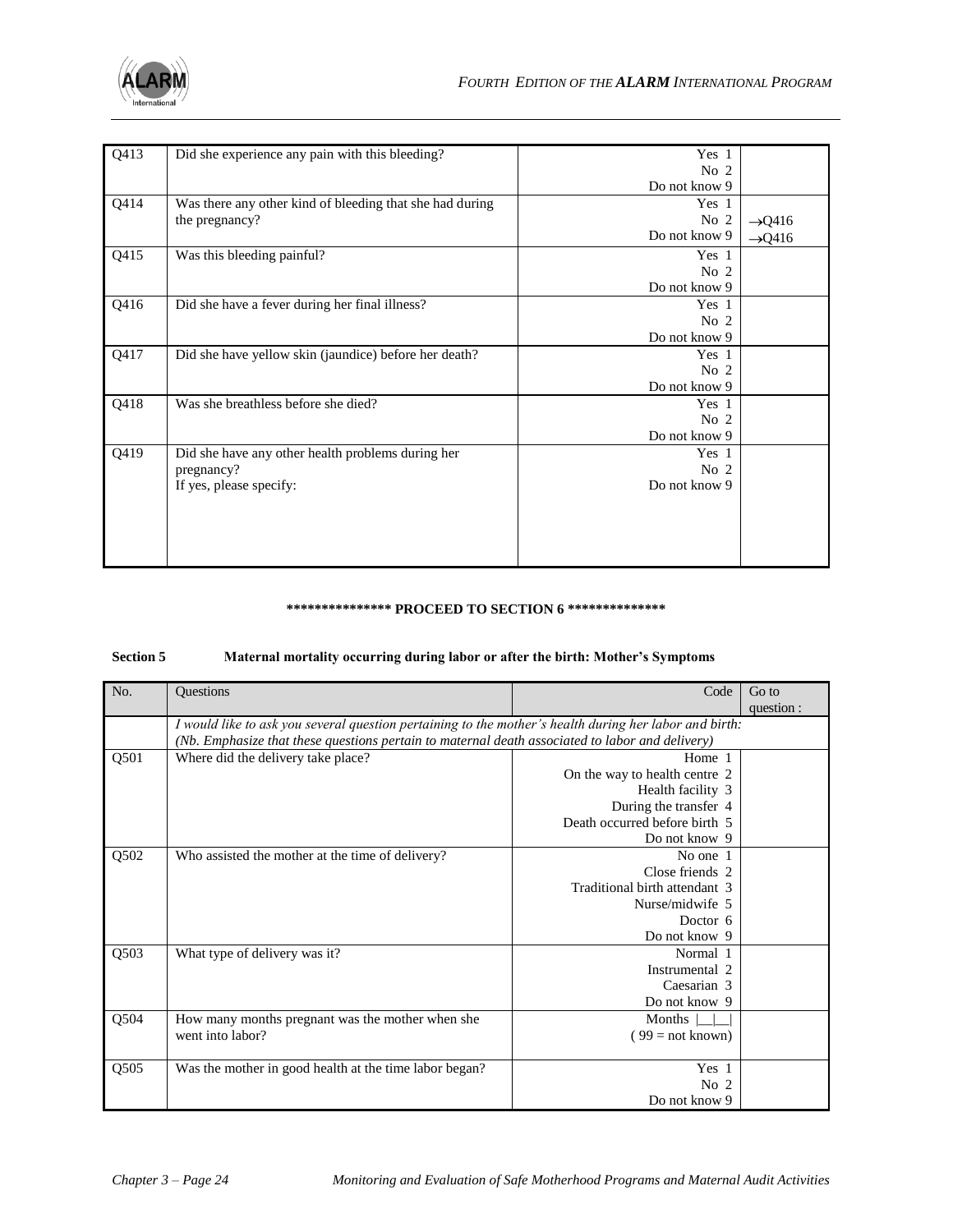

| $\overline{Q506}$ | How long was she in labor?                                                                             | Hours                  |                    |
|-------------------|--------------------------------------------------------------------------------------------------------|------------------------|--------------------|
|                   |                                                                                                        | $(99)$ = not known)    |                    |
| Q507              | Did the mother die before the baby was born?                                                           | Yes 1                  | $\rightarrow Q510$ |
|                   |                                                                                                        | No 2                   |                    |
|                   |                                                                                                        | Do not know 9          |                    |
| Q508              | Did the placenta come out?                                                                             | Yes 1                  |                    |
|                   |                                                                                                        | No 2<br>Do not know 9  | $\rightarrow Q510$ |
|                   |                                                                                                        | Hours                  | $\rightarrow Q510$ |
| Q509              | How much time passed from the time of the birth of the<br>baby to the time of the placenta coming out? | $(99=$ not known)      |                    |
|                   |                                                                                                        |                        |                    |
| Q510              | Did the mother faint or felt dizzy before she died?                                                    | Yes 1                  |                    |
|                   |                                                                                                        | No 2                   | $\rightarrow Q512$ |
|                   |                                                                                                        | Do not know 9          | $\rightarrow Q512$ |
| Q511              | Did the fainting or dizziness stop after the birth?                                                    | Yes 1                  |                    |
|                   |                                                                                                        | No $2$                 |                    |
|                   |                                                                                                        | Do not know 9          |                    |
|                   | Questions regarding the health of the mother during the last pregnancy:                                |                        |                    |
|                   |                                                                                                        |                        |                    |
|                   | During the pregnancy, did the mother:                                                                  | Code                   |                    |
| Q512              | Have any swelling of her legs?                                                                         | Yes 1                  |                    |
|                   |                                                                                                        | No $2$                 |                    |
|                   |                                                                                                        | Do not know 9          |                    |
| Q513              | Have a swollen face?                                                                                   | Yes 1                  |                    |
|                   |                                                                                                        | No <sub>2</sub>        |                    |
| Q514              | Complain of blurred vision?                                                                            | Do not know 9<br>Yes 1 |                    |
|                   |                                                                                                        | No $2$                 |                    |
|                   |                                                                                                        | Do not know 9          |                    |
| $\overline{Q515}$ | Have fainting episodes or dizziness?                                                                   | Yes 1                  |                    |
|                   |                                                                                                        | No <sub>2</sub>        |                    |
|                   |                                                                                                        | Do not know 9          |                    |
| Q516              | Appear pale?                                                                                           | Yes 1                  |                    |
|                   |                                                                                                        | No 2                   |                    |
| Q517              | Become breathless during her routine household activities?                                             | Do not know 9<br>Yes 1 |                    |
|                   |                                                                                                        | No $2$                 |                    |
|                   |                                                                                                        | Do not know 9          |                    |
| Q518              | Lose weight?                                                                                           | Yes 1                  |                    |
|                   |                                                                                                        | No <sub>2</sub>        |                    |
|                   |                                                                                                        | Do not know 9          |                    |
| Q519              | Have her blood pressure taken?                                                                         | Yes 1                  |                    |
|                   |                                                                                                        | No 2                   | $\rightarrow$ Q521 |
|                   |                                                                                                        | Do not know 9          | $\rightarrow$ Q521 |
|                   |                                                                                                        |                        |                    |
| Q520              | Did she tell you what her blood pressure was?<br>If yes, what was her blood pressure?                  | High 1<br>Normal 2     |                    |
|                   |                                                                                                        | Low $3$                |                    |
|                   |                                                                                                        | Do not know 9          |                    |
| Q521              | During her final illness, did the mother have any vaginal                                              | Yes 1                  |                    |
|                   | bleeding?                                                                                              | No 2                   | $\rightarrow$ Q526 |
|                   |                                                                                                        | Do not know 9          | $\rightarrow$ Q526 |
| Q522              | Did the bleeding soil her cloths, the bed or the floor?                                                | Yes 1                  |                    |
|                   |                                                                                                        | No 2                   | $\rightarrow$ Q524 |
|                   |                                                                                                        | Do not know 9          | $\rightarrow$ Q524 |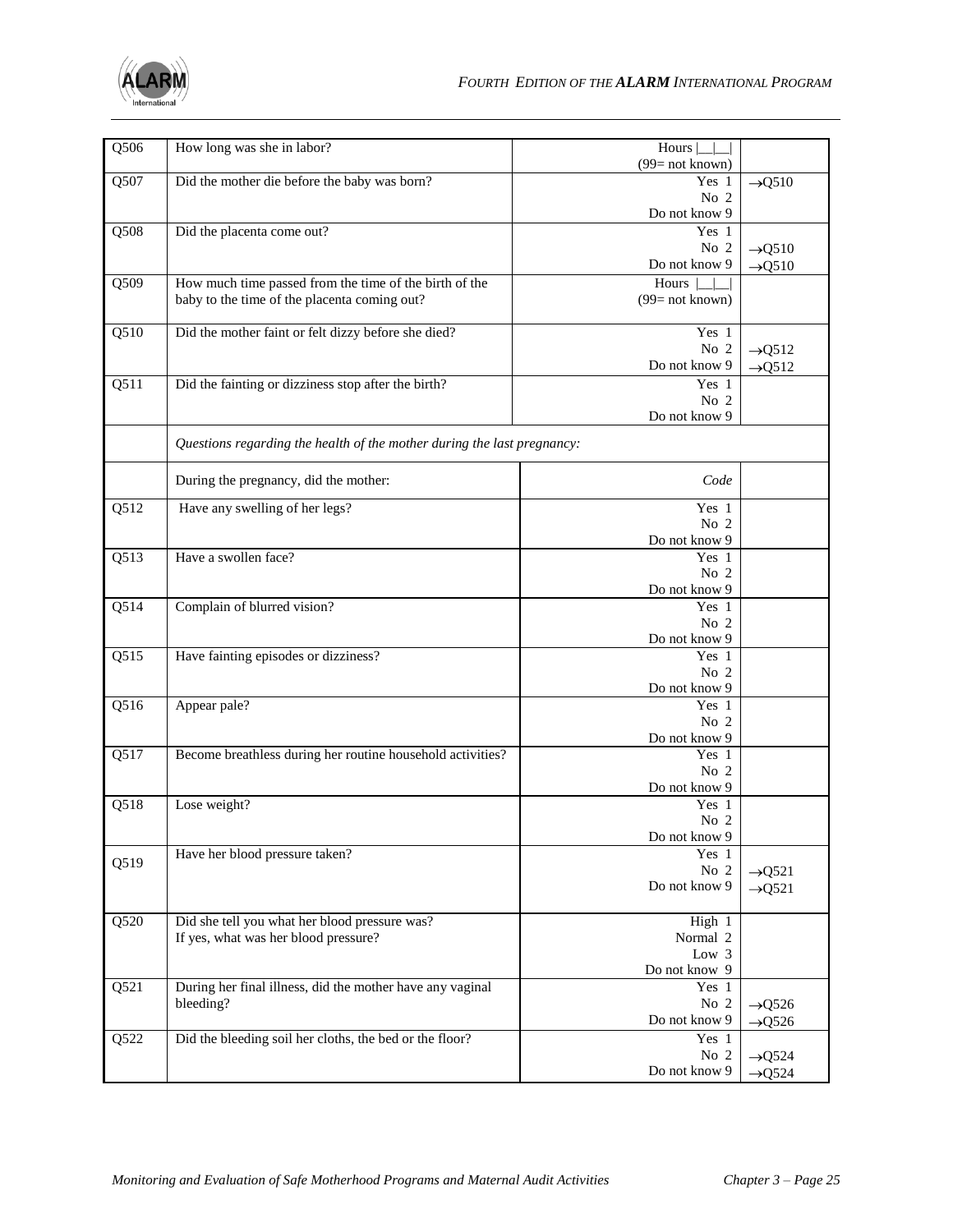

| Q523              | Did anyone try to do something to stop the bleeding?<br>If yes, please specify:                                                            | Yes 1<br>No 2<br>Do not know 9            |                                          |
|-------------------|--------------------------------------------------------------------------------------------------------------------------------------------|-------------------------------------------|------------------------------------------|
| Q524              | Did she experience any pain with this bleeding?                                                                                            | Yes 1<br>No 2<br>Do not know 9            | $\rightarrow$ Q526<br>$\rightarrow$ Q526 |
| Q525              | Did the pain start before the beginning of labor pains?                                                                                    | Yes 1<br>No 2<br>Do not know 9            |                                          |
| Q526              | Did she have a vaginal exam during her health problems?                                                                                    | Yes 1<br>No 2<br>Do not know 9            | $\rightarrow Q528$<br>$\rightarrow Q528$ |
| Q527              | Did the exams cause or increase bleeding?                                                                                                  | Yes 1<br>No <sub>2</sub><br>Do not know 9 |                                          |
| Q528              | Did she have any other kind of bleeding during her<br>pregnancy?                                                                           | Yes 1<br>No <sub>2</sub><br>Do not know 9 | $\rightarrow Q530$<br>$\rightarrow Q530$ |
| Q529              | Was this bleeding painful?                                                                                                                 | Yes 1<br>No 2<br>Do not know 9            |                                          |
| Q530              | Did she have a fever during her final illness?                                                                                             | Yes 1<br>No <sub>2</sub><br>Do not know 9 |                                          |
| Q531              | Did she have excessive foul-smelling bleeding before she<br>died?                                                                          | Yes 1<br>No $2$<br>Do not know 9          |                                          |
| Q532              | Did she have yellow skin (jaundice) before she died?                                                                                       | Yes 1<br>No $2$<br>Do not know 9          |                                          |
| Q533              | Was she breathless before she died?                                                                                                        | Yes 1<br>No $2$<br>Do not know 9          |                                          |
| $\overline{Q534}$ | Did she have other health problems during her pregnancy,<br>during the labor and delivery or postpartum period?<br>If yes, please specify: | Yes 1<br>No 2<br>Do not know 9            |                                          |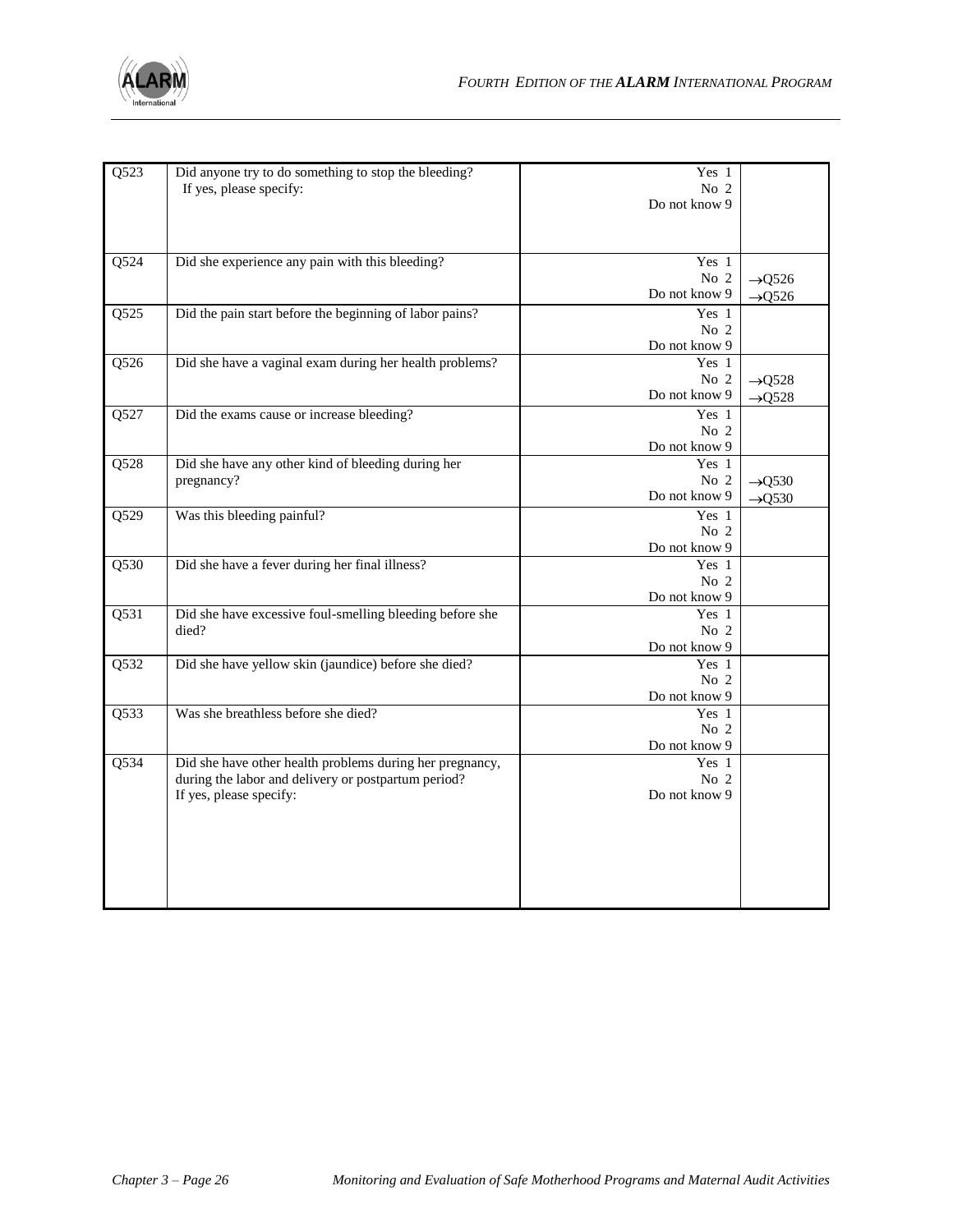

#### **Section 6: Health Care Seeking Behavior**

| Q601 | Did the mother seek advice for her health problems? | Yes 1<br>No 2<br>Do not know 9 | $\rightarrow$ Q614<br>$\rightarrow$ Q614 |
|------|-----------------------------------------------------|--------------------------------|------------------------------------------|
| Q602 | What were her reasons to seek advice?               |                                |                                          |

|                   | Indicate who the mother sought for advice          | Code            |  |
|-------------------|----------------------------------------------------|-----------------|--|
|                   | Ask if the mother consulted each of the following: |                 |  |
| Q603              | Village health worker<br>A.                        | Consulted 1     |  |
|                   |                                                    | Not consulted 2 |  |
|                   |                                                    | Do not know 9   |  |
| Q604              | Traditional birth attendant<br><b>B.</b>           | Consulted 1     |  |
|                   |                                                    | Not consulted 2 |  |
|                   |                                                    | Do not know 9   |  |
| Q605              | $\mathbf{C}$ .<br>Dispensary nurse                 | Consulted 1     |  |
|                   |                                                    | Not consulted 2 |  |
|                   |                                                    | Do not know 9   |  |
| Q606              | Health facility nurse<br>D.                        | Consulted 1     |  |
|                   |                                                    | Not consulted 2 |  |
|                   |                                                    | Do not know 9   |  |
| Q607              | E.<br>Nurse or doctor at hospital                  | Consulted 1     |  |
|                   |                                                    | Not consulted 2 |  |
|                   |                                                    | Do not know 9   |  |
| Q608              | Private doctor<br>$F_{\rm c}$                      | Consulted 1     |  |
|                   |                                                    | Not consulted 2 |  |
|                   |                                                    | Do not know 9   |  |
| Q609              | Pharmacist<br>G.                                   | Consulted 1     |  |
|                   |                                                    | Not consulted 2 |  |
|                   |                                                    | Do not know 9   |  |
| $Q6\overline{10}$ | Drug dealer<br>Η.                                  | Consulted 1     |  |
|                   |                                                    | Not consulted 2 |  |
|                   |                                                    | Do not know 9   |  |
| Q611              | I.<br>Healer                                       | Consulted 1     |  |
|                   |                                                    | Not consulted 2 |  |
|                   |                                                    | Do not know 9   |  |
| Q612              | Witch doctor<br>J.                                 | Consulted 1     |  |
|                   |                                                    | Not consulted 2 |  |
|                   |                                                    | Do not know 9   |  |
| Q613              | Herbalist<br>Κ.                                    | Consulted 1     |  |
|                   |                                                    | Not consulted 2 |  |
|                   |                                                    | Do not know 9   |  |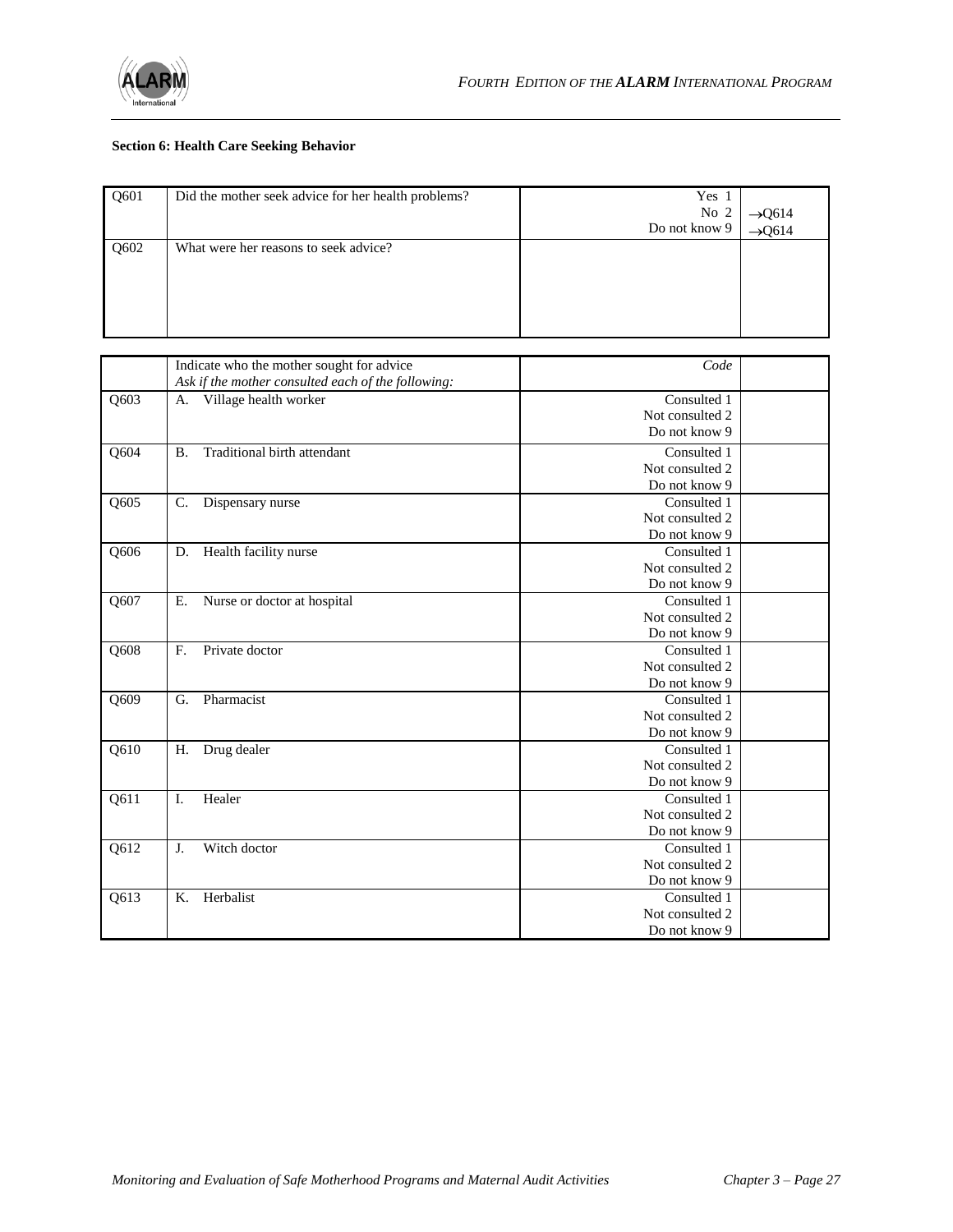

#### **Events preceding the death of the mother**

|      | I would now like to ask you several questions regarding the events preceding maternal death:      |                                  |                                                                |
|------|---------------------------------------------------------------------------------------------------|----------------------------------|----------------------------------------------------------------|
| Q614 | Who was involved in making the decision to seek care?                                             |                                  |                                                                |
| Q615 | What happened that indicated that there was a need to seek<br>health care?<br>(name the symptoms) |                                  |                                                                |
| Q616 | Once the decision was made to seek health care, did the<br>mother leave immediately to go?        | Yes 1<br>No 2<br>Do not know 9   | $\rightarrow$ Q619<br>$\rightarrow$ Q617<br>$\rightarrow$ Q619 |
| Q617 | Why not?                                                                                          |                                  |                                                                |
| Q618 | How long did it take for her to leave?                                                            |                                  |                                                                |
| Q619 | Was it difficult to find money for the medical consultation?                                      | Yes 1<br>No $2$<br>Do not know 9 |                                                                |
| Q620 | Where did the money come from for the consultation?<br>(who paid?)                                |                                  |                                                                |

#### **Health care seeking behavior during pregnancy**

|      | I would now like to ask several questions about seeking health care during the pregnancy |                              |                    |
|------|------------------------------------------------------------------------------------------|------------------------------|--------------------|
| Q621 | Did the mother receive routine antenatal care (ANC)?                                     | Yes 1                        |                    |
|      |                                                                                          | No <sub>2</sub>              | $\rightarrow$ Q624 |
|      |                                                                                          | Do not know 9                | $\rightarrow$ Q624 |
| Q622 | How many ANC visits did the mother have?                                                 |                              |                    |
|      |                                                                                          | $(99=$ not known)            |                    |
| Q623 | Where did she receive the ANC service?                                                   | Health post 1                |                    |
|      |                                                                                          | Health centre 2              |                    |
|      |                                                                                          | Clinic 3                     |                    |
|      |                                                                                          | Village doctor 4             |                    |
|      |                                                                                          | University hospital centre 5 |                    |
|      |                                                                                          | Other 6                      |                    |
| Q624 | Did she receive anti-tetanus vaccination?                                                | Yes 1                        |                    |
|      |                                                                                          | No <sub>2</sub>              |                    |
|      | How many doses?                                                                          | Do not know 9                |                    |
| Q625 | Did she take an iron supplement?                                                         | Yes 1                        |                    |
|      |                                                                                          | No <sub>2</sub>              |                    |
|      |                                                                                          | Do not know 9                |                    |
| Q626 | Did she take malarial prophylaxis?                                                       | Yes 1                        |                    |
|      |                                                                                          | No <sub>2</sub>              |                    |
|      |                                                                                          | Do not know 9                |                    |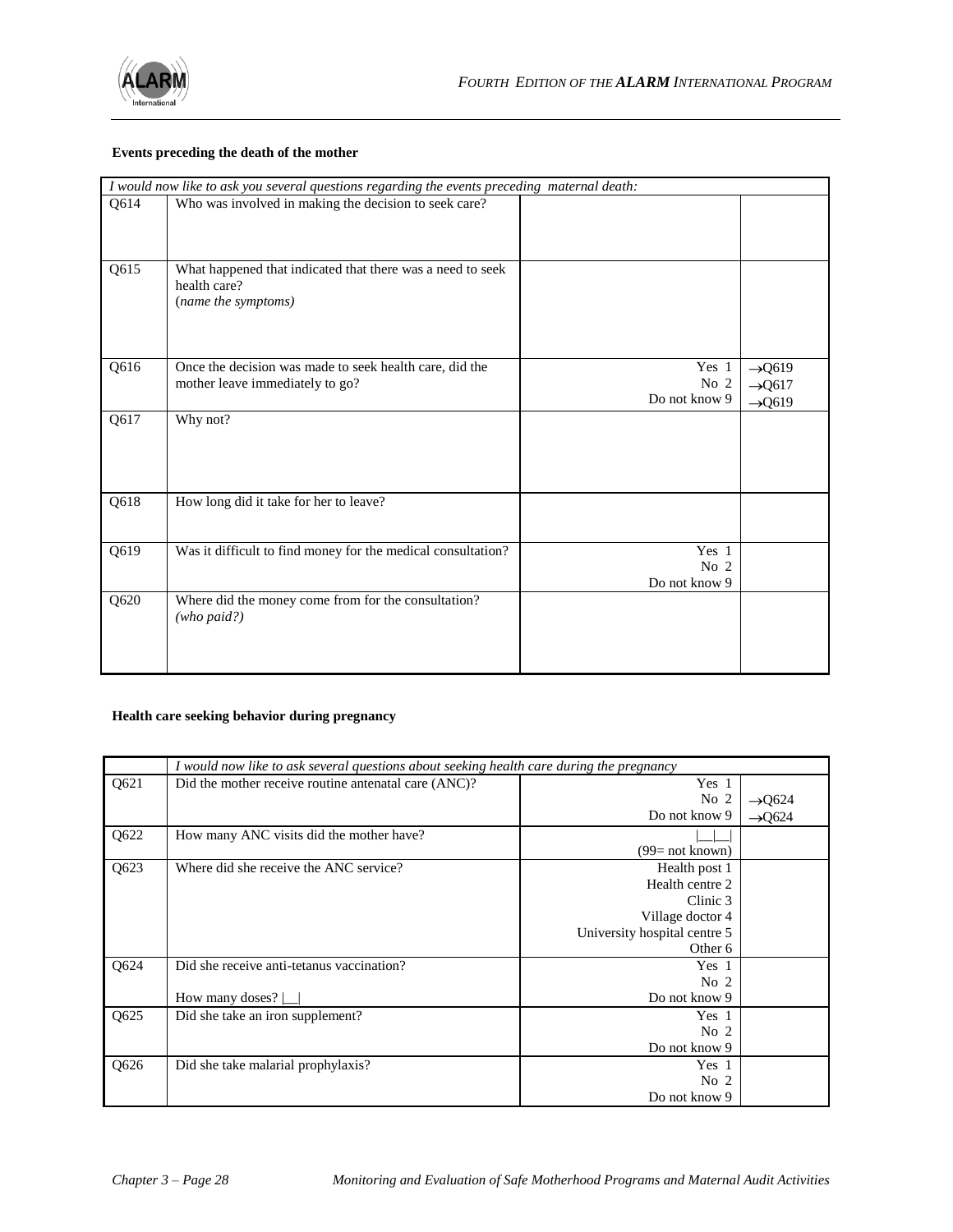

| Q627 | Do you know where the mother was planning to give birth? | Yes 1                         |                    |
|------|----------------------------------------------------------|-------------------------------|--------------------|
|      |                                                          | No 2                          | $\rightarrow$ Q629 |
| Q628 | Where?                                                   |                               |                    |
|      |                                                          |                               |                    |
|      |                                                          |                               |                    |
|      |                                                          |                               |                    |
|      |                                                          |                               |                    |
| Q629 | Other than ANC, did she have any other consult?          | Yes 1                         |                    |
|      |                                                          | No <sub>2</sub>               | $\rightarrow$ Q632 |
|      |                                                          | Do not know 9                 | $\rightarrow$ Q632 |
| Q630 | Who did she consult?                                     | Traditional birth assistant 1 |                    |
|      | (More than one answer is possible)                       | Nurse/midwife 2               |                    |
|      |                                                          | Doctor 3                      |                    |
|      |                                                          | Pharmacist 4                  |                    |
|      |                                                          | Drug dealer 5                 |                    |
|      |                                                          | Healer <sub>6</sub>           |                    |
|      |                                                          | Witch doctor 7                |                    |
|      |                                                          | Herbalist 8                   |                    |
|      |                                                          | Do not know 9                 |                    |
| Q631 | Why did she consult someone?                             |                               |                    |
|      |                                                          |                               |                    |
|      |                                                          |                               |                    |
|      |                                                          |                               |                    |
|      |                                                          |                               |                    |
|      |                                                          |                               |                    |
|      |                                                          |                               |                    |

#### **For maternal mortalities that occur after the delivery:**

| Q632 | Did the mother seek health care from anyone after the      | Yes 1                         |  |
|------|------------------------------------------------------------|-------------------------------|--|
|      | delivery?                                                  | No <sub>2</sub>               |  |
|      |                                                            | Do not know 9                 |  |
| Q633 | Who did she consult?                                       | Traditional birth assistant 1 |  |
|      |                                                            | Nurse/midwife 2               |  |
|      |                                                            | Doctor 3                      |  |
|      |                                                            | Pharmacist 4                  |  |
|      |                                                            | Drug dealer 5                 |  |
|      |                                                            | Healer <sub>6</sub>           |  |
|      |                                                            | Witch Doctor 7                |  |
|      |                                                            | Herbalist 8                   |  |
|      |                                                            | Do not know 9                 |  |
| Q634 | Did she receive routine postpartum care or did she consult | Routine visit 1               |  |
|      | for a specific problem?                                    | Health problem 2              |  |
|      |                                                            | Do not know 9                 |  |
| Q635 | What was the health problem?                               |                               |  |
|      |                                                            |                               |  |
|      |                                                            |                               |  |
|      |                                                            |                               |  |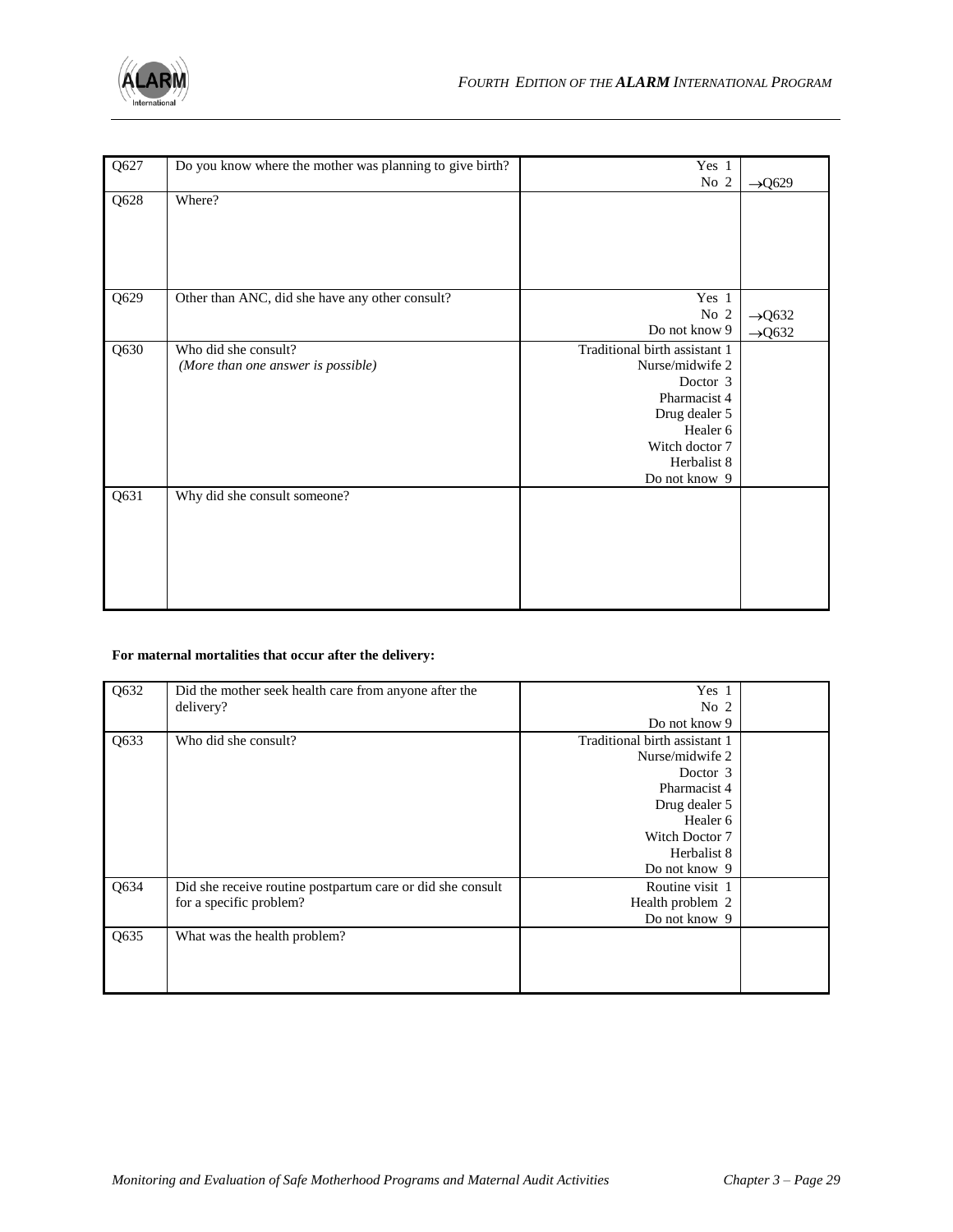

#### **Other comments:**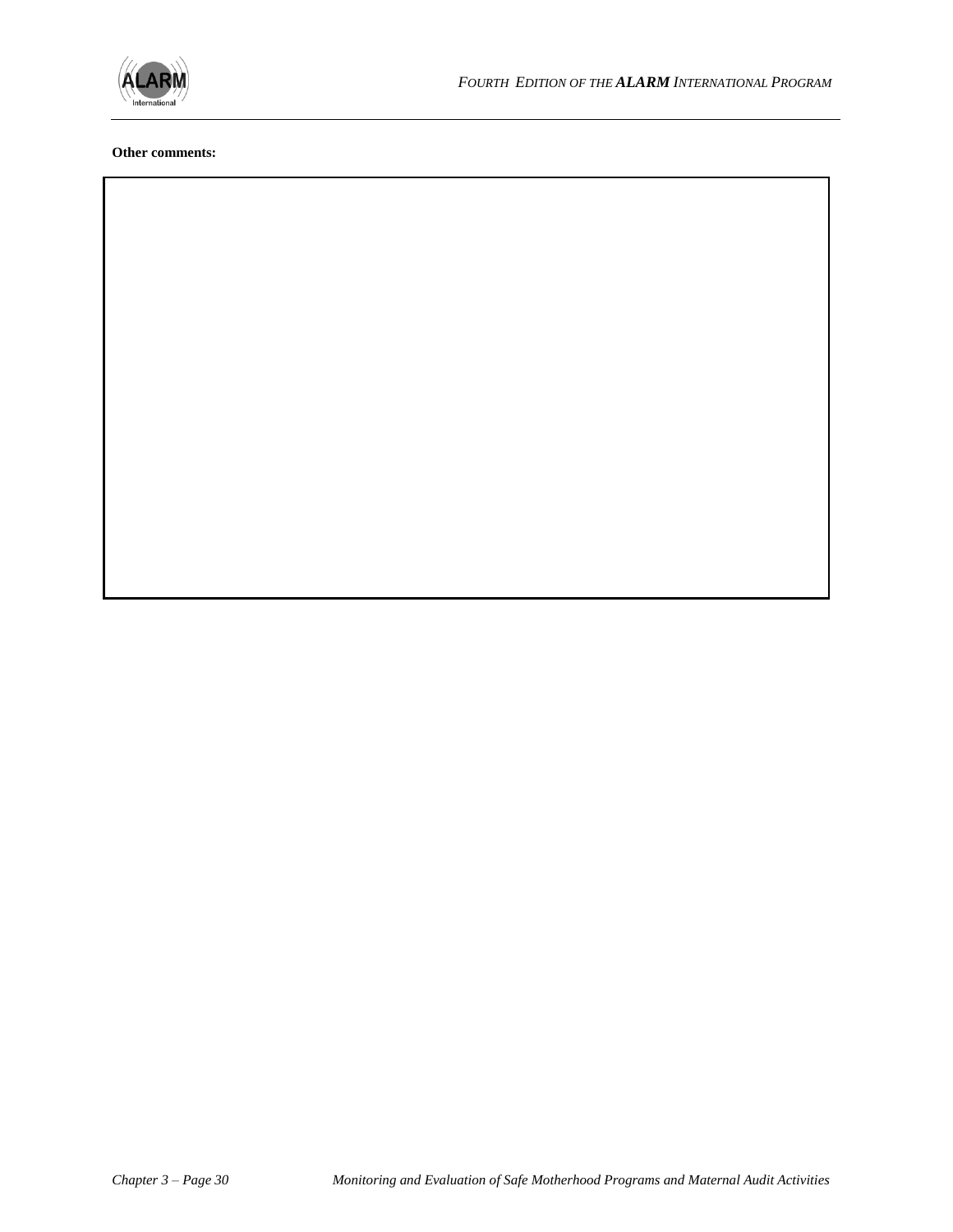

#### **Q636. Once the decision was made to seek health care:**

|                                                                                                                                             | Centre 1      | Centre 2 | Centre 3 |
|---------------------------------------------------------------------------------------------------------------------------------------------|---------------|----------|----------|
| Name the health facilities visited                                                                                                          |               |          |          |
| How did she get to this location?<br>a)                                                                                                     |               |          |          |
| How long did it take to get there?<br>b)                                                                                                    | Hours         | Hours    | Hours    |
| If transport was by bus/car / local bus/etc.:<br>$\mathbf{c})$<br>Did you have to pay for transportation?<br>If yes, who paid and how much? |               |          |          |
| Once you arrived to the health centre, how long did it take to be seen by<br>d)<br>a health provider?                                       | Hours $\vert$ | Hours    | Hours    |
| Who saw/assessed the mother?<br>e)                                                                                                          |               |          |          |
| What did the health care provider(s) do?<br>f)                                                                                              |               |          |          |
| What did the health care provider(s) say to you?<br>g)                                                                                      |               |          |          |
| How much did you have to spend for the consult?<br>h)                                                                                       |               |          |          |
| Did anyone ask you to go buy anything?<br>$\mathbf{i}$<br>If yes, how much did it cost?<br>Where did you get the money?                     |               |          |          |
| Was the mother referred to another location afterward?<br>j)                                                                                |               |          |          |
| If yes, where?<br>$\mathbf{k}$<br>Did you go?<br>If yes : provide answer in next column<br>If no: why not?                                  |               |          |          |
| What did you do next?<br>$\left  \right $                                                                                                   |               |          |          |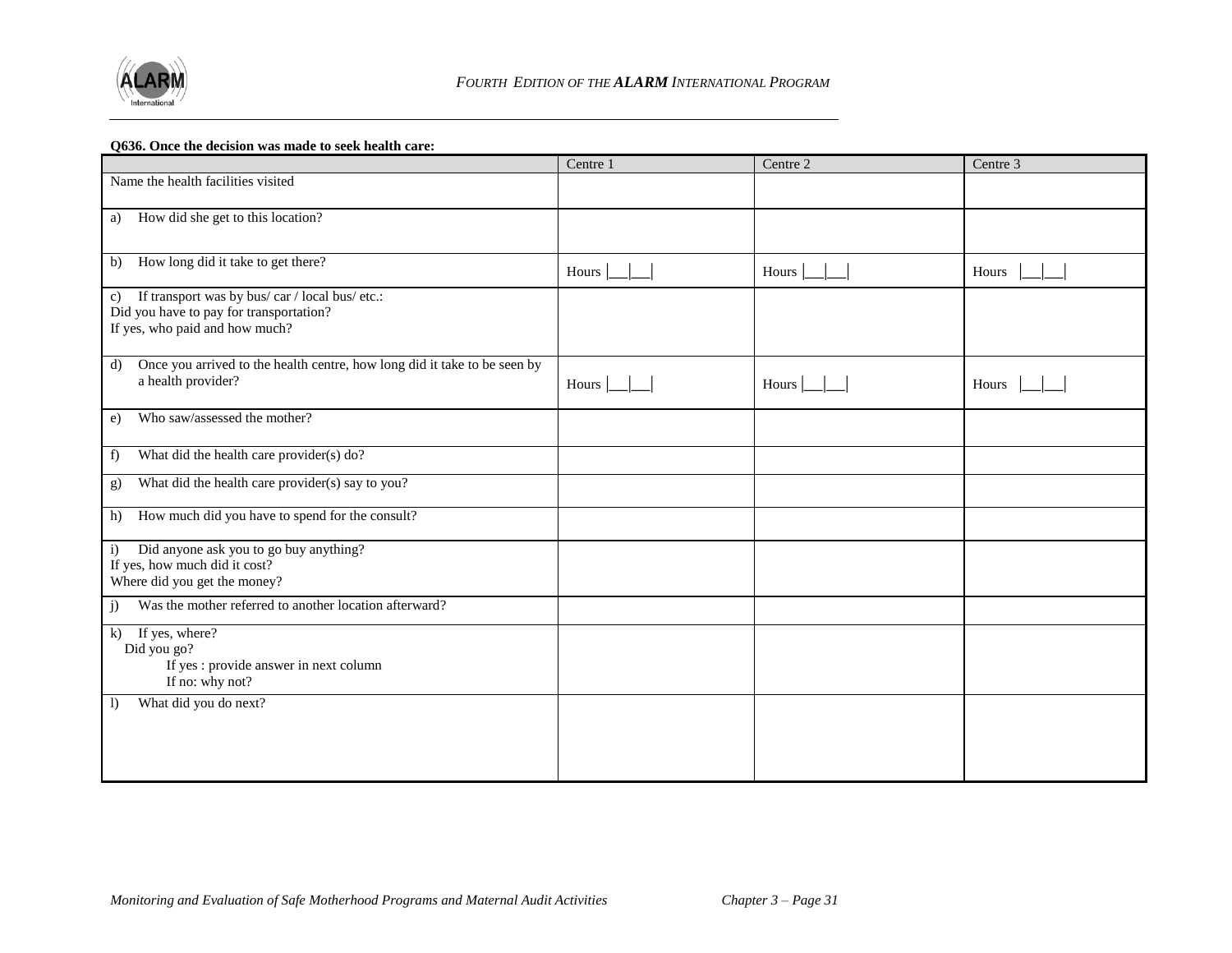

**To be completed by principle collector or with all people who have conducted interviews.**

|                                                              | Time line of symptoms and treatment from the beginning of health problems until the time of death. |  |  |
|--------------------------------------------------------------|----------------------------------------------------------------------------------------------------|--|--|
|                                                              |                                                                                                    |  |  |
| Symptoms/<br><b>Complaints:</b>                              |                                                                                                    |  |  |
| <b>Beginning of the</b><br>health problem<br>(time interval) | <b>Death</b><br>$\cdot$ $\blacktriangleright$                                                      |  |  |
| Sought<br>treatment:                                         |                                                                                                    |  |  |
|                                                              |                                                                                                    |  |  |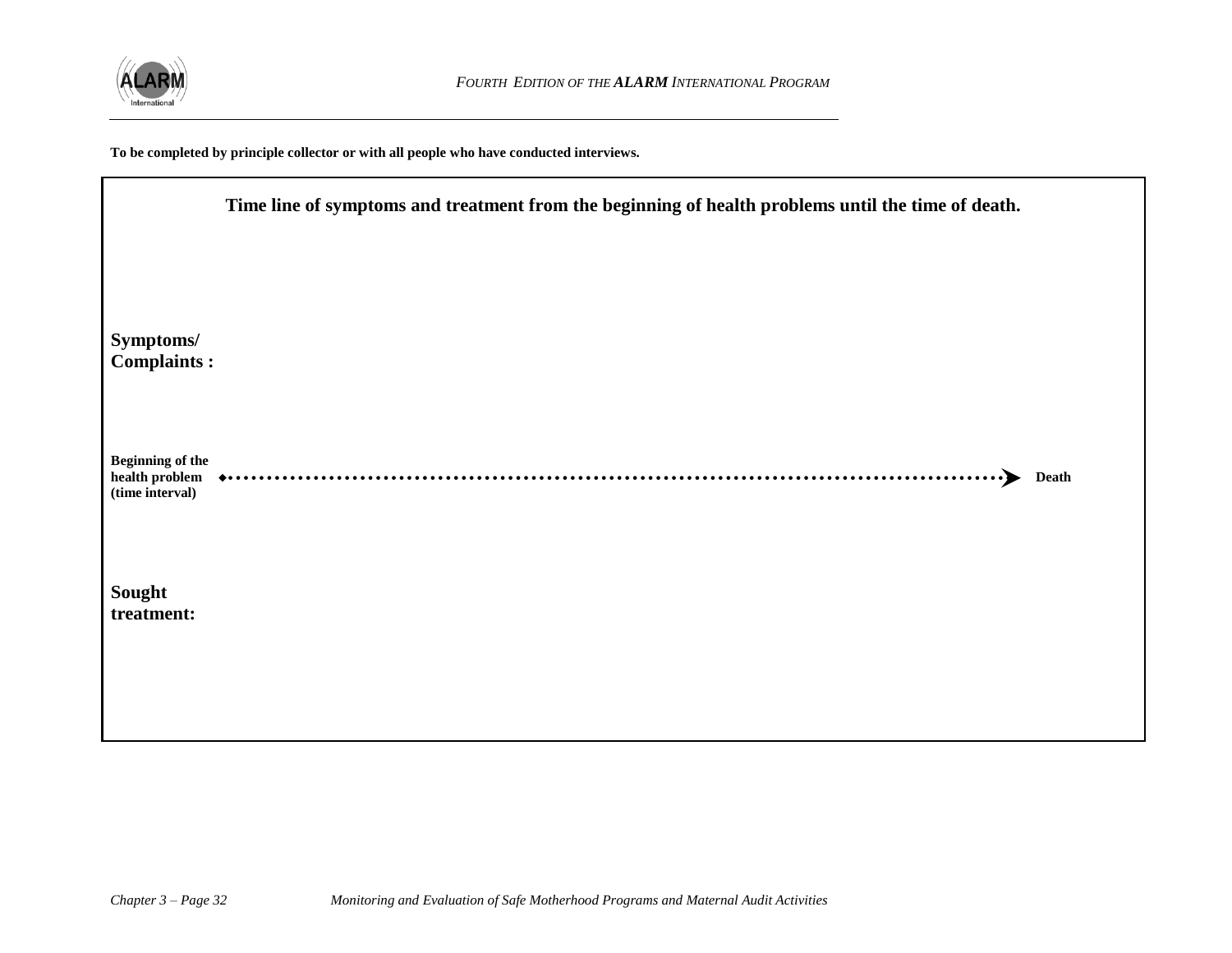

# **APPENDIX 5**

# **MATERNAL DEATH ANALYSIS FRAMEWORK**

Documentation courtesy of Dr. Alexandre Dumont, Université de Montréal « Qualité des soins, management du risque et techniques obstétricales (QUARITÉ) »

#### **1. Objectives**

The "analysis framework" is above all a training tool that aims to:

- Offer a bank of key questions to ask in order to assess the quality of care at arrival and during management of the patient at the hospital.
- Bring out and differentiate the medical and structural aspects of management.
- Identify the positive and negative elements of management that must be reinforced or modified within current obstetrical care practice.

#### **2. Conduct of the Maternal Death Case Review**

The maternal death case review is comprised of three separate phases:

- **A.** Reconstruction of the patient's itinerary, from her arrival at the hospital to her discharge (door-to-door approach), and identification of positive and negative events within the management process.
- **B.** Analysis of the reasons or factors that gave rise to the positive and negative events within the management process.
- **C.** Identification of factors that can be improved upon, as well as actions or solutions the maternal deaths review team agreed upon in order to ensure that the best possible care is provided during future obstetrical emergencies.

#### **A. Patient's itinerary and management**

The maternal death case review starts with the reconstruction of the patient's itinerary, from her arrival at the hospital to her discharge (door-to-door approach). The maternal deaths review team then brings out the strengths and weaknesses of the hospital's management of patients. These strengths and weaknesses vary from one case to the next.

In certain cases (e.g. delay in execution), the maternal deaths review team has to consider what constitutes a "quick response" or a "delay in management". Delays need to be quantified in hours. If a delay cannot be calculated because of missing information in the medical files, it needs to be specified.

Procedures must be written down so as to objectively show where deficiencies lie. Barring that, clinical judgment will be the standard used.

The key events to be considered are below. However, the maternal deaths review team may eventually add other elements or aspects that relate to care provided to patients.

#### *A.1 Information on the woman's transport to emergency obstetrical care*

- **•** Did the woman require an emergency transport?
- **•** If so, where from?
- **•** By what means?
- **•** Is there an emergency transport record?
- **•** Was care provided to the woman before the emergency transport?
- **•** Was someone attending the woman during the transport?
- **•** Was there a skilled attendant attending the woman during transport?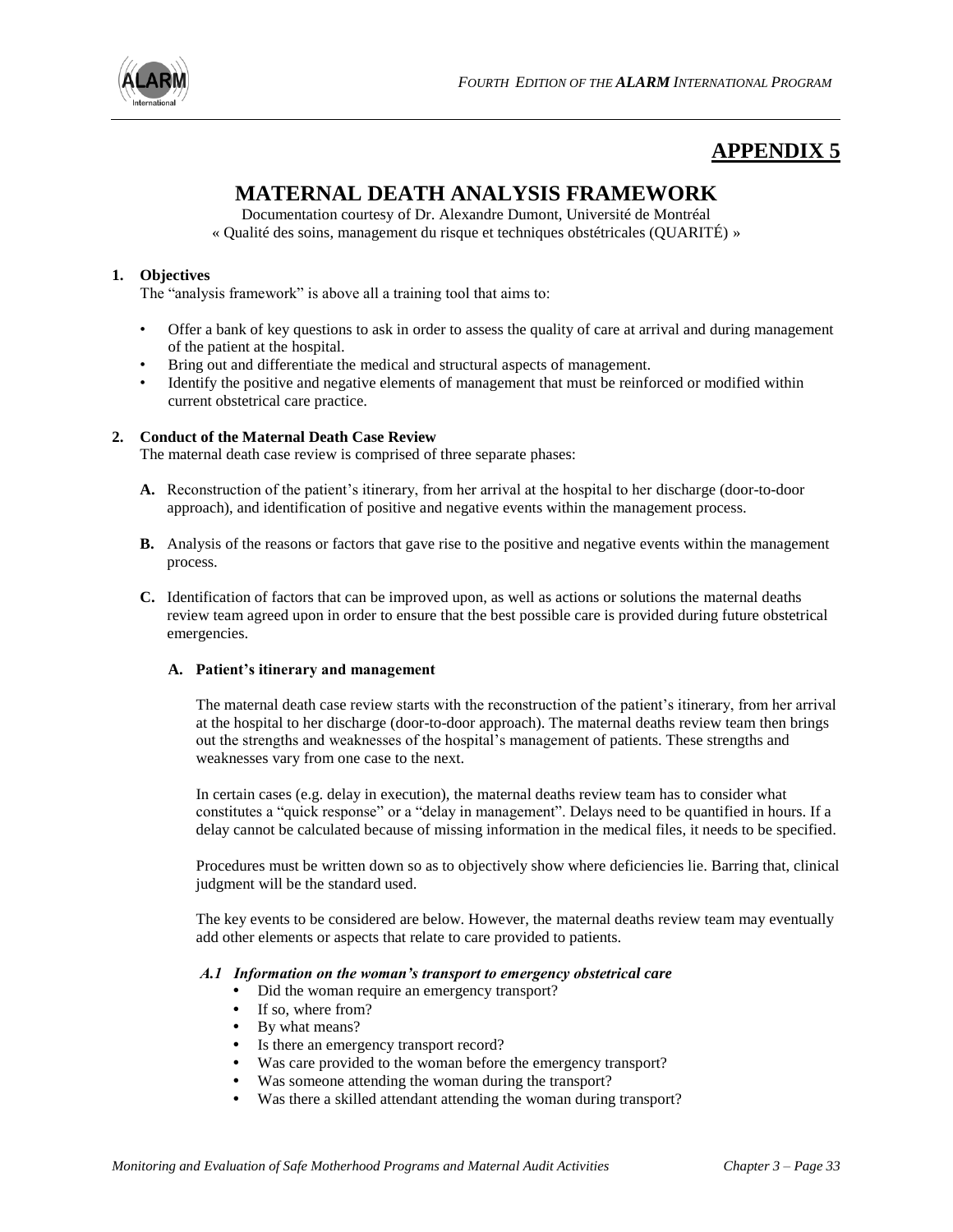

- **•** Was the reception center advised?
- If so, was it ready for the woman's arrival?
- What was the interval between evacuation and arrival at the reception center?
- Was the woman transferred to yet another health facility?
- **•** If so, which one?
- **•** By whom?
- Why was the woman transferred a second time?
- Was care provided to the woman before the second transfer?
- **•** Was the woman accompanied?
- **•** Did a skilled attendant accompany the woman during this transport?
- **•** Was the reception center advised?
- What was the interval between the second transfer and arrival at the reception center?

#### *A.2 Admission*

- **•** Was this woman considered to be at risk of complications?
- **•** What was her history? What were her risk factors?
- **•** At what point of the woman's itinerary (between the time she left home and arrived at the hospital) did her condition grow severe?
- **•** When she arrived (date and time of arrival), was the woman care taken over quickly by a qualified attendant (nurse or midwife)? How quickly?

#### *A.3 Diagnostic*

- Was the clinical exam performed adequately from a technical standpoint? (see appendix)
- **•** Was the initial diagnostic correct?
- **•** Was the diagnostic arrived at in good time?
- **•** Was there a lag in communications between the staff members from the time of arrival at reception to the time of diagnostic (for example, between the midwife and the casualty officer)?
- **•** Were all the necessary investigations (clinical exam, lab tests, x-rays, etc.) requested?
- **•** Were all the investigations requested necessary?
- **•** Were all the necessary investigations performed?
- **•** Were all the investigations performed necessary?
- **•** Were all the necessary investigations performed in good time?
- **•** Did the results come in good time?
- **•** Were the results used?

#### *A.4 Treatment*

- Was the emergency treatment adequate? This can include using an IV to stabilize the woman's condition.
- **•** Was the subsequent treatment adequate? This can include surgery, a prescription for management of complications or infection, transfusion, etc.
- **•** Were all the steps of therapeutic management taken adequately?
- **•** Were all the procedures implemented necessary?
- **•** Was the prescribed treatment based on a treatment protocol?
- **•** Was each of the therapeutic problems identified managed properly?
- **•** Was the necessary treatment prescribed in good time? For example, the qualified attendant responsible for examining the woman may have been delayed or there may have been a delay in recognizing the need for treatment.
- **•** Was the necessary treatment provided in good time?
- In the case of a major treatment, such as a cesarean section, divide the treatment in steps inform OR staff, inform other essential personnel, take patient to OR, prep the patient, anesthetize, operate.
- **•** A similar list for transfusion would include the following: ensure blood grouping, place in a request for blood, receive the blood, ensure that the donor's blood was tested for HIV and hepatitis, run a compatibility test at the woman's bedside, perform the transfusion.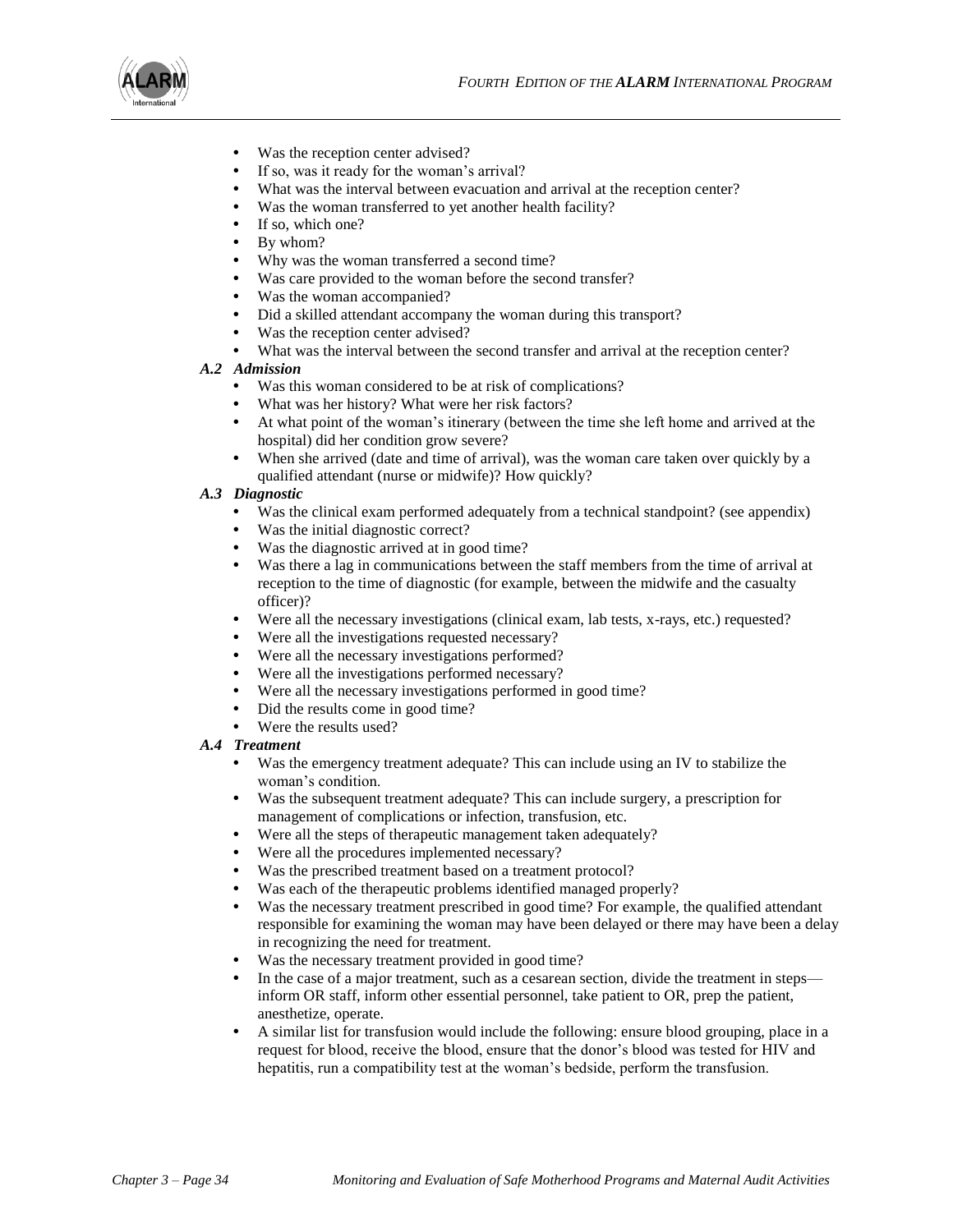

#### *A.5 Treatment monitoring and provision*

- **•** Was monitoring requested? This can include creating a monitoring sheet, taking the pulse and measuring the blood pressure, monitoring blood loss and diuresis, assessing general condition, etc.
- **•** Was a monitoring sheet created?
- Was surveillance based on a protocol?
- **•** Was monitoring based on a protocol?
- Was monitoring performed as prescribed?<br>• Were the decisions taken as a result of sur-
- **•** Were the decisions taken as a result of surveillance taken in time?

#### *A.6 Record keeping*

- **•** Was the information contained in the record complete?
- **•** If not, make a list specifying what information was missing.
- **•** Was the information contained in the record adequate for the purpose of:
	- **-** Making a diagnostic?
	- **-** Performing monitoring efficiently?
	- **-** Auditing the case?

If not, make a list specifying what information should have been included in the record.

#### **B. Reasons or factors explaining positive and negative events**

#### *B.1 When did this problem occur?*

- **•** During transport
- **•** During admission
- **•** During treatment
- **•** During surveillance

#### *B.2 Is the staff sufficiently qualified to handle a situation of this gravity?*

- *B.3 What caused this problem?* 
	- **•** Equipment
	- **•** Availability of equipment
	- **•** Availability of drugs
	- **•** Organization of care
	- **•** Lack of funds

#### **C. Identification of factors that can be improved upon and recommendations**

The final step of the maternal death case review is to offer solutions to the problems that were identified. These solutions should be specific to each hospital.

The maternal death case review must focus on both positive and negative elements. The focus must be put on organizational aspects:

#### *C.1 Infrastructure*

**Permanent or intermittent availability:** For example, of the operating suite or of sterilized surgical instruments. Is surgical equipment limited?

#### *C.2 Equipment*

- **•** *Availability*
	- **-** Permanence: Is the equipment available on a permanent or an intermittent basis in terms of time, space and needs? For example:
		- **•** Is there an aspirator in the delivery room?
		- **•** Was a sphygmomanometer (blood pressure monitor) available when needed?
		- Were the surgical instruments sterilized by autoclave and ready for use?
		- **•** Was the inventory of suture materials or of laboratory reagents controlled?
		- **•** Was material supplied on time?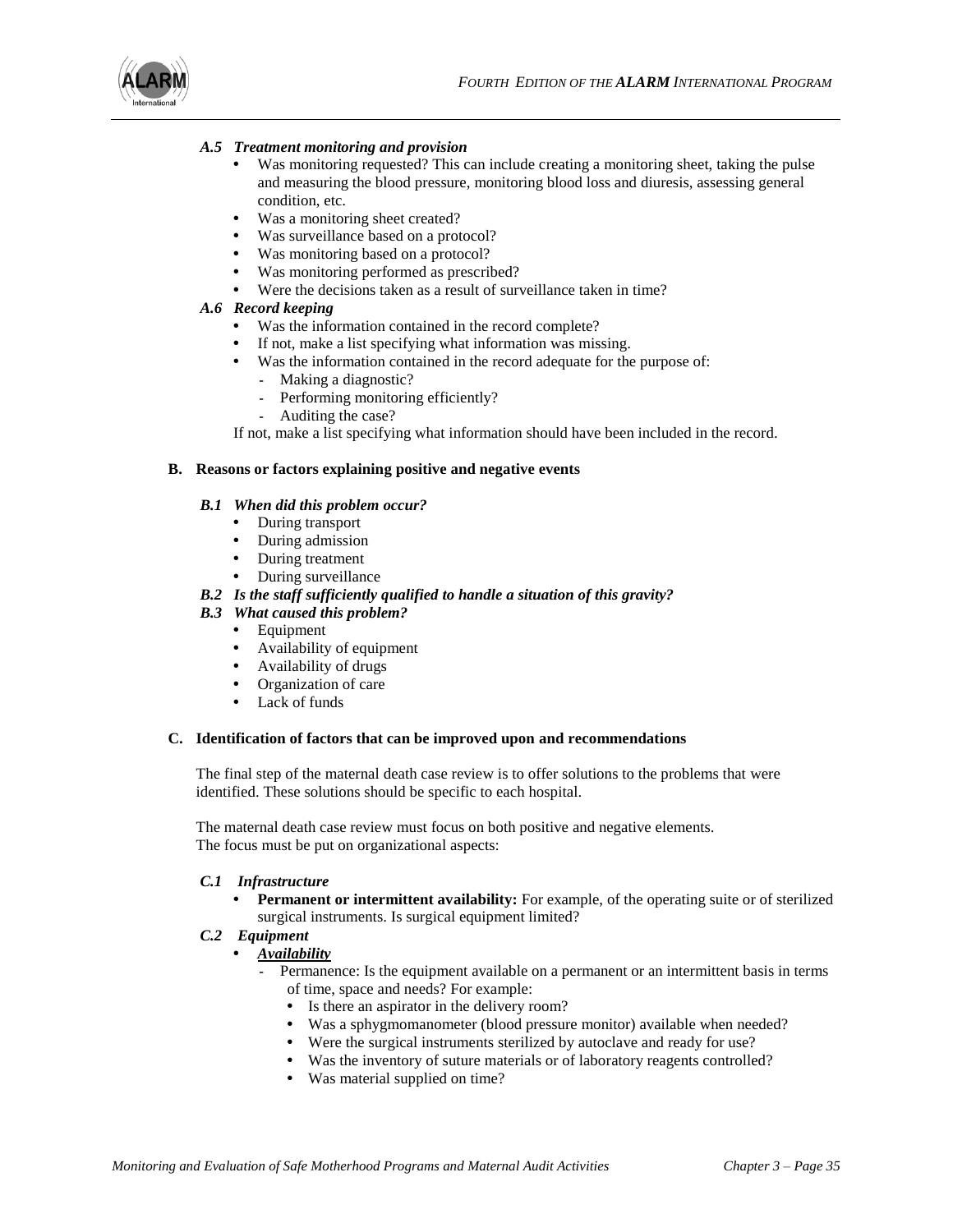

- **•** *Accessibility:* Is the aspirator locked in, with only one person in charge of the key?
- **•** *Condition:* In working condition or broken

#### *C.3 Drugs*

- **•** *Emergency drugs*
	- **-** *Available at all times*
		- **•** At the hospital pharmacy
		- In the emergency room
		- In the delivery room
		- In the operating suite
	- **-** *Available intermittently*
		- **•** At the hospital pharmacy
		- In the emergency room
		- **•** In the delivery room
		- **•** In the operating suite
	- **-** *Accessibility*
		- **•** Locked in
		- **•** The pharmacy staff is on guard duty and can provide the drugs
	- **-** *Accessibility to funds:* the patient provides the drugs within the prescribed time
		- In the emergency room
		- In the delivery room
		- In the operating suite
	- **-** *Material for emergency obstetrical care*
		- **•** Material that meet the needs of a basic EOC health facility
		- Material that meet the needs of a comprehensive EOC health facility for example; manual vacuum aspiration syringe, forceps, etc
- *C.4 Staff*
	- **•** *Qualifications:* Was the person who performed a specific act qualified to do so?
	- **• Technical ability and/or expertise**: Does the qualified person have sufficient expertise or technical ability to perform certain tasks.
	- **•** *Availability*
		- **-** Permanent: Does the hospital have:
			- **•** an anesthetist?
			- **•** a full **time lab technician who can be on site?**
		- **-** Temporary: Does the hospital have:
			- **•** an anesthetist who is on holiday or who is not on site?
			- **•** a lab **technician who is on holiday or who is not on site?**
	- **•** *Rotation*
		- **-** Is key staff part of the rotation so they can have guard duty?
		- **-** Has a member of the staff been designated to warn the staff that has guard duty?
		- **-** Staff's place of residence: Does the staff on guard duty live sufficiently close to the hospital to intervene in time?
		- **-** Locating guard duty staff:
			- **•** Can the staff be located in time?
			- **•** Does the staff conform to hospital guidelines with regards to availability during guard duty?
	- **•** *Supervision of less experienced staff:* Is supervision regular, effective and adequate during guard duty also (with regards to treatment, diagnostic, and implementation of protocols)?
	- **•** *Communications and interaction:* What is the status of communications and interaction among members of the medical staff and between the staff and the woman.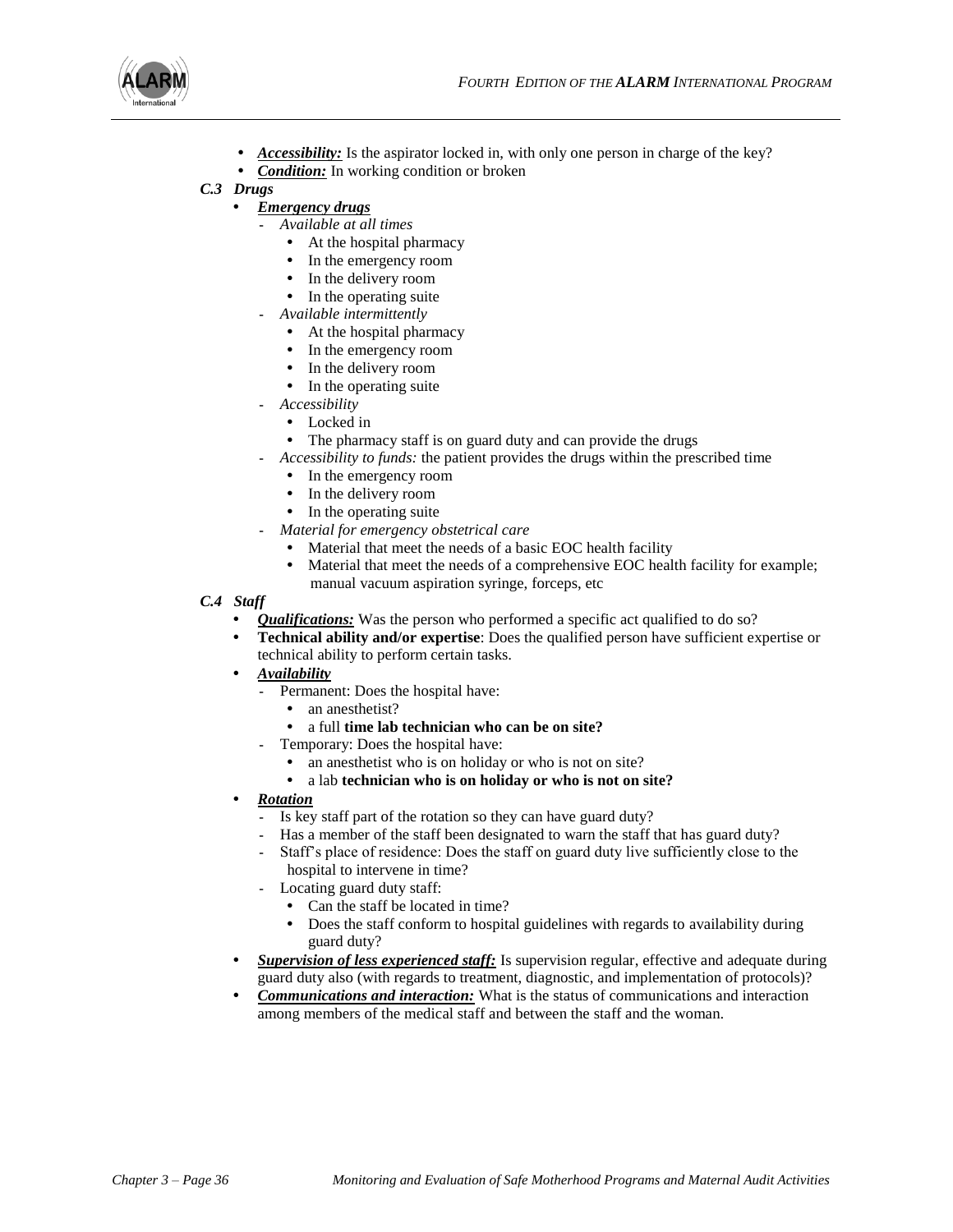

It should be noted that these factors apply to all of the staff involved in the cycle of care, regardless of their position. For example, a major delay in performing certain key actions can be due to a combination of minor delays that accumulate during the various steps of management. It is also important to note, for each problem, what type of staff is involved (expertise needed to manage certain complications, delay in responding, etc.)

### *C.5 Management*

- **•** *Organization and management*
	- **-** Have arrangements been made to ensure availability of staff?
	- **-** Have arrangements been made to facilitate access to the operating suite?
	- **-** Do the guidelines and the rules run counter to quality of service?
	- **-** What are the relations like between the medical staff and administration?
	- **-** How are communications between the various units within the department and within each of the units?
	- **-** Were consumables renewed?

#### **•** *Standardized protocols*

- **-** Are there standardized protocols in place?
- **-** Are they available?

#### **•** *Patient and family*

- **-** Capacity to pay; specify whether patient was able to pay or not.
- **-** Cooperation from the family
- *C.6 Other (specify)*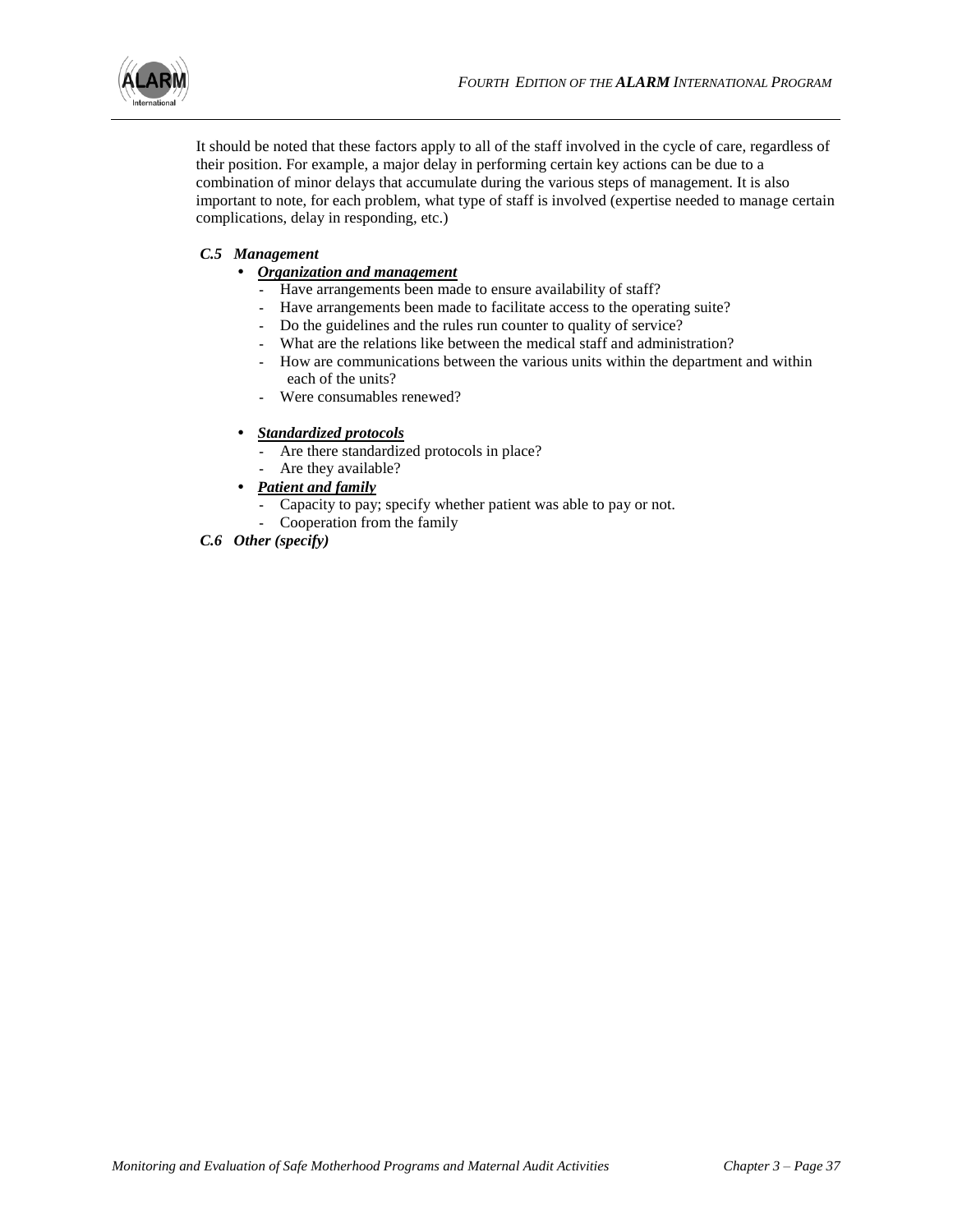

# **APPENDIX 6**

### **MATERNAL DEATH CASE REVIEW REPORT FORM**

Form courtesy of Dr. Alexandre Dumont, Université de Montréal « Qualité des soins, management du risque et techniques obstétricales (QUARITÉ) ».

| PART A: TECHNICAL INFORMATION (VERIFICATION OF THE CASE REVIEW)                                   |  |  |  |  |  |
|---------------------------------------------------------------------------------------------------|--|--|--|--|--|
| 2- Region $\ \ $<br>3- Facility<br>1- Country                                                     |  |  |  |  |  |
| 4- Identification of the deceased mother:                                                         |  |  |  |  |  |
|                                                                                                   |  |  |  |  |  |
| 5- Date of birth:<br>$\ $   years<br>$6 - Age$                                                    |  |  |  |  |  |
| 7- Date of death:                                                                                 |  |  |  |  |  |
| 8- Place of death:<br>Home = 1, Health post = 2, Health Centre = 3, Private Maternity Centre = 4, |  |  |  |  |  |
| Regional Hospital = 5, University Hospital = 6, Village = 7, During transport = 8, Other = 9      |  |  |  |  |  |
| 9- If 'other', please specify:                                                                    |  |  |  |  |  |
|                                                                                                   |  |  |  |  |  |
|                                                                                                   |  |  |  |  |  |
|                                                                                                   |  |  |  |  |  |
| 13-Profession:                                                                                    |  |  |  |  |  |
|                                                                                                   |  |  |  |  |  |
| 15-Profession:                                                                                    |  |  |  |  |  |
| 16- Date of the case review $(dd/mm/yy)$ :                                                        |  |  |  |  |  |
| 17- Number of people present at the case review:                                                  |  |  |  |  |  |
| 19-Midwives<br>20- Nurses<br>21- Students<br>18-Doctors                                           |  |  |  |  |  |
| 22- Administrative personnel                                                                      |  |  |  |  |  |
|                                                                                                   |  |  |  |  |  |
| 24- Case review presided by: Name                                                                 |  |  |  |  |  |
| 25- Patient Chart No.                                                                             |  |  |  |  |  |

# **DETACH THIS FORM BEFORE SUBMITTING IT TO THE COMMITTEE** *No name, no blame!*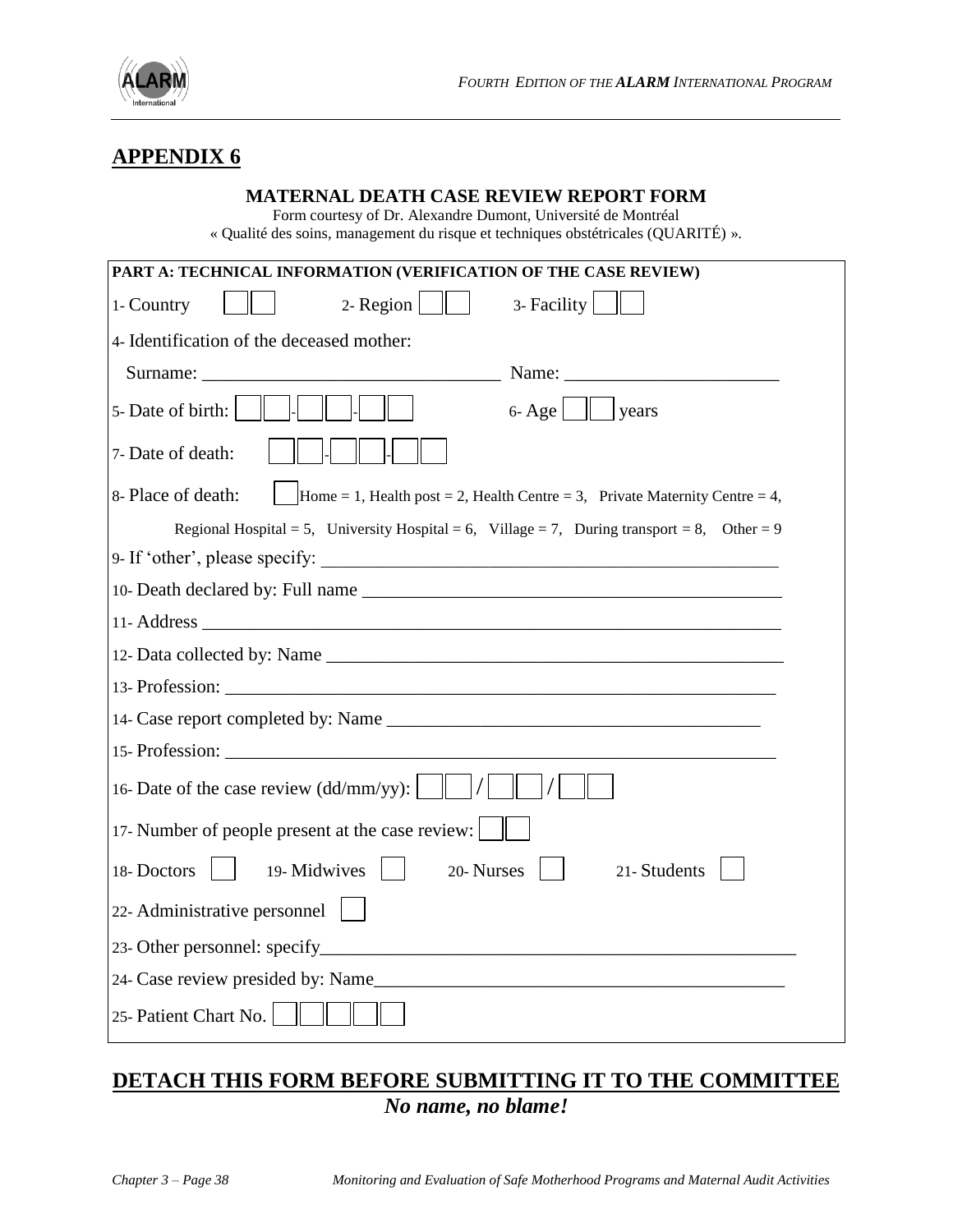

### **MATERNAL DEATH CASE REVIEW REPORT FORM**

### **PART B: MATERNAL DEATHS REVIEW COMMITTEE ASSESSMENT**

| 1- Patient's Chart No.:<br>2- Date of case review (dd/mm/yy):          |                                                            |  |  |  |  |
|------------------------------------------------------------------------|------------------------------------------------------------|--|--|--|--|
| 3- Structure codes: Country/Region/Facility:                           | 4- Length of case review:<br>hours                         |  |  |  |  |
| I- Case summary:                                                       |                                                            |  |  |  |  |
|                                                                        |                                                            |  |  |  |  |
|                                                                        |                                                            |  |  |  |  |
|                                                                        |                                                            |  |  |  |  |
|                                                                        |                                                            |  |  |  |  |
|                                                                        |                                                            |  |  |  |  |
|                                                                        |                                                            |  |  |  |  |
|                                                                        |                                                            |  |  |  |  |
|                                                                        |                                                            |  |  |  |  |
|                                                                        |                                                            |  |  |  |  |
|                                                                        |                                                            |  |  |  |  |
|                                                                        |                                                            |  |  |  |  |
|                                                                        |                                                            |  |  |  |  |
|                                                                        |                                                            |  |  |  |  |
|                                                                        |                                                            |  |  |  |  |
|                                                                        |                                                            |  |  |  |  |
| II- What was the committee's conclusion?                               | Direct obstetrical cause 1<br>Indirect obstetrical cause 2 |  |  |  |  |
|                                                                        | Non-obstetrical cause 3                                    |  |  |  |  |
| <b>III</b> - What is the cause of death?                               | Cause unknown 4                                            |  |  |  |  |
|                                                                        |                                                            |  |  |  |  |
|                                                                        |                                                            |  |  |  |  |
|                                                                        |                                                            |  |  |  |  |
| IV- If it is an obstetrical cause, was the death considered avoidable? | Definitely avoidable 1<br>Possibly avoidable 2             |  |  |  |  |
|                                                                        | Unavoidable 3                                              |  |  |  |  |